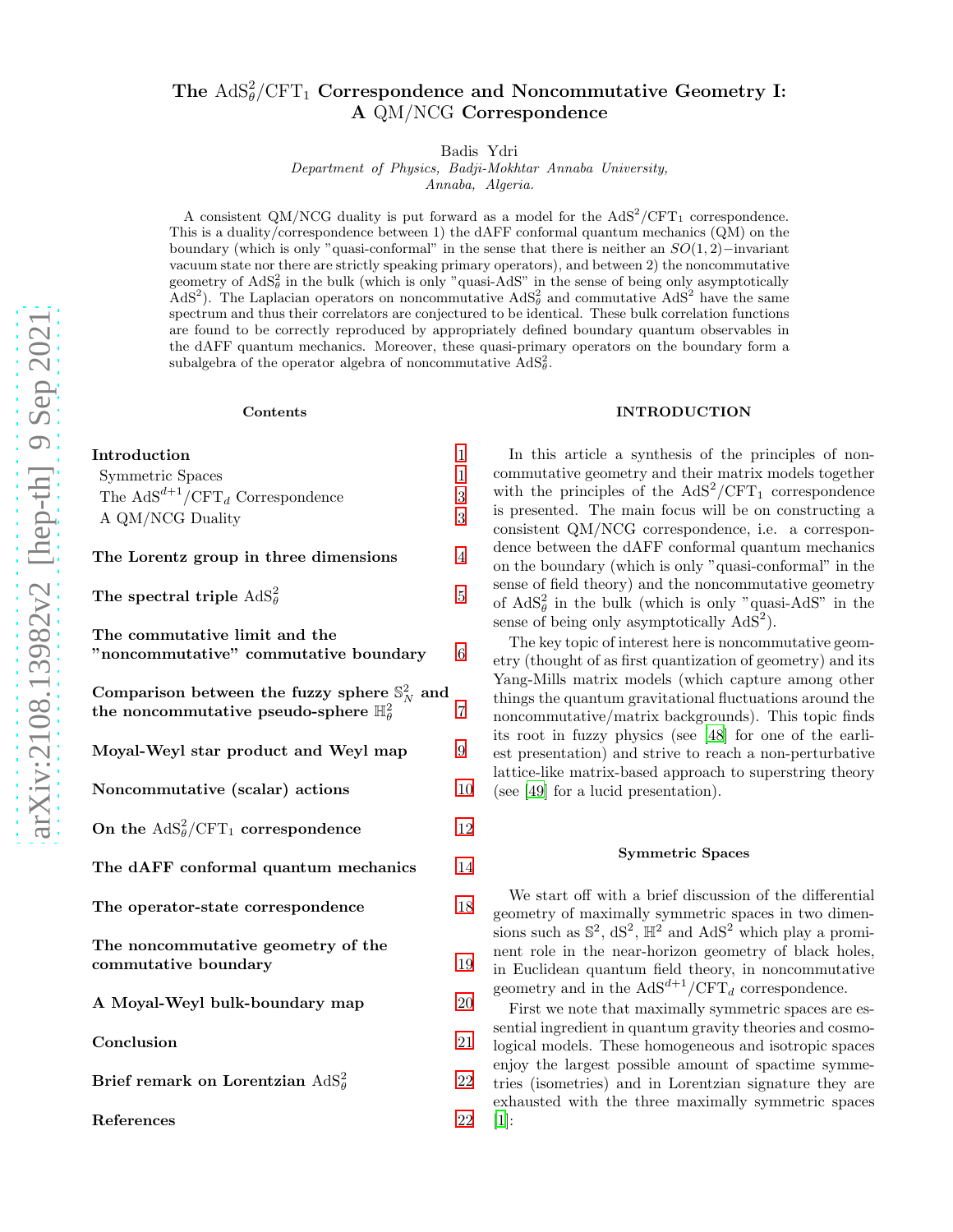• 1) The de Sitter spacetime  $dS<sup>d</sup>$  (positive scalar curvature, repulsive cosmological constant, topology  $\mathbb{S}^{d-1} \times \mathbb{R}$ ) which is relevant to cosmology. The de Sitter spacetime  $dS^d$  as embedded in  $\mathbb{M}^{1,d}$  is given by the ambiant metric and the quadric form

$$
ds^{2} = -dX_{1}^{2} + dX_{2}^{2} + \dots + dX_{d+1}^{2}
$$
  

$$
-X_{1}^{2} + X_{2}^{2} + \dots + X_{d+1}^{2} = R^{2}.
$$
 (1)

- 2) Minkowski spacetime  $\mathbb{M}^d$  (zero scalar curvature, zero cosmological constant, topology  $\mathbb{R}^d$ ) which can be viewed as a zero cosmological constant limit of de Sitter spacetime  $\mathbb{S}^d$ .
- 3) The anti-de Sitter spacetime  $AdS<sup>d</sup>$  (negative scalar curvature, attractive cosmological constant, topology  $\mathbb{R}^{d-1} \times \mathbb{S}^1$  which is relevant to quantum gravity. The anti-de Sitter spacetime  $AdS<sup>d</sup>$  as embedded in  $\mathbb{M}^{2,d-1}$  is given by the ambiant metric and the quadric form

$$
ds^{2} = -dX_{1}^{2} - dX_{2}^{2} + dX_{3}^{2} + \dots + dX_{d+1}^{2}
$$
  

$$
-X_{1}^{2} - X_{2}^{2} + X_{3}^{2} + \dots + X_{d+1}^{2} = -R^{2}.
$$
 (2)

However, Wick rotation to Euclidean signature remains crucial to both quantum field theory and noncommutative geometry where quantization of fields and geometries makes strict sense only in Euclidean setting. In Euclidean signature, the maximally symmetric spaces are then given by the three spaces [\[1\]](#page-21-2):

• 1) The sphere  $\mathbb{S}^d$  (positive curvature). The sphere  $\mathbb{S}^d$  as embedded in  $\mathbb{R}^{d+1}$  is given by the ambiant metric and the quadric form

$$
ds^{2} = dX_{1}^{2} + \dots + dX_{d+1}^{2}
$$
  

$$
X_{1}^{2} + \dots + X_{d+1}^{2} = R^{2}.
$$
 (3)

The Killing vectors fields which leave both the ambiant metric and the quadric form invariant are

<span id="page-1-0"></span>
$$
J_{\alpha\beta} = X_{\alpha}\partial_{\beta} - X_{\beta}\partial_{\alpha}.
$$
 (4)

These  $d(d + 1)/2$  isometries generate the group of rotations  $SO(d+1)$ . This is to be contrasted with the isometry group of de Sitter spacetime is  $SO(1,d).$ 

- 2) Euclidean space  $\mathbb{R}^d$  (zero curvature).
- 3) The pseudo-sphere  $\mathbb{H}^d$  (negative curvature). The pseudo-sphere (Hyperboloic space)  $\mathbb{H}^d$  as embedded in  $\mathbb{M}^{1,d}$  is given by the ambiant metric and the quadric form

$$
ds^{2} = -dX_{1}^{2} + dX_{2}^{2} + \dots + dX_{d+1}^{2}
$$
  
-X\_{1}^{2} + X\_{2}^{2} + \dots + X\_{d+1}^{2} = -R^{2}. (5)

The Hyperboloic space  $\mathbb{H}^d$  is defined as the upper sheet of the two-sheeted hyperboloid  $-X_1^2+X_2^2...+$  $X_{d+1}^2 = -R^2$ . The Killing vectors fields which leave both the ambiant metric and the quadric form invariant are still given by [\(4\)](#page-1-0) but the underlying symmetry group is now given by  $SO(1, d)$ . This is to be contrasted with the isometry group of anti-de Sitter spacetime which is given by  $SO(2, d-1)$ .

It is intriguing to note that in two dimensions the spaces  $\mathbb{S}^2$ ,  $\mathrm{dS}^2$ ,  $\mathbb{H}^2$  and  $\mathrm{AdS}^2$  are simply related. For example, we can go from  $AdS<sup>2</sup>$  (closed timelike curves with isometry group  $SO(2,1)$ ) to  $dS<sup>2</sup>$  (closed spacelike curves with isometry group  $SO(1, 2)$  and vice versa by switching the meaning of timelike and spacelike. While both  $dS<sup>2</sup>$  and  $\mathbb{H}^2$  share precisely the same isometry group  $SO(1,2)$ . And we can go from  $dS^2$  to  $S^2$  by an ordinary Wick rotation. We can also go from  $AdS^2$  to  $\mathbb{H}^2$  by a Wick rotation.

Representation theory of the Lorentz groups  $SO(1, 2)$ and  $SO(2,1)$  can be found for example in [\[2](#page-21-3), [3](#page-21-4)]. See also [\[9](#page-21-5)[–11\]](#page-22-2).

In this article we will focus on the case of two dimensions with Euclidean signature where the positive curvature space is given by a sphere  $\mathbb{S}^2$  with isometry group  $SO(3)$  and the negative curvature space is given by a pseudo-sphere  $\mathbb{H}^2$  with isometry group  $SO(1, 2)$ . We will be mostly interested in the case of the pseudo-sphere  $\mathbb{H}^2$ which we will simply denote by  $AdS<sup>2</sup>$ .

The quantization of these two spaces yields the fuzzy sphere  $\mathbb{S}_N^2$  [\[18](#page-22-3), [19\]](#page-22-4) and the noncommutative pseudosphere  $\widehat{AdS}_{\theta}^2$  [\[5](#page-21-6)-8] respectively which enjoy the same isometry groups  $SO(3)$  and  $SO(1, 2)$  as their commutative counterparts. The fuzzy sphere is unstable and suffers collapse in a phase transition to Yang-Mills matrix models (topology change or geometric transition) whereas the noncommutative pseudo-sphere can sustain black hole configurations (by including a dilaton field) and also suffers collapse in the form of the information loss process (quantum gravity transition).

In fact, the product space  $\mathbb{S}^2 \times AdS^2$  is the near-horizon geometry of extremal black holes in general relativity and string theory, e.g. the four-dimensional Reissner-Nordstrom black hole. It is then observed that the information loss problem in four dimensions on  $\mathbb{S}_N^2 \times AdS_\theta^2$ reduces to the information loss problem in two dimensions on noncommutative  $AdS^2_{\theta}$ .

As we have said we will be mostly interested here in the case of the pseudo-sphere  $\mathbb{H}^2$  or the Euclidean AdS<sup>2</sup>. The goal naturally is to construct a consistent  $AdS^2/CFT_1$ correspondence.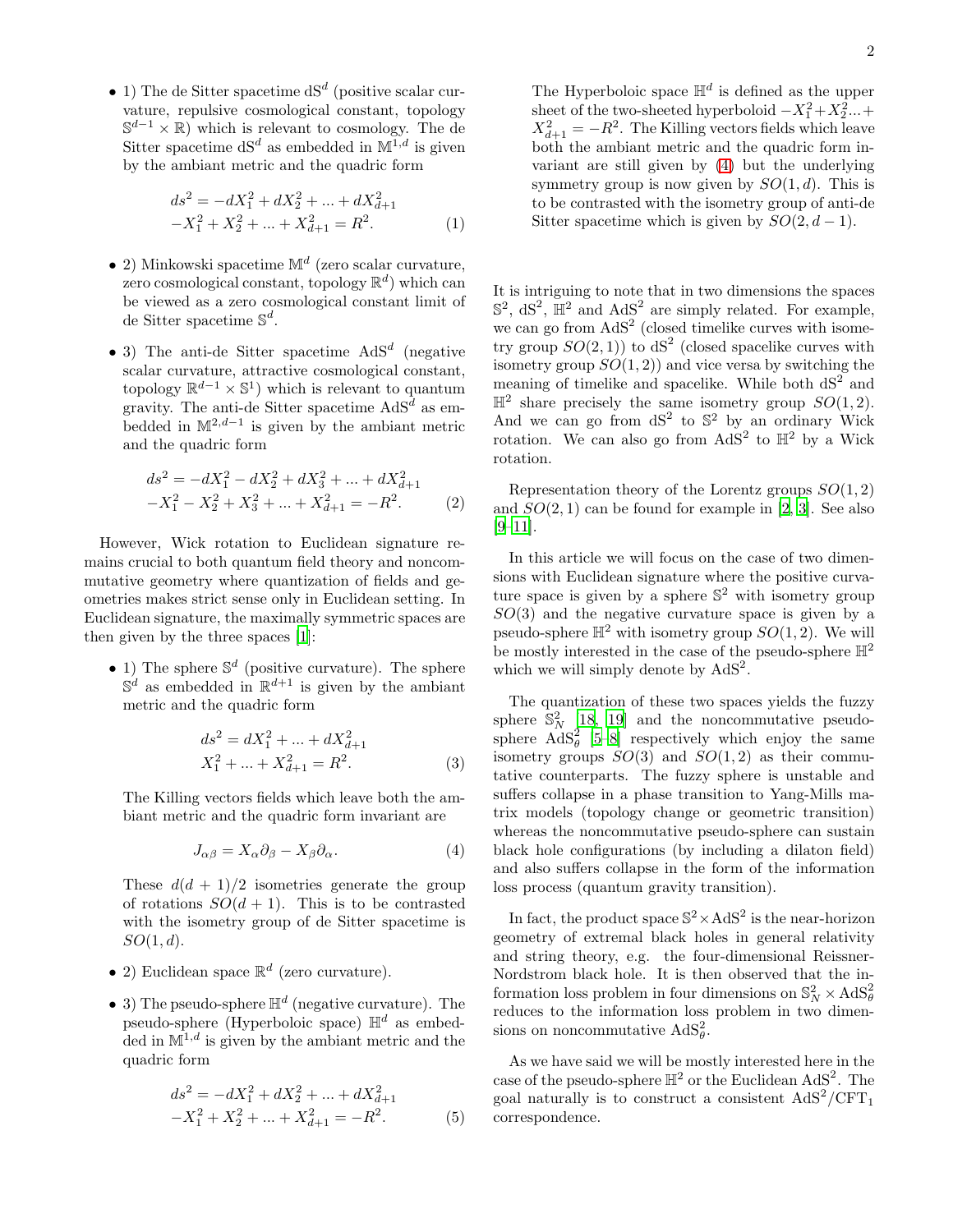<span id="page-2-0"></span>Let us first attempt to summarize the original  $AdS^{d+1}/CFT_d$  correspondence which is the most celebrated example of the gauge/gravity duality and a concrete realization of the holographic principle.

It starts by asserting that maximally supersymmetric  $(p+1)$ –dimensional U(N) gauge theory is equivalent to type II superstring theory around black p-brane background spacetime [\[41](#page-22-5)[–43\]](#page-22-6) . This is the original conjecture of Maldacena [\[27](#page-22-7)] that weakly coupled super Yang-Mills theory and weakly coupled type II superstring theory both provide a description of N coincident Dp-branes [\[38](#page-22-8)] forming a black p-brane. For instance, it is established that the action of maximally supersymmetric gauge theory gives indeed an effective description of Dp-branes in the low energy limit [\[36,](#page-22-9) [37\]](#page-22-10).

In the most important cases the near-horizon geometry of these (near-extremal) black p-brane solutions is given by an AdS spacetime times a higher dimensional sphere. The AdS<sup>d+1</sup>/CFT<sub>d</sub> correspondence states then that the CFT<sub>d</sub> generating functional with source  $J = \phi_0$  is equal to the path integral on the gravity side evaluated over a bulk field which has the value  $\phi_0$  at the boundary of  $AdS^{d+1}$  [\[28](#page-22-11), [29\]](#page-22-12).

This gauge/gravity duality is then in the words of [\[35](#page-22-13)] the statement that "Hidden within every non-Abelian gauge theory, even within the weak and strong nuclear interactions, is a theory of quantum gravity".

A gauge theory with an infinite number of degrees of freedom, which is the one relevant to supergravity and superstring and which must live in more dimensions by the holographic principle [\[33](#page-22-14), [34](#page-22-15)] in order to avoid the Weinberg-Witten no-go theorem [\[32\]](#page-22-16), is given by the t'Hooft planar limit  $[31]$  in which N (rank of the gauge group) is taken large and  $g_{\text{YM}}^2$  (gauge coupling constant) is taken small keeping fixed the t'Hooft coupling  $\lambda$  given by  $\lambda = g_{\text{YM}}^2 N$ .

In summary, the map between the gauge and gravity sides goes as follows:

- The gauge theory in the limit  $N \longrightarrow \infty$  (where extra dimensions will emerge) and  $\lambda \longrightarrow \infty$  (where strongly quantum gauge fields give rise to effective classical gravitational fields) should be equivalent to classical type II supergravity around the p-brane spacetime.
- The gauge theory with  $1/N^2$  corrections should correspond to quantum loop corrections, i.e. corrections in  $q_s$ , in the gravity/string side.
- The gauge theory with  $1/\lambda$  corrections should correspond to stringy corrections, i.e. corrections in  $l_s$ , corresponding to the fact that degrees of freedom in the gravity/string side are really strings and not point particles.

This equivalence should be properly understood as a nonperturbative definition of string theory since the gauge theory is rigorously defined by a lattice à la Wilson [\[30\]](#page-22-18). For example see [\[39,](#page-22-19) [40\]](#page-22-20).

# <span id="page-2-1"></span>A QM/NCG Duality

In this article we are mostly interested in the case of the pseudo-sphere  $\mathbb{H}^2$  which is Euclidean AdS<sup>2</sup>. The goal, as we have said, is to construct a consistent  $AdS^2/CFT_1$ correspondence.

The fact that we have for  $AdS^2$  two disconnected onedimensional boundaries makes this case very different from higher dimensional anti-de Sitter spacetimes and is probably what makes the  $AdS^2/CFT_1$  correspondence the most mysterious case among all examples of the AdS/CFT correspondence. For example, see [\[14,](#page-22-21) [15](#page-22-22)] and [\[16,](#page-22-23) [17\]](#page-22-24).

In this article we will instead trace the difficulty of the  $AdS<sup>2</sup>/CFT<sub>1</sub>$  correspondence to the fact that the conformal quantum mechanics residing at the boundary is only quasi-conformal (in a sense to be specified) and as a consequence the theory in the bulk is only required to be quasi-AdS (in a sense to be proposed). In other words, we will take the opposite view and start or assume that the  $CFT<sub>1</sub>$  theory on the boundary is really given by the dAFF conformal quantum mechanics [\[12,](#page-22-25) [13\]](#page-22-26) (see also  $[50-55]$  $[50-55]$ ).

It is then observed that the Lorentz group  $SO(1, 2)$  is the fundamental unifying structure of 1) the  $AdS^2$  spacetime, 2) the noncommutative  $AdS^2_\theta$  space, 3) the geometry of the boundary (which is common to both  $AdS<sup>2</sup>$  and  $AdS<sub>\theta</sub><sup>2</sup>$ , 4) the boundary quantum theory, and of 5) the Yang-Mills matrix models defining quantum gravity (or second quantization of the geometry).

In particular, the algebra of quasi-primary operators on the boundary is seen to be a subalgebra of the operator algebra of noncommutative  $AdS^2_{\theta}$ . This leads us to the conclusion/conjecture that the theory in the bulk must be given by noncommutative geometry [\[4](#page-21-8)] and not by classical gravity, i.e. it is given by  $AdS^2_\theta$  and not by AdS<sup>2</sup>. We end up therefore with an  $AdS^2_\theta/CFT_1$  correspondence where the  $CFT_1$  is given by the dAFF conformal quantum mechanics.

In summary, it is observed that the one-dimensional conformal group  $SO(1,2)$  is the fundamental unifying structure of the three spaces: 1) The commutative/classical  $AdS^2$  spacetime, 2) The noncommutative  $AdS^2_\theta$  and 3) The boundary quantum theory. The following set of observations summarizes our main points:

- The structure of the noncommutative bulk is characterized by full invariance under the group  $SO(1, 2)$  (bulk isometries are intact and exact).
- At large distances noncommutative  $AdS^2_\theta$  becomes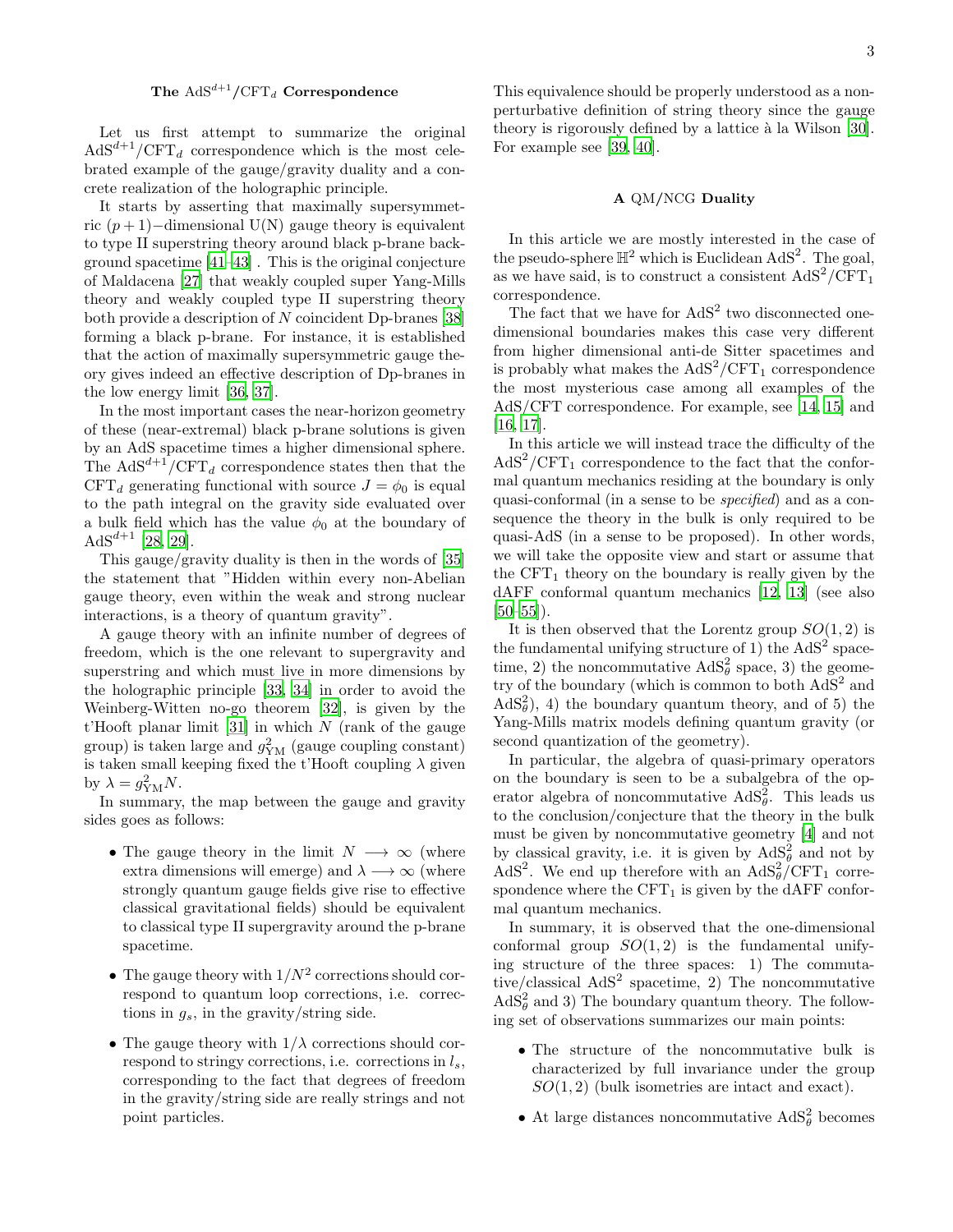commutative  $AdS^2$ . The commutative limit defines classical gravity.

- The near-boundary geometry is commutative even at small distances, i.e. the noncommutative  $AdS^2_\theta$  is asymptotically AdS<sup>2</sup>. The noncommutative  $AdS^2_{\theta}$ gravity theory in the bulk is conjectured to be quasi-AdS for all values of the noncommutativity parameter.
- The quantum mechanical theory at the boundary is an SO(1, 2)−symmetric quantum mechanics (dAFF conformal quantum mechanics) with quasiconformal field theoretical structure but with the correct state-operator correspondence.
- The quasi-primary operators on the boundary define also a spectral triple corresponding to a onedimensional geometry. The algebra in the bulk reduces to the algebra at the boundary in the stereographical limit.
- Equivalently, the quasi-conformal structure at the boundary corresponds in fact to the noncommutative  $AdS^2_{\theta}$  (which is only a quasi-AdS space). So, we also end up with an implicit map between noncommutative  $AdS^2_\theta$  and commutative  $AdS^2$  through the dAFF conformal quantum mechanics on the boundary.
- Also, a map between bulk Moyal-Weyl operators and a boundary Heisenberg algebra with an SO(1, 2)−invariant Hamiltonian is also constructed.

This article is organized as follows.

In section 2 we present a summary of the representation theory of the Lorentz group in three dimensions  $SO(1, 2)$ . Section 3 contains a detailed construction of the spectral triple corresponding to noncommutative  $AdS<sub>\theta</sub><sup>2</sup>$ . The commutative limit and the operator definition of the boundary (which is in fact commutative) are discussed in section 4. The star product and Weyl map of  $AdS^2_\theta$  are introduced in section 5 while the corresponding noncommutative actions are introduced in section 6. Section 7 contains our first discussion of the  $AdS^2_{\theta}/CFT_1$ correspondence. In section 8 we introduce the dAFF conformal quantum mechanics while the operator/state correspondence is introduced in section 9. The spectral triple of the commutative geometry of the boundary is discussed in section 10 and a Moyal-Weyl bulk-boundary map is constructed in section 11. The conclusion contains a summary of the main results/observations of this article and in the appendix we briefly highlight the differences between Lorentzian and Euclidean  $AdS^2_{\theta}$ .

### <span id="page-3-0"></span>THE LORENTZ GROUP IN THREE DIMENSIONS

In two dimensions Lorentzian and Euclidean anti-de Sitter spacetimes are simply related. For example, the isometry group of Lorentzian  $AdS<sup>2</sup>$  is  $SO(2,1)$  whereas the isometry group of Euclidean AdS<sup>2</sup> is  $SO(1, 2)$ . The Lie algebra for both groups is  $su(1, 1)$  given explicitly by

<span id="page-3-1"></span>
$$
[K^a, K^b] = if^{ab} cK^c.
$$
 (6)

The structure constants are given by  $f^{ab}$   $c = -\epsilon^{ab}$  c for Lorentzian AdS<sup>2</sup> and  $f^{ab}$   $c = \epsilon^{ab}$  c for Euclidean AdS<sup>2</sup>. This algebra can be put in the canonical form

$$
[K^{0}, K^{\pm}] = \pm K^{\pm} , [K^{+}, K^{-}] = -2K^{0}.
$$
 (7)

For Lorentzian AdS<sup>2</sup> we have  $K^0 = K^3$  and  $K^{\pm} = K^1 \pm$  $iK^2$  whereas for Euclidean AdS<sup>2</sup> we have  $K^0 = K^1$  and  $K^{\pm} = -K^3 \pm iK^2$ . The Casimir operator is given by

$$
C = -K_1^2 - K_2^2 + K_3^2
$$
  
=  $K^0(K^0 + 1) - K^-K^+$ , Lorentzian AdS<sup>2</sup>. (8)

$$
C = -K_1^2 + K_2^2 + K_3^2
$$
  
= -K<sup>0</sup>(K<sup>0</sup> + 1) + K<sup>-</sup>K<sup>+</sup> , Euclidean AdS<sup>2</sup>. (9)

From this it is quite clear that Euclidean  $AdS<sup>2</sup>$  is obtained from Lorentzian  $AdS^2$  by the Wick rotation  $K_2 \longrightarrow -iK_2$ .

There are several classes of irreducible representations of  $su(1, 1)$  calculated originally by Bargmann [\[2](#page-21-3), [3\]](#page-21-4) which are characterized by a pseudo-spin quantum number  $k$ . The Hilbert space corresponding to the irreducible representation specified by the number  $k$  is given by the equations

$$
K^{0}|km\rangle = m|km\rangle
$$
  
\n
$$
K^{+}|km\rangle = \sqrt{m(m+1) - k(k-1)}|km+1\rangle
$$
  
\n
$$
K^{-}|km\rangle = \sqrt{m(m-1) - k(k-1)}|km-1\rangle
$$
  
\n
$$
C|km\rangle = \pm k(k-1)|km\rangle.
$$
 (10)

The plus sign corresponds to Lorentzian  $AdS<sup>2</sup>$  whereas the minus sign corresponds to Euclidean  $AdS<sup>2</sup>$ .

The possible classes of irreducible representations of  $su(1, 1)$  are given by the following cases:

- The discrete series  $D_k^{\pm}$  with  $k = \{1/2, 1, 3/2, 2, ...\}$ . We will only consider integer values of "the  $su(1, 1)$ " spin quantum number"  $j \equiv k - 1$ . These are infinite dimensional unitary irreducible representations corresponding to the lowest and highest weight states, viz
	- The lowest-weight representations  $D_k^+$  are given by the Hilbert spaces

$$
\mathcal{H}_k = \{ |km\rangle; m = k, k+1, k+2, \ldots \}.
$$
 (11)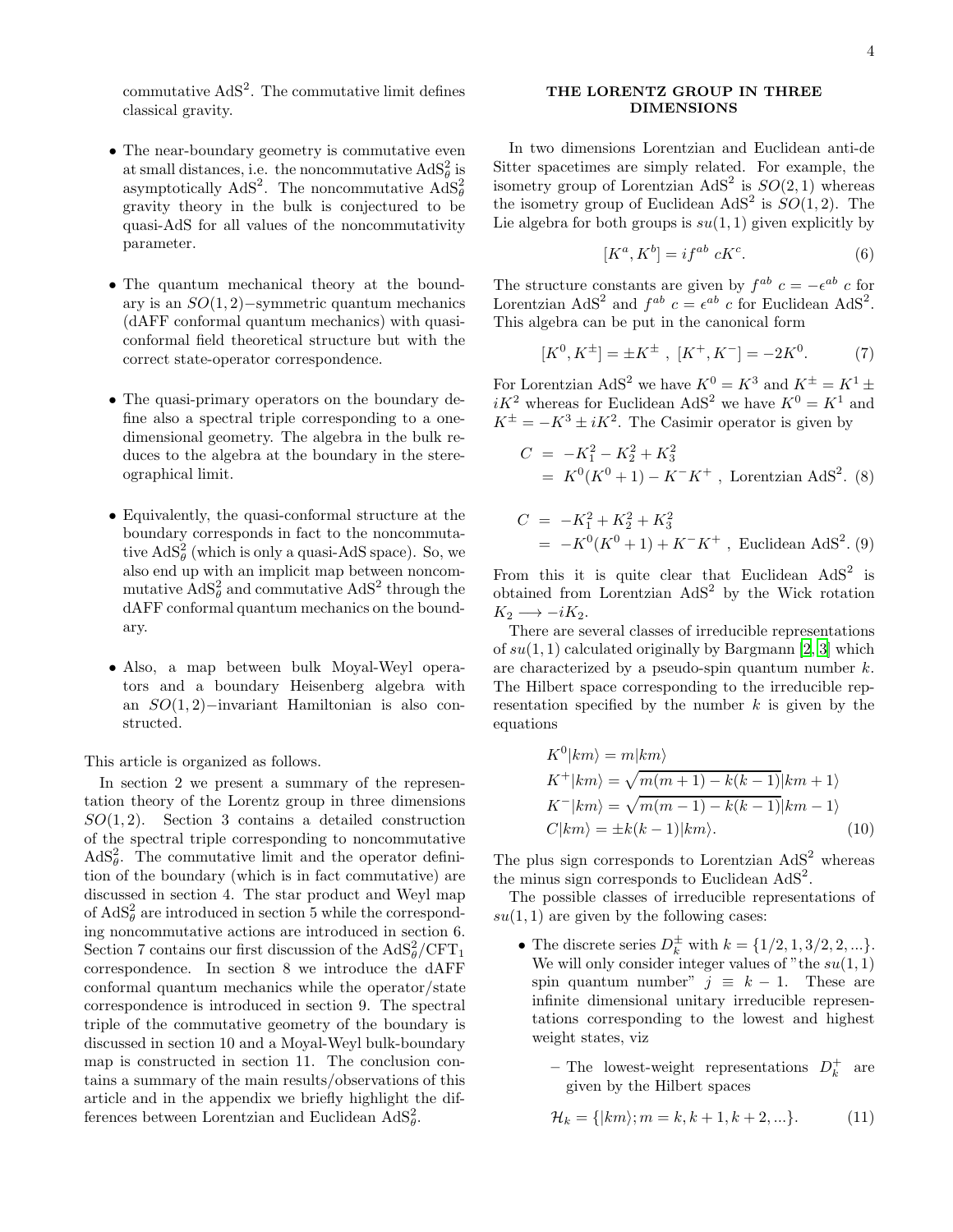− The highest-weight representations  $D<sub>k</sub><sup>−</sup>$  are given by the Hilbert spaces

$$
\mathcal{H}_k = \{ |km\rangle; m = -k, -(k+1), -(k+2), ... \}.
$$
 (12)

• The continuous series  $C_k^{\frac{1}{2}} \equiv P_s^{\frac{1}{2}}$  with k a complex number given by  $k = \frac{1}{2} + is$  where s is a real number. These are infinite dimensional unitary irreducible representations corresponding to the Hilbert spaces

$$
\mathcal{H}_k = \{ |km + \frac{1}{2}\rangle; m = 0, \pm 1, \pm 2, \ldots \}.
$$
 (13)

• The complementary series  $C_k^0 \equiv P_k^0$  with  $k = \frac{1}{2} + is$ as before or with k a real number in the range  $[0, 1]$ . These are infinite dimensional unitary irreducible representations corresponding to the Hilbert spaces

$$
\mathcal{H}_k = \{ |km\rangle; m = 0, \pm 1, \pm 2, \ldots \}.
$$
 (14)

• The finite dimensional irreducible representations  $F_k$  of  $su(1,1)$  correspond to  $k-1 \in \mathbb{N}/2$  and they coincide with the irreducible representations of  $su(2)$  with a spin quantum number  $j = k - 1$ . These representations are not unitary.

The Casimir in these representations is always given by  $C = k(k-1) = j(j+1)$  (for Lorentzian AdS<sup>2</sup>) or  $C = -k(k-1) = -j(j+1)$  for Euclidean AdS<sup>2</sup>. As we will see, this will have important consequences for deformation quantization. Indeed, quantized Lorentzian  $AdS<sup>2</sup>$  requires the use of the continuous series whereas quantized Euclidean  $AdS^2$  requires the use of the discrete series.

# <span id="page-4-0"></span>THE SPECTRAL TRIPLE  $\mathrm{AdS}^2_\theta$

The two-dimensional Euclidean anti-de Sitter spacetime AdS<sup>2</sup> is the co-adjoint orbit  $SO(1,2)/SO(2)$  which is a symplectic manifold and thus the canonical quantization of the corresponding Poisson structure, which is given by the inverse of the symplectic form on  $AdS^2$ , produces the noncommutative  $AdS^2_{\theta}$ . See for example [\[5](#page-21-6)[–8\]](#page-21-7).

The noncommutative geometry of  $AdS^2_\theta$  is defined in terms of a spectral triple  $(\mathcal{A}, \mathcal{H}, \Delta)$  consisting of an algebra  $\mathcal{A}$ , a Hilbert space  $\mathcal{H}$  and a Laplacian  $\Delta$  [\[4\]](#page-21-8).

More explicitly, the noncommutative  $AdS^2_\theta$  is given by the embedding relation and the commutation relations

<span id="page-4-1"></span>
$$
-\hat{X}_1^2 + \hat{X}_2^2 + \hat{X}_3^2 = -R^2.
$$
 (15)

<span id="page-4-2"></span>
$$
[\hat{X}^a, \hat{X}^b] = i\kappa \epsilon^{ab}{}_{c} \hat{X}^c. \tag{16}
$$

The coordinate operators  $\hat{X}^a$  which solve [\(15\)](#page-4-1) and [\(16\)](#page-4-2) are given explicitly by

<span id="page-4-3"></span>
$$
\hat{X}^a = \kappa K^a. \tag{17}
$$

As we will see shortly these operators define the algebra of operators A on the noncommutative  $AdS^2_{\theta}$ .

The  $K^a$  are the generators of the Lie group  $SO(1, 2)$  =  $SU(1,1)/\mathbb{Z}_2$  in the irreducible representations of the Lie algebra  $[K^a, K^b] = i\epsilon^{ab} {}_{c} K^c$  given by the discrete series  $D_k^{\pm}$  with  $k = \{1/2, 1, 2/3, 2, 3/2, ...\}.$ 

The generators of the isometry group  $SO(1,2)$  acting on the noncommutative  $AdS^2_\theta$  are given by the outer derivations

<span id="page-4-5"></span>
$$
\hat{\mathcal{K}}^a(f) = [K_a, f].\tag{18}
$$

These derivations define natural derivatives (vector fields) on the noncommutative algebra A of  $AdS^2_{\theta}$ . Indeed, we have the correct action  $\hat{\mathcal{K}}^a(\hat{X}_b) = i\epsilon_{ab} c^{\hat{X}}_{\hat{X}_c}$  on the coordinate operators  $\hat{X}^a$ .

The Laplacian operator which fixes the metric structure on  $AdS^2_\theta$  is then given in terms of the derivations  $\hat{\mathcal{K}}^a$ by

<span id="page-4-6"></span>
$$
\hat{\mathcal{K}}^2 = -\hat{\mathcal{K}}_1^2 + \hat{\mathcal{K}}_2^2 + \hat{\mathcal{K}}_3^2.
$$
 (19)

The derivations  $\hat{\mathcal{K}}^a$  (since they are commutators) act clearly both on the left and on the right of the algebra A. This means in particular that the algebra A will decompose under the action of the isometry group  $SO(1, 2)$ as the tensor product of two identical discrete series  $D_k^{\pm}$ (see for example [\[9](#page-21-5)[–11\]](#page-22-2))

$$
D_k^{\pm} \otimes D_{k'}^{\pm} = \bigoplus_{K=k+k'}^{\infty} D_K^{\pm}.
$$
 (20)

$$
D_k^{\pm} \otimes D_{k'}^{\mp} = \bigoplus_{K=K_{\min}}^{k-k'} D_K^{\pm} \oplus \bigoplus_{K=K_{\min}}^{k'-k} D_K^{\mp} \oplus \int_{\mathbb{R}_+}^{\oplus} C_{\frac{1}{2}+is}^{\epsilon} ds.
$$
\n(21)

If  $k + k'$  is an integer then  $K_{\min} = \epsilon = 0$  whereas if  $k + k'$ is half-integer then  $K_{\min} = \epsilon = 1/2$  while the direct sum  $\bigoplus_{K=a}^{b}$  vanishes if  $b < a$ . Also the s-integration is over  $\mathbb{R}_+$  because the representations  $C_k^{\epsilon}$  and  $C_{-k-1}^{\epsilon}$  are isomorphic.

The above tensor product is the space of operators (which play the role of noncommutative functions) on  $AdS^2_{\theta}$ . Every irreducible representation in the direct sum corresponds to a different polarization tensor  $T_{KM}$  on  $AdS^2_{\theta}$ .

We can also define integration on the nocommutative  $AdS^2_{\theta}$  by means of the invariant scalar product on the algebra  $A$  given by the trace

<span id="page-4-4"></span>
$$
(f,g) = Tr f^{\dagger}g , f, g \in \mathcal{A}.
$$
 (22)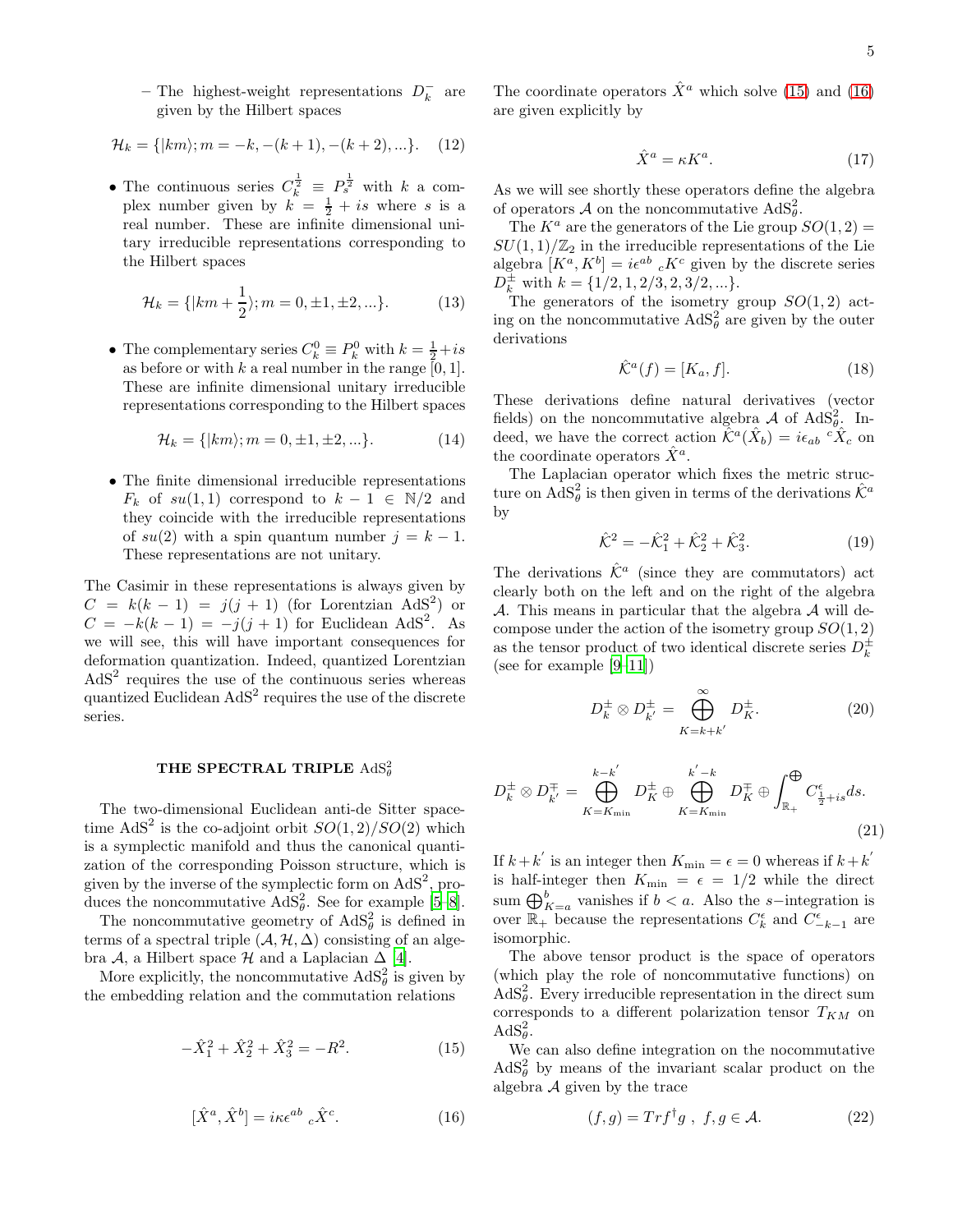In summary, the spectral triple  $(\mathcal{A}, \mathcal{H}, \Delta)$  corresponding to the nocommutative  $AdS^2_\theta$  is given explicitly by

• Algebra:

$$
\mathcal{A} \equiv D_k^{\pm} \otimes D_k^{\pm} , \ D_k^{\pm} \otimes D_k^{\mp} . \tag{23}
$$

• Hilbert space:

$$
\mathcal{H} \equiv \mathcal{H}_k^{\pm}.\tag{24}
$$

• Laplacian:

$$
\hat{\Delta} \equiv \frac{\hat{\mathcal{K}}^2}{R^2}.\tag{25}
$$

#### <span id="page-5-0"></span>THE COMMUTATIVE LIMIT AND THE "NONCOMMUTATIVE" COMMUTATIVE BOUNDARY

The deformation parameter  $\kappa$  in the fundamental com-mutation relations [\(16\)](#page-4-2) is not arbitrary. First,  $\kappa$  must clearly approach 0 in the commutative limit. For Euclidean  $AdS^2_\theta$  the Casimir in the discrete and finite representations is negative whereas in the continuous and complementary series the Casimir is positive (the situation is reversed for Lorentzian  $AdS^2_{\theta}$ . This selects the discrete and finite representations. But the finite representation is not unitary which leaves out the discrete series. Thus, by substituting the solution [\(17\)](#page-4-3) in the constraint [\(15\)](#page-4-1) the value of the deformation is found to be quantized in terms of the  $su(1,1)$  spin quantum number  $j \equiv k - 1$  as follows:

<span id="page-5-1"></span>
$$
\frac{R^2}{\kappa^2} = k(k-1).
$$
 (26)

The commutative limit is then defined by

<span id="page-5-4"></span>
$$
\kappa \longrightarrow 0 \; , \; k \longrightarrow \infty. \tag{27}
$$

We have seen that noncommutative functions on  $AdS^2_\theta$ are operators which belong to the algebra  $A$  which is viewed as the projective module [\(140\)](#page-14-0), i.e. as a tensor decomposition under the isometry group  $SO(1, 2)$ . These noncommutative functions form an orthonormal basis with the scalar product [\(22\)](#page-4-4) and they are in fact  $SU(1,1)$  polarization tensors  $T_{KM}$  satisfying

$$
\mathcal{K}^2 T_{KM} = -K(K-1)T_{KM}, \ \mathcal{K}^1 T_{KM} = MT_{KM}.
$$
 (28)

It is not difficult to verify the behavior [\[5](#page-21-6)[–7\]](#page-21-9)

<span id="page-5-3"></span>
$$
T_{KM} = f_{KM}(\hat{X}^1)(\hat{X}^+)^M, \ M \ge 0
$$
  
\n
$$
T_{KM} = f_{KM}(\hat{X}^1)(\hat{X}^-)^{-M}, \ M \le 0.
$$
 (29)

This is precisely the correct behavior of the commutative functions  $Y_{KM}$  on the commutative AdS<sup>2</sup>. In other words, in the commutative limit  $k \longrightarrow \infty$  the coordinate operators  $\hat{X}^a$  approach the coordinate functions  $X^a$ . This means in particular that the spectrum of the noncommutative Laplacian  $\hat{\Delta} = \hat{\mathcal{K}}^2 / R^2$  coincides with the spectrum of the commutative Laplacian  $\Delta = \mathcal{K}^2/R^2$  with  $\mathcal{K}^2 = \mathcal{K}^a \mathcal{K}_a$  and  $\mathcal{K}_a$  is now given by the pseudo-angularmomentum generator  $\mathcal{K}_a = -i\epsilon_a{}^{bc} X_b \partial_c.$ 

In the commutative limit  $k \longrightarrow \infty$  the pseudo-sphere  $-X_1^2 + X_2^2 + X_3^2 = -R^2$  can be parameterized by local coordinates. For example, in the so-called Poincaré patch we have

$$
-X_1 = \frac{z}{2}(1 + \frac{R^2 + t^2}{z^2})
$$
  
\n
$$
-X_2 = R\frac{t}{z}
$$
  
\n
$$
-X_3 = \frac{z}{2}(1 - \frac{R^2 - t^2}{z^2}).
$$
\n(30)

The induced metric is then given by (with  $x^0 = t, x^1 = z$ )

$$
ds^{2} = g_{\mu\nu}dx^{\mu}dx^{\nu} = (\eta^{ab}\partial_{\mu}X_{a}\partial_{\nu}X_{b})dx^{\mu}dx^{\nu}
$$

$$
= \frac{R^{2}}{z^{2}}(dz^{2} + dt^{2}). \tag{31}
$$

In the Poincare patch the isometry generators are given explicitly by

<span id="page-5-2"></span>
$$
i\mathcal{K}^1 = \frac{1}{2R} \left[ (R^2 - z^2 + t^2)\partial_t + 2zt\partial_z \right]
$$
  
\n
$$
i\mathcal{K}^2 = -t\partial_t - z\partial_z
$$
  
\n
$$
i\mathcal{K}^3 = \frac{1}{2R} \left[ (R^2 + z^2 - t^2)\partial_t - 2zt\partial_z \right].
$$
 (32)

The commutative Laplacian  $\Delta$  is given in terms of the induced metric  $g_{\mu\nu}$  by the usual formula

$$
\Delta = -\frac{1}{\sqrt{g}} \partial_{\mu} (\sqrt{g} g^{\mu \nu} \partial_{\nu}) = -\frac{z^2}{R^2} (\partial_z^2 + \partial_t^2)
$$
  
= 
$$
\frac{1}{R^2} (-K_1^2 + K_2^2 + K_3^2).
$$
 (33)

Also in the commutative limit the commutators [\(16\)](#page-4-2) go over to the Poisson brackets

$$
\{X^a, X^b\} = \kappa \epsilon^{ab} \ cX^x \Leftrightarrow \{t, z\} = \frac{\kappa z^2}{R^2}.
$$
 (34)

This is actually the basis for the canonical quantization of Euclidean  $AdS<sup>2</sup>$  and it is also the basis for the derivation of the star product between  $AdS^2$  functions. This results indicates also explicitly that the coordinate operators  $\hat{X}^a$ approach in the commutative limit the coordinate functions  $X^a$ .

Euclidean  $AdS^2$  is obtained from Lorentzian  $AdS^2$  by means of the Euclidean continuation  $X_2 \longrightarrow -iX_2$  which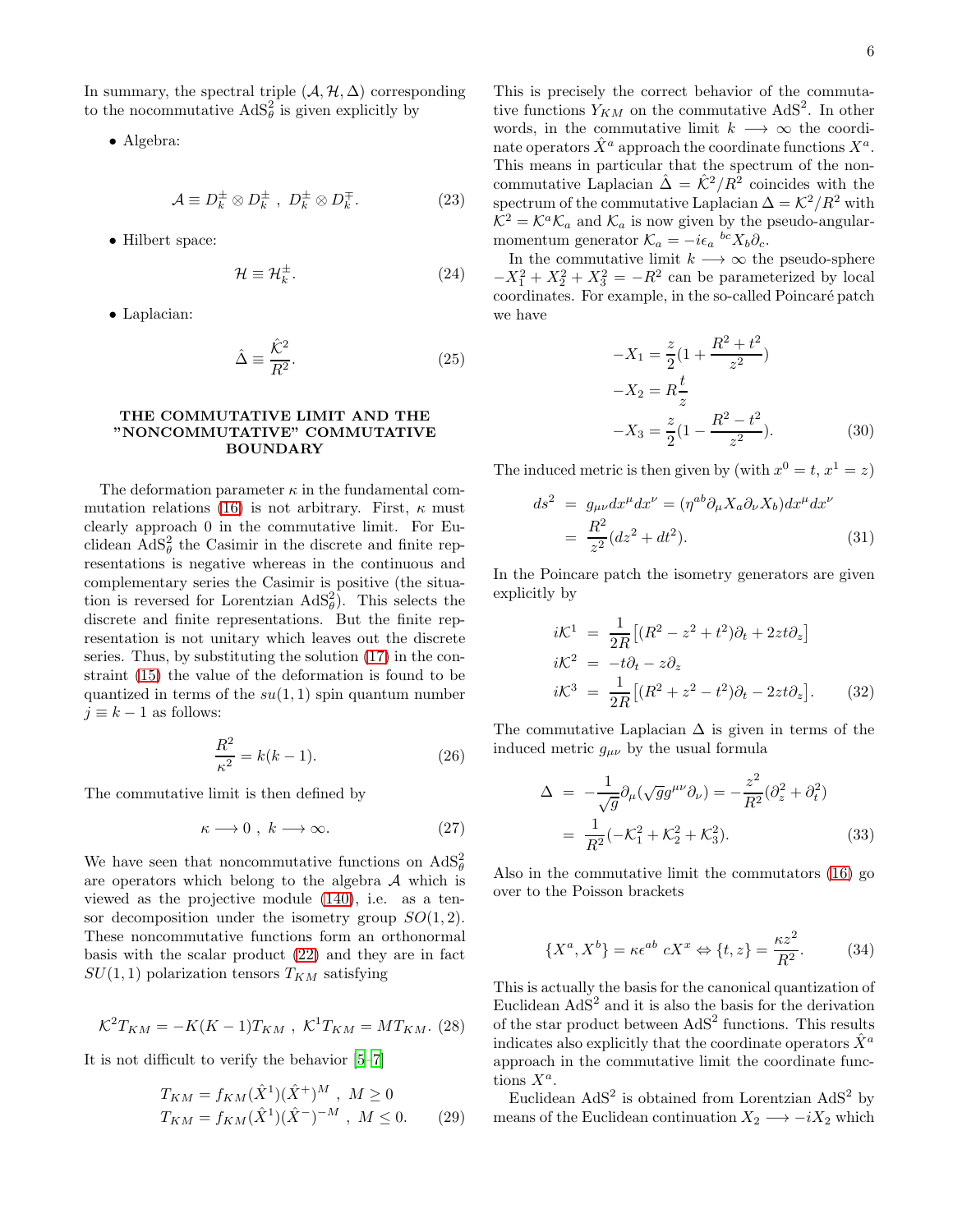corresponds in the Poincaré patch to the Wick rotation  $t \rightarrow -it$ . Hence, the matrix Euclidean continuation  $\hat{X}_2 \longrightarrow -i\hat{X}_2$  will produce the nocommutative Euclidean  $AdS^2_{\theta}$  from the noncommutative Lorentzian  $AdS^2_{\theta}$ . We also note that in the Minkowski case the Poincaré coordinates are called a patch because they cover only half of the spacetime which obviously can be extended beyond the horizon (the point where the Poincaré coordinates terminate).

We can think of z as a lattice spacing and  $u = 1/z$ as an ultraviolet cutoff of the conformal quantum mechanics which lives on the line foliated at the point z. The point  $z = 0$  or equivalently  $u = \infty$  is the actual conformal boundary (where the actual conformal quantum mechanics is sustained) whereas the point  $z = \infty$  or equivalently  $u = 0$  is the horizon which is a single point in the Euclidean case.

The radius operator of the noncommutative Euclidean  $AdS^2_{\theta}$  is obviously defined by

$$
\hat{u} = \frac{1}{\hat{z}} = \frac{\hat{X}_1 - \hat{X}_3}{R^2}.
$$
\n(35)

We compute immediately the expectation value  $\langle km|\hat{u}|km\rangle = \kappa m/R^2$  which approaches  $\pm \infty$  as  $m \rightarrow \pm \infty$  (corresponding to the two boundaries of noncommutative  $AdS^2_{\theta}$  represented by the two representations  $D_k^{\pm}$ ). Indeed, in the discrete representations  $D_k^+$  and  $D_k^-$  we can explicitly calculate the eigenvalues of the radius operator  $\hat{u}$  and find them to be given by the commutative values  $u \geq 0$  and  $u \leq 0$  respectively. Hence, near the boundaries we have very large values of m [\[8\]](#page-21-7).

We can furthermore show that the near-boundary action of a scalar field theory on noncommutative  $AdS^2_\theta$ is an ordinary free scalar field theory on commutative AdS<sup>2</sup> (with rescaled fields). This means in particular that noncommutative  $AdS^2_\theta$  is asymptotically a commutative  $AdS<sup>2</sup>$  [\[8](#page-21-7)]. This will be discussed further below.

These results show that the distinguished physical observers living at the boundary  $z = 0$  (which observe quantum mechanics at the boundary and classical general relativity in the bulk) are actually commutative observers unaffected by the quantization of the spactime manifold at the Planck scale.

## <span id="page-6-0"></span>COMPARISON BETWEEN THE FUZZY SPHERE  $\mathbb{S}^2_N$  and the noncommutative  $\textbf{PSEUDO-SPHERE} \ \mathbb{H}^2_\theta$

From an operational point of view the noncommutative Euclidean  $AdS^2_{\theta}$  (or equivalently the noncommutative pseudo-sphere  $\mathbb{H}_{\theta}^2$ ) is given in terms of the generators  $K_a$  of  $SO(1, 2)$  in the pseudo-spin k irreducible representation  $D_k^{\pm}$  by the coordinate operators [\(17\)](#page-4-3) which satisfy the embedding relation [\(15\)](#page-4-1) and the commutator eqaution [\(16\)](#page-4-2) such that the quantization condition [\(26\)](#page-5-1) for the deformation parameter  $\kappa$  must hold. Namely, we have

$$
\hat{X}^a = \kappa K^a
$$
  
\n
$$
-\hat{X}_1^2 + \hat{X}_2^2 + \hat{X}_3^2 = -R^2
$$
  
\n
$$
[\hat{X}^a, \hat{X}^b] = i\kappa \epsilon^{ab}{}_{c} \hat{X}^c
$$
  
\n
$$
\frac{R^2}{\kappa^2} = k(k-1).
$$
\n(36)

Let us write for comparison the corresponding equations defining the fuzzy sphere  $\mathbb{S}_N^2$ . First, let  $L_a$  be the generators of  $SO(3)$  in the spin  $l = (N-1)/2$  irreducible representation, r be the radius of the sphere and  $\alpha$  be the deformation parameter. Then the fuzzy sphere  $\mathbb{S}^2_N$  is defined operationally by the equations

$$
\hat{x}^a = \alpha L_a
$$
  
\n
$$
\hat{x}_1^2 + \hat{x}_2^2 + \hat{x}_3^2 = r^2
$$
  
\n
$$
[\hat{x}_a, \hat{x}_b] = i\alpha \epsilon_{abc} \hat{x}_c
$$
  
\n
$$
\frac{r^2}{\kappa^2} = l(l+1).
$$
\n(37)

The commutative limit of the sphere is given by  $l \longrightarrow$  $\infty$  and of the pseudo-sphere is given by  $k \longrightarrow \infty$ . In these limits the coordinate operators  $\hat{x}_a$  and  $\hat{X}_a$  tend to the coordinate functions  $x_a$  and  $X_a$  respectively and the embedding relations reduce to

$$
x_1^2 + x_2^2 + x_3^2 = r^2 , \ \mathbb{S}^2.
$$
 (38)

$$
-X_1^2 + X_2^2 + X_3^2 = -R^2, \quad \mathbb{H}^2
$$
  

$$
-X_1^2 - X_2^2 + X_3^2 = -R^2, \quad \text{AdS}^2.
$$
 (39)

On the other hand, the commutator equations become the Poisson brackets

<span id="page-6-1"></span>
$$
\{x_a, x_b\} = \alpha \epsilon_{abc} x_c.
$$
 (40)

<span id="page-6-2"></span>
$$
\{X_a, X_b\} = \kappa f_{abc} X^c. \tag{41}
$$

In the commutative limits  $l \rightarrow \infty$  and  $k \rightarrow \infty$  we can also work with local coordinates. On the sphere  $\mathbb{S}^2$  we can work with the spherical coordinates  $\theta$  and  $\phi$  given by

$$
X_1 = R\sin\theta\cos\phi , X_2 = R\sin\theta\sin\phi , X_3 = R\cos\theta.
$$
\n(42)

The coordinates used for the anti-de Sitter spacetime  $AdS<sup>2</sup>$  in the previous section, and in most of this article, are the Poincaré coordinates  $(t, z)$ . A better system of coordinates for  $AdS^2$  which covers the whole of spacetime are the cylindrical coordinates  $(\tau, \sigma)$  defined by

$$
X_1 = R \frac{\cos \tau}{\cos \sigma} , \ X_2 = R \frac{\sin \tau}{\cos \sigma} , \ X_3 = R \tan \sigma. (43)
$$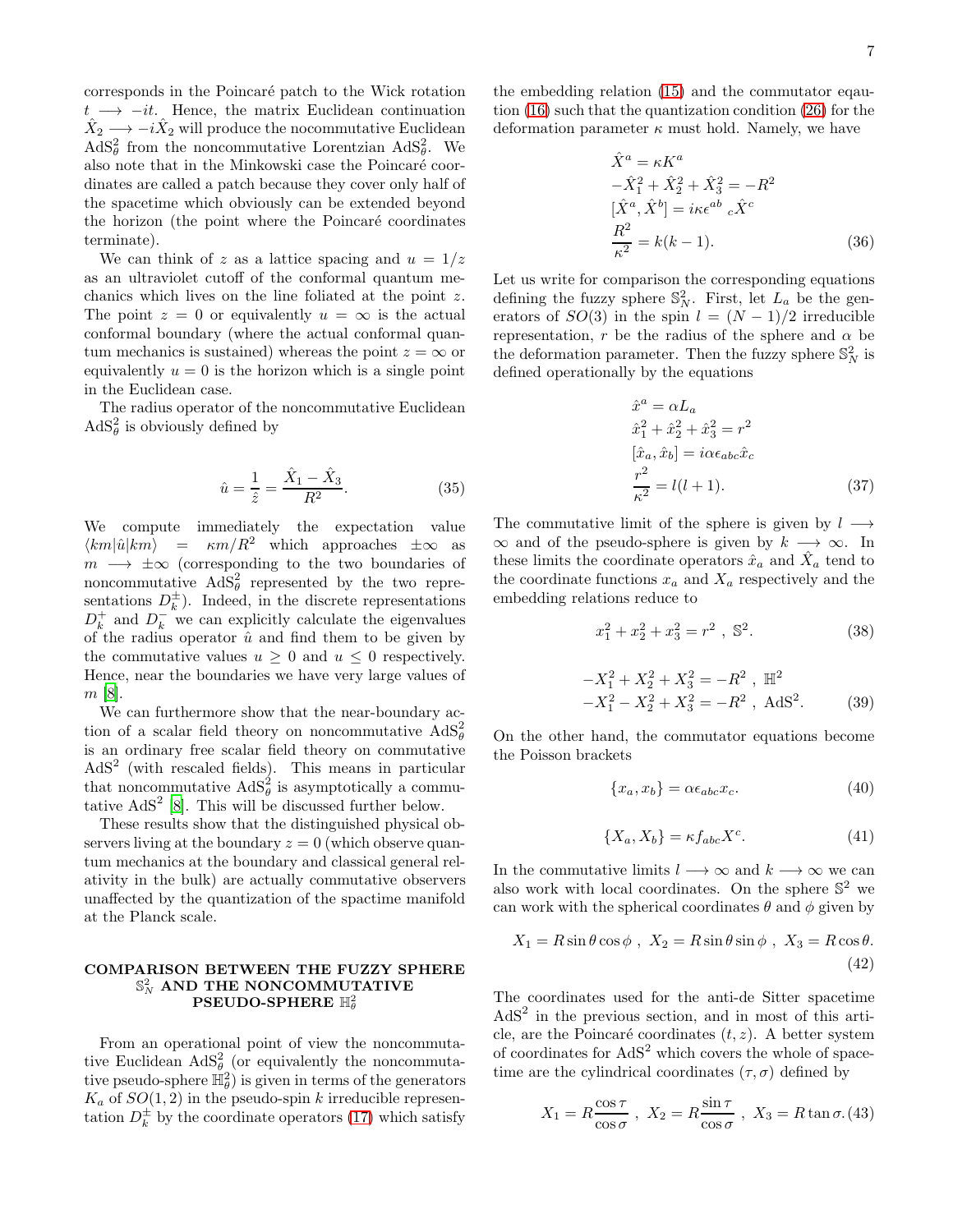For the Euclidean anti-de Sitter space, i.e. the pseudosphere  $\mathbb{H}^2$  the cylindrical coordinates are defined by

$$
X_1 = R \frac{\cosh \tau}{\cos \sigma} , \ X_2 = R \frac{\sinh \tau}{\cos \sigma} , \ X_3 = R \tan \sigma.
$$
\n(44)

Clearly, AdS<sup>2</sup> spacetime and the pseudo-sphere  $\mathbb{H}^2$  are connected by a Wick rotation.

The Poisson brackets [\(40\)](#page-6-1) and [\(41\)](#page-6-2) can also be expressed in local coordinates. Indeed, the Poisson structures on the sphere and on the pseudo-sphere are given respectively by [\[56\]](#page-23-1)

$$
\{f,g\} = \frac{\kappa}{R\sin\theta} (\partial_{\theta}f\partial_{\phi}g - \partial_{\phi}f\partial_{\theta}g) , \mathbb{S}^{2}.
$$
 (45)

$$
\{f,g\} = \kappa \frac{\cos^2 \sigma}{R} (\partial_\tau f \partial_\sigma g - \partial_\sigma f \partial_\tau g) , \ \mathbb{H}^2.
$$
 (46)

These Poisson structures correspond to non-degenerate symplectic two-forms. For example, the sphere  $\mathbb{S}^2$ which is the co-adjoint orbit  $SO(3)/U(1)$  admits a nondegenerate symplectic two-form  $\omega$  given by

$$
\omega = \frac{R}{\alpha} \sin \theta d\theta \wedge d\phi. \tag{47}
$$

Similarly, the pseudo-sphere  $\mathbb{H}^2$  is the co-adjoint orbit  $SO(1,2)/U(1)$  which admits a non-degenerate symplectic two-form  $\omega$  given by

$$
\omega = \frac{1}{\kappa} \frac{R}{\cos^2 \sigma} d\tau \wedge d\sigma.
$$
 (48)

These forms are closed, i.e.  $d\omega = 0$  and their quantization (which leads to the quantization of the deformation parameters  $\alpha$  and  $\kappa$ ) yields the fuzzy sphere  $\mathbb{S}^2_N$  and the noncommutative pseudo-sphere  $\mathbb{H}^2_\theta$  respectively. Alternatively, since these forms are non-degenerate they can be inverted to define Poisson structures which can then be quantized in the usual way by replacing the Poisson brackets with commutators.

The generators of the isometry group  $SO(3)$  of the sphere  $\mathbb{S}^2$  are given by the angular momentum generators  $\mathcal{L}_a = -i\epsilon_{abc}x_b\partial_c$  which acts on the coordinate functions as  $\mathcal{L}_a(x_b) = -i\epsilon_{abc}x_c$ . These are the Killing vector fields generating rotations on the sphere and satisfying the su(2) Lie algebra  $[L_a, L_b] = i\epsilon_{abc}L_c$ .

Similarly, the generators of the isometry group  $SO(1,2)$  of the pseudo-sphere  $\mathbb{H}^2$  are given by the "pseudo angular momentum" generators  $K_a$  =  $-i f_{ab} {}^c X^b \partial_c$  (here  $\partial_c = \partial / \partial X^c$ ) which acts on the coordinate functions as  $\mathcal{K}_a(X_b) = -i f_{ab} \ ^c X_c$ . These are the Killing vector fields generating isometries or pseudorotations (translations, dilatations and special conformal transformations) on the pseudo-sphere and satisfying the

 $su(1,1)$  Lie algebra  $[K_a, K_b] = if_{ab} {}^cK_c$ , i.e. the Lie algebra [\(6\)](#page-3-1).

The Killing vector fields  $\mathcal{L}_a$  and  $\mathcal{K}_a$  act by outer derivations (commutators) in the noncommutative spaces  $\mathbb{S}_N^2$ ,  $\mathbb{H}^2$  and  $AdS^2_{\theta}$ . See for example equation [\(18\)](#page-4-5).

The Killing vector fields can also be defined in local coordinates. We take as an example the case of anti-de Sitter spacetime and the case of the pseudo-sphere.

The generators of the isometry groups  $SO(2,1)$  of  $AdS<sup>2</sup>$  can be represented in terms of the global coordinates  $X_A$  as follows

$$
L_B^A = X^A \frac{\partial}{\partial X^B} - X_B \frac{\partial}{\partial X_A}.\tag{49}
$$

Explicitly, we have

$$
-i\mathcal{K}^3 \equiv L_1^2 = X^2 \frac{\partial}{\partial X^1} - X_1 \frac{\partial}{\partial X_2} = -\partial_\tau. \quad (50)
$$

$$
-i\mathcal{K}^2 \equiv L_3^1 = X^1 \frac{\partial}{\partial X^3} - X_3 \frac{\partial}{\partial X_1}
$$
  
=  $\sin \tau \sin \sigma \partial_\tau - \cos \tau \cos \sigma \partial_\sigma$ . (51)

$$
iK^{1} \equiv L_{2}^{3} = X^{3} \frac{\partial}{\partial X^{2}} - X_{2} \frac{\partial}{\partial X_{3}}
$$
  
= -\cos \tau \sin \sigma \partial\_{\tau} - \sin \tau \cos \sigma \partial\_{\sigma}. (52)

These generators satisfy the algebra [\(6\)](#page-3-1) which can be given explicitly by

$$
[\mathcal{K}^3, \mathcal{K}^2] = -i\mathcal{K}^1 \ , \ [\mathcal{K}^1, \mathcal{K}^2] = -i\mathcal{K}^3 \ , \ [\mathcal{K}^3, \mathcal{K}^1] = i\mathcal{K}^2.
$$
\n(53)

Similar calculation can be done for the Euclidean antide Sitter space. Indeed, the generators of the isometry group  $SO(1, 2)$  of the pseudo-sphere  $\mathbb{H}^2$  are given in the local cylindrical coordinates  $(\tau, \sigma)$  by

$$
-i\mathcal{K}^3 \equiv L_1^2 = X^2 \frac{\partial}{\partial X^1} - X_1 \frac{\partial}{\partial X_2} = -\partial_\tau. \tag{54}
$$

$$
iK^2 \equiv L_3^1 = X^1 \frac{\partial}{\partial X^3} - X_3 \frac{\partial}{\partial X_1}
$$
  
= sinh  $\tau$  sin  $\sigma \partial_{\tau} - \cosh \tau \cos \sigma \partial_{\sigma}$ . (55)

$$
-i\mathcal{K}^1 \equiv L_2^3 = X^3 \frac{\partial}{\partial X^2} - X_2 \frac{\partial}{\partial X_3}
$$
  
= \cosh \tau \sin \sigma \partial\_\tau - \sinh \tau \cos \sigma \partial\_\sigma. (56)

Again we find the algebra [\(6\)](#page-3-1) which in the Euclidean case reads explicitly as follows

$$
[\mathcal{K}^3, \mathcal{K}^2] = i\mathcal{K}^1 \ , [\mathcal{K}^1, \mathcal{K}^2] = i\mathcal{K}^3 \ , [\mathcal{K}^3, \mathcal{K}^1] = i\mathcal{K}^2 \ . \ (57)
$$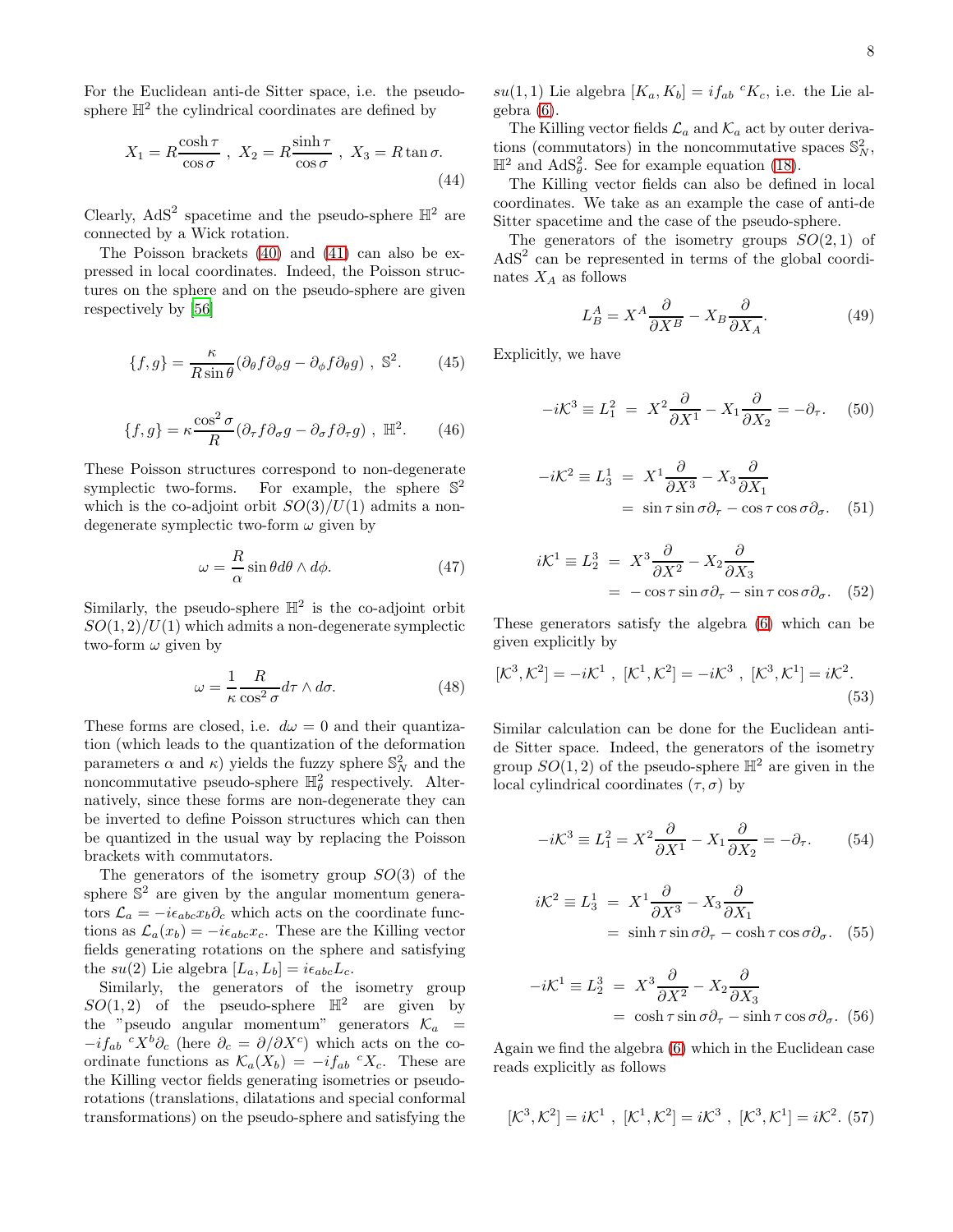## <span id="page-8-0"></span>MOYAL-WEYL STAR PRODUCT AND WEYL MAP

The goal in this section is to write down the star product on noncommutative  $AdS^2_{\theta}$  using Darboux theorem which plays in noncommutative geometry and emergent gravity (quantum gravity as defined by matrix models) the same role played by the equivalence principle in differential geometry and classical general relativity. Darboux theorem states that every quantized symplectic manifold is locally a noncommutative Moyal-Weyl space, i.e. there exists a coordinate system  $\bar{x}$  in which the noncommutativity parameter  $\bar{\theta}^{ij}$  is constant. The role of Darboux theorem in noncommutative geometry and matrix models is discussed for example in [\[21\]](#page-22-28) and [\[22\]](#page-22-29).

Again we consider Euclidean  $AdS<sup>2</sup>$  which is a pseudosphere in Minkowski spacetime with metric  $\eta =$  $(-1, +1, +1)$ . The Poincare coordinates  $(t, z)$  are related to the canonical coordinates  $(x, y)$  (in which the noncommutativity parameter is constant [\[8](#page-21-7), [23\]](#page-22-30)) by the following relations

$$
z = R \exp(-x) , t = \exp(-x)y.
$$
 (58)

The metric becomes

<span id="page-8-7"></span>
$$
ds^{2} = \frac{R^{2}}{z^{2}}(dz^{2} + dt^{2})
$$
  
=  $R^{2}dx^{2} + (dy - ydx)^{2}$ . (59)

The boundary  $z \rightarrow 0$  corresponds to both  $x, y \rightarrow \infty$ in such a way that the combination  $t$  is kept fixed.

The explicit relation between the global embedding coordinates  $X_a$  and the local coordinates  $(x, y)$  is given by

<span id="page-8-1"></span>
$$
X_3 = \frac{1}{2R}e^{-x}y^2 + \frac{R}{2}e^{-x} - \frac{R}{2}e^x
$$
  
\n
$$
X_2 = y
$$
  
\n
$$
X_1 = \frac{1}{2R}e^{-x}y^2 + \frac{R}{2}e^{-x} + \frac{R}{2}e^x.
$$
 (60)

The fundamental Poisson bracket in the canonical coordinates  $(x, y)$  is then given by

$$
\{x, y\} = \kappa. \tag{61}
$$

Furthermore, the generators of the  $SO(1,2)$  isometry group of Euclidean  $AdS^2$  are given by

<span id="page-8-6"></span>
$$
iK^{1} = -\frac{1}{R}e^{-x}y\partial_{x} - X_{3}\partial_{y}
$$
  
\n
$$
iK^{2} = \partial_{x}
$$
  
\n
$$
iK^{3} = \frac{1}{R}e^{-x}y\partial_{x} + X_{1}\partial_{y}.
$$
\n(62)

After quantization, the operators  $\hat{x}$  and  $\hat{y}$  associated with the canonical coordinates  $x$  and  $y$  must therefore satisfy the canonical commutation relation

<span id="page-8-3"></span>
$$
[\hat{x}, \hat{y}] = i\kappa. \tag{63}
$$

This is a Heisenberg structure which allows us to introduce a Weyl map [\[24](#page-22-31)] and a Moyal-Weyl star product [\[25,](#page-22-32) [26\]](#page-22-33) in the usual way.

The weyl map  $\pi$  allows us to map operators  $\hat{F}(\hat{x}, \hat{y})$ in the Hilbert space  $\mathcal{H}_k^{\pm}$  back to functions  $\pi(\hat{F})(x, y)$  on commutative  $AdS^2$  such that the operator product  $\hat{F}.\hat{G}$ of two operators  $\hat{F}$  and  $\hat{G}$  is mapped to the star product  $\pi(F) * \pi(G)$  of the two corresponding functions  $\pi(F)$  and  $\hat{\pi}(G)$ , namely

$$
\pi(\hat{F}.\hat{G}(\hat{x},\hat{y})) = \pi(\hat{F}) * \hat{\pi}(\hat{G})(x,y).
$$
 (64)

By construction the map of the canonical operators  $\hat{x}$ and  $\hat{y}$  is precisely the canonical coordinates x and y, viz

$$
\pi(\hat{x}) = x \ , \ \pi(\hat{y}) = y. \tag{65}
$$

The star product is given explicitly by (with  $(\bar{x}^1, \bar{x}^2)$  =  $(x, y)$  and  $\overline{\theta}^{ab} = \kappa \epsilon^{ab}$ 

$$
f \bar{*}g(\bar{x}) = \exp(\frac{i}{2}\bar{\theta}^{ab}\frac{\partial}{\partial \xi^a}\frac{\partial}{\partial \eta^b})f(\bar{x}+\xi)g(\bar{x}+\eta)|_{\xi=\eta=0}.
$$
\n(66)

Or equivalently

$$
f \overline{*} g(\overline{x}) = f(x, y) \exp \left( \frac{i\kappa}{2} (\overleftarrow{\partial}_x \overrightarrow{\partial}_y - \overleftarrow{\partial}_y \overrightarrow{\partial}_x) \right) g(x, y). \tag{67}
$$

In particular, we have for  $f = f(x)$  the results

<span id="page-8-4"></span>
$$
f \bar{*}g(\bar{x}) = f(x + \frac{i\kappa}{2} \overrightarrow{\partial}_y)g(x, y)
$$

$$
g \bar{*}f(\bar{x}) = g(x, y)f(x - \frac{i\kappa}{2} \overleftarrow{\partial}_y).
$$
(68)

Similarly, we have for  $g = g(y)$  the results

<span id="page-8-5"></span>
$$
g \bar{*} f(\bar{x}) = g(y - \frac{i\kappa}{2} \overrightarrow{\partial}_x) f(x, y)
$$
  

$$
f \bar{*} g(\bar{x}) = f(x, y) g(y + \frac{i\kappa}{2} \overleftarrow{\partial}_x).
$$
 (69)

The relation between the embedding coordinate operators  $\hat{X}_a$  and the canonical coordinate operators  $\hat{x}$  and  $\hat{y}$ is given from [\(60\)](#page-8-1) by the equations

<span id="page-8-2"></span>
$$
\hat{X}_3 = \frac{1}{2R}\hat{y}e^{-\hat{x}}\hat{y} + \frac{R}{2}e^{-\hat{x}} - \frac{R}{2}e^{\hat{x}} \n\hat{X}_2 = \hat{y} \n\hat{X}_1 = \frac{1}{2R}\hat{y}e^{-\hat{x}}\hat{y} + \frac{R}{2}e^{-\hat{x}} + \frac{R}{2}e^{\hat{x}}.
$$
\n(70)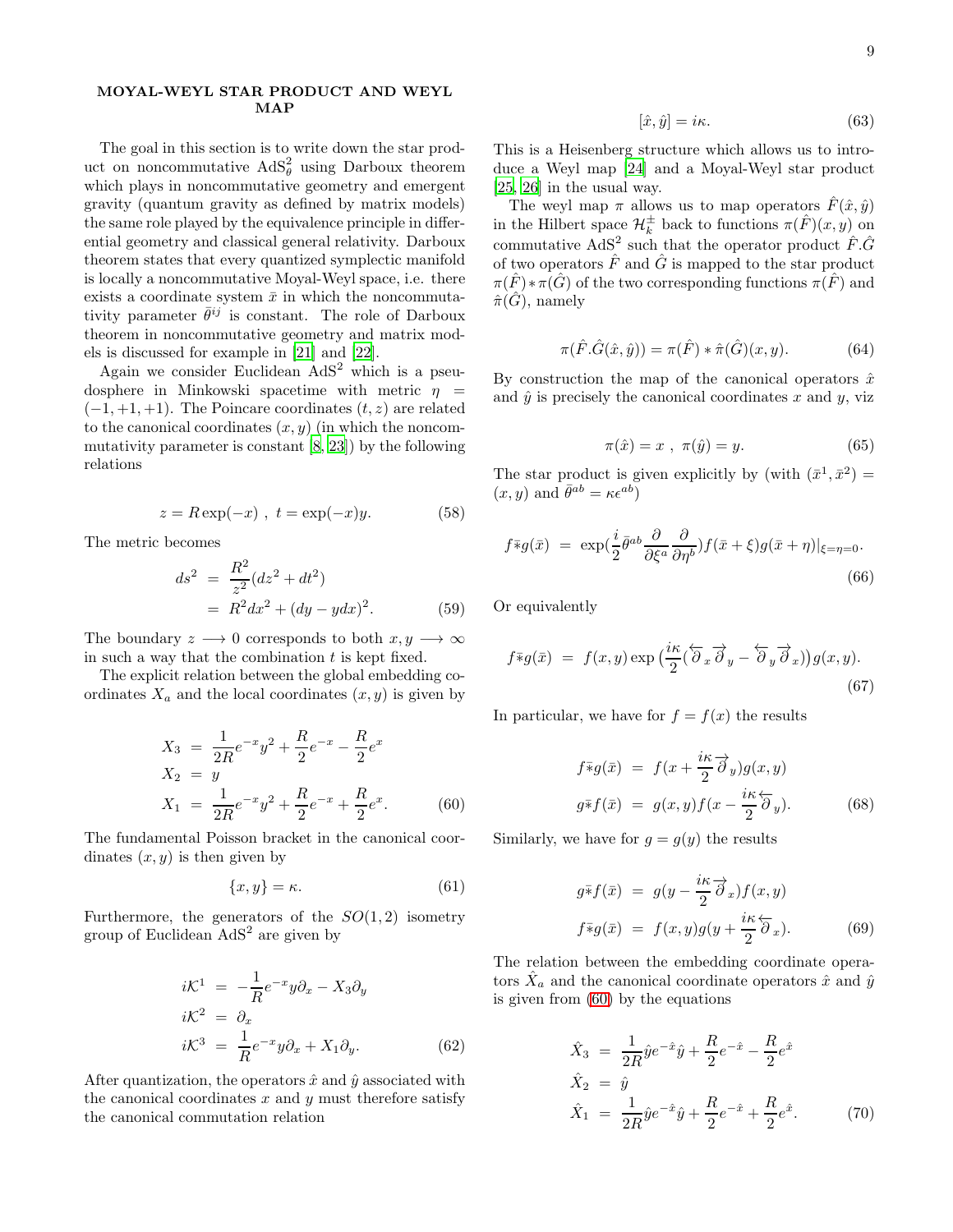It is then straightforward to check (using  $[\exp(\pm \hat{x}), \hat{y}] =$  $\pm i\kappa \exp(\pm\hat{x})$  that

$$
[\hat{X}^3, \hat{X}^2] = i\kappa \hat{X}^1 \ , \ [\hat{X}^1, \hat{X}^2] = i\kappa \hat{X}^3 \ , \ [\hat{X}^3, \hat{X}^1] = i\kappa \hat{X}^2.
$$
\n(71)

These are precisely equations [\(16\)](#page-4-2). In the same manner we can verify equation [\(15\)](#page-4-1). This shows explicitly that the operator ordering chosen in [\(70\)](#page-8-2) is the correct one.

The derivation operators  $\hat{\partial}_x$  and  $\hat{\partial}_y$  associated with the canonical operators  $\hat{x}$  and  $\hat{y}$  are given immediately (since [\(63\)](#page-8-3) defines a Moyal-Weyl plane) by

$$
\hat{\partial}_x = -\frac{1}{i\kappa} [\hat{y},], \ \hat{\partial}_y = \frac{1}{i\kappa} [\hat{x},]. \tag{72}
$$

The noncommutative derivation operator  $\hat{\mathcal{K}}^2$  associated with the coordinate operator  $\hat{X}_2 = \hat{y}$  is then given by

$$
i\hat{\mathcal{K}}^2 = \frac{i}{\kappa} [\hat{X}_2] = \frac{i}{\kappa} [\hat{y}_1] = \hat{\partial}_x.
$$
 (73)

By construction this has the correct commutative limit  $i\hat{\mathcal{K}}^2 \longrightarrow i\mathcal{K}^2 = \partial_x$ . Similarly, the noncommutative derivation operators  $\hat{\mathcal{K}}^1$  and  $\hat{\mathcal{K}}^3$  should be defined by the relations

$$
i\hat{\mathcal{K}}^1 = \frac{i}{\kappa} [\hat{X}_1,], \ i\hat{\mathcal{K}}^3 = \frac{i}{\kappa} [\hat{X}_3,]. \tag{74}
$$

We have explicitly (where the arrow indicates the Weyl map)

$$
i\hat{\mathcal{K}}^{1,3}(\hat{f}) = \frac{i}{\kappa} [\hat{X}_{1,3}, \hat{f}]
$$
  
= 
$$
\frac{i}{\kappa} \left( \frac{1}{2R} [\hat{y}e^{-\hat{x}}\hat{y}, \hat{f}] + \frac{R}{2} [e^{-\hat{x}}, \hat{f}] \pm \frac{R}{2} [e^{\hat{x}}, \hat{f}] \right).
$$
(75)

In terms of the Weyl map and the Moyal-Weyl star product this reads

$$
i\hat{\mathcal{K}}^{1,3}(\hat{f}) \longrightarrow \frac{i}{\kappa} \left( \frac{1}{2R} [y * e^{-x} * y, f]_{*} + \frac{R}{2} [e^{-x}, f]_{*} \right) + \frac{R}{2} [e^{x}, f]_{*} \right).
$$
 (76)

It is not difficult to check explicitly (by using [\(68\)](#page-8-4) and [\(69\)](#page-8-5)) that this definition of  $\hat{\mathcal{K}}^1$  and  $\hat{\mathcal{K}}^3$  will tend in the commutative limit  $\kappa \longrightarrow 0$  to the generators  $\mathcal{K}^1$  and  $K^3$  given explicitly in equation [\(62\)](#page-8-6). In other words, the generators  $\hat{\mathcal{K}}^a$  are the noncommutative  $\text{AdS}^2_{\theta}$  Killing vectors in the same way that the generators  $\mathcal{K}^a$  are the commutative  $AdS<sup>2</sup>$  Killing vectors.

### <span id="page-9-0"></span>NONCOMMUTATIVE (SCALAR) ACTIONS

We are now in a position to write down an action principle for scalar fields  $\hat{\Phi}$  on noncommutative  $AdS^2_{\theta}$  using the Killing vectors  $\hat{\mathcal{K}}^a$  as outer derivations. See in particular [\[8](#page-21-7)]. First we note the dimension of the various objects:  $[t], [z] \sim R, [x] \sim 1, [y] \sim R, [\kappa] \sim R$  and  $[X^a] \sim R$ . In particualr note that x is dimensionless and thus the noncommutativity parameter  $\bar{\theta}^{ab} \equiv \kappa \epsilon^{ab}$  is of dimension length and not of dimension area. The scalar field  $\Phi$  in two dimension is canonically of dimension 0. We can then write down immediately the free action

<span id="page-9-1"></span>
$$
S = \frac{2\pi R\kappa}{2} \text{Tr}\left(m^2 \hat{\Phi}^2 - \frac{1}{R^2 \kappa^2} [\hat{X}^a, \hat{\Phi}][\hat{X}_a, \hat{\Phi}]\right). \tag{77}
$$

The Weyl map takes the trace Tr to the integral on  $AdS<sup>2</sup>$ as follows (the metric  $g$  in the canonical coordinates is read from the second line of [\(59\)](#page-8-7) and it is clear that  $\sqrt{\det g} = 1$ )

$$
2\pi \text{Tr} \longrightarrow \int \frac{dxdy}{\sqrt{\det \theta}} = \int \frac{dxdy}{\kappa}.
$$
 (78)

Recall that the integral over a symplectic manifold  $\mathcal{M}^d$ , such as  $AdS<sup>2</sup>$ , is given in terms of its symplectic structure  $ω$ , which is here  $ω = -dx ∧ dy/κ$ , by the formula (where  $d=2n$ 

$$
(2\pi)^n \text{Tr} \longrightarrow \int \frac{\omega^n}{n!} = \int \frac{d^{2n}x}{\sqrt{\det \theta}}.
$$
 (79)

In terms of the star product the above action reads then (where  $\mathcal{X}^a = \pi(\hat{X}^a)$ )

<span id="page-9-2"></span>
$$
S = \frac{R}{2} \int dx dy \bigg( m^2 \Phi * \Phi - \frac{1}{R^2 \kappa^2} [\mathcal{X}^a, \Phi]_* * [\mathcal{X}_a, \Phi]_* \bigg). \tag{80}
$$

Recall that  $AdS<sup>2</sup>$  is a manifold with two boundaries in which boundary terms play an important role. However, for simplicity we start by neglecting boundary terms. Thus, the integral over the star product of two functions  $f$  and  $g$  is equal (up to boundary terms) to the integral over the ordinary product of these two functions, viz

$$
\int dx dy f * g(x, y) = \int dx dy f(x, y) . g(x, y)
$$
  
+ boundary terms. (81)

By concentrating on the bulk fields for the moment we can use this equation to obtain the action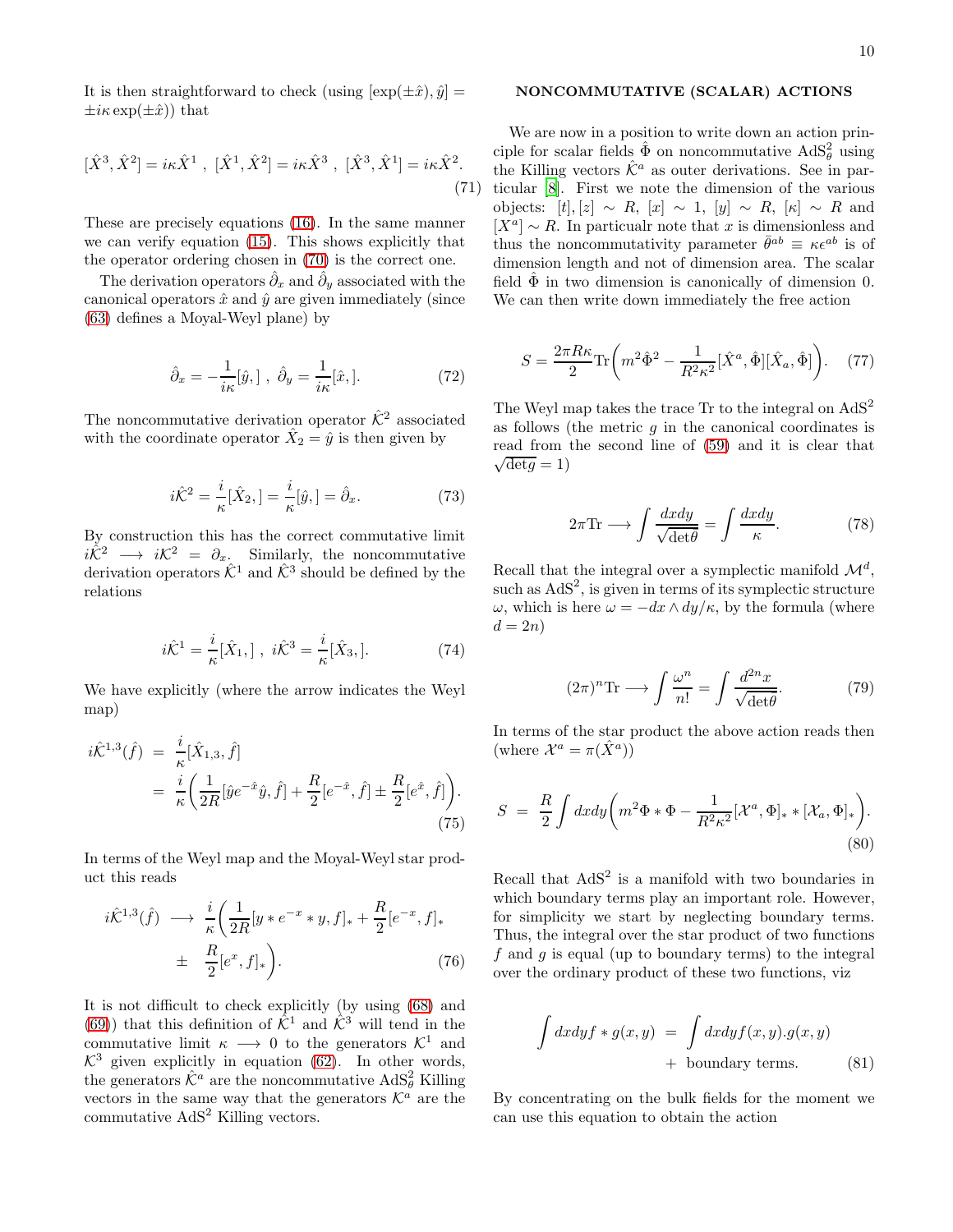$$
S = \frac{1}{2R\kappa^2} \int dx dy \left( R^2 \kappa^2 m^2 \Phi^2 + [\mathcal{X}^1, \Phi]_*^2 - [\mathcal{X}^2, \Phi]_*^2 \right)
$$
  
\n
$$
- [\mathcal{X}^3, \Phi]_*^2 \right)
$$
  
\n
$$
= \frac{1}{2R\kappa^2} \int dx dy \left( R^2 \kappa^2 m^2 \Phi^2 + [y * e^{-x} * y, \Phi]_* [e^x, \Phi]_* \right)
$$
  
\n
$$
+ R^2 [e^{-x}, \Phi]_* [e^x, \Phi]_* - [y, \Phi]_*^2 \right). \tag{82}
$$

A relatively short calculation using [\(68\)](#page-8-4) and [\(69\)](#page-8-5) gives the results

$$
[y, \Phi]_* = -i\kappa \partial_x \Phi. \tag{83}
$$

$$
[e^{\pm x}, \Phi]_{*} = \pm i\kappa e^{\pm x} \Delta_y \Phi. \tag{84}
$$

$$
[y * e^{-x} * y, \Phi]_{*} = -i\kappa e^{-x} \left[ 2yS_y \partial_x \Phi - \frac{\kappa^2}{4} \partial_x^2 \Delta_y \Phi + y^2 \Delta_y \Phi + \frac{\kappa^2}{4} \Delta_y \Phi \right].
$$
 (85)

In the last two equations the operators  $\Delta_y$  and  $S_y$  are given explicitly by

$$
\Delta_y = \frac{2}{\kappa} \sin \frac{\kappa}{2} \partial_y , \ S_y = \cos \frac{\kappa}{2} \partial_y.
$$
 (86)

We get then the action

$$
S = \frac{1}{2R} \int \left( R^2 m^2 \Phi^2 + (\partial_x \Phi)^2 + (R^2 + \frac{\kappa^2}{4} + y^2)(\Delta_y \Phi)^2 + 2y \Delta_y \Phi S_y \partial_x \phi - \frac{\kappa^2}{4} \Delta_y \Phi \partial_x^2 \Delta_y \Phi \right). \tag{87}
$$

We use now the identity  $1 = S_y + \kappa^2 \Delta_y^2 / 4$  or equivalently

$$
\int (\partial_x \Phi)^2 = \int \partial_x \Phi S_y^2 \partial_x \Phi + \frac{\kappa^2}{4} \int \partial_x \Phi \Delta_y^2 \partial_x \Phi
$$

$$
= \int (S_y \partial_x \Phi)^2 - \frac{\kappa^2}{4} \int (\Delta_y \partial_x \Phi)^2.
$$
(88)

In the last line we have neglected boundary terms and used the results

$$
\int f(x,y) \Delta_y g(x,y) = -\int \Delta_y f(x,y) \cdot g(x,y) + \text{b.t.}
$$
\n(89)

And

$$
\int f(x,y).S_y g(x,y) = \int S_y f(x,y).g(x,y) + \text{b.t.}
$$
\n(90)

The action then becomes

$$
S = \frac{1}{2R} \int dx dy \left( R^2 m^2 \Phi^2 + (S_y \partial_x \Phi + y \Delta_y \Phi)^2 + (R^2 + \frac{\kappa^2}{4}) (\Delta_y \Phi)^2 \right).
$$
 (91)

The classical equation of motion follows directly from this action. We get (the operators  $\partial_x$  and  $S_y$  commute but the order of the operators  $\Delta_y$  and y matters)

<span id="page-10-0"></span>
$$
(\partial_x S_y + \Delta_y y)(S_y \partial_x + y \Delta_y) \Phi + (R^2 + \frac{\kappa^2}{4}) \Delta_y^2 \Phi
$$

$$
-R^2 m^2 \Phi = 0.
$$
(92)

In the commutative limit we have  $\kappa \longrightarrow 0$  and thus  $\Delta_y =$  $\partial_y + O(\kappa^2)$ ,  $S_y = 1 + O(\kappa^2)$ . As a consequence the above action reduces to

$$
S = \frac{1}{2R} \int dx dy \bigg( R^2 m^2 \Phi^2 + (\partial_x \Phi + y \partial_y \Phi)^2 + R^2 (\partial_y \Phi)^2 \bigg). \tag{93}
$$

This action functional reads in Poincare coordinates  $(t, z)$ as follows

$$
S = \frac{1}{2R} \int \frac{1}{R} \sqrt{g} dt dz \left( R^2 m^2 \Phi^2 + z^2 (\partial_z \Phi)^2 + z^2 (\partial_t \Phi)^2 \right)
$$
  
= 
$$
\frac{1}{2} \int \sqrt{g} d^2 x \left( m^2 \Phi^2 + (\partial_a \Phi)(\partial^a \Phi) \right).
$$
 (94)

This is the correct commutative action.

In the near-boundary limit  $z \rightarrow 0$  we have  $\Delta_y =$  $\frac{z}{R}\partial_t + O(z^3)$  and  $S_y = 1 + O(z^2)$  since  $\partial_y = \frac{z}{R}\partial_t$  (recall that  $z = R \exp(-x)$  and  $t = zy/R$ . Thus,  $S_y \partial_x + y \Delta_y =$  $\partial_x + t\partial_t + O(z^2) = -z\partial_z + O(z^2)$ . We obtain then the near-boundary action

<span id="page-10-1"></span>
$$
S = \frac{1}{2R} \int \frac{1}{R} \sqrt{g} dt dz \left( R^2 m^2 \Phi^2 + z^2 (\partial_z \Phi)^2 + (1 + \frac{\kappa^2}{4R^2}) z^2 (\partial_t \Phi)^2 \right)
$$
  
= 
$$
\frac{1}{2} \int \sqrt{g'} d^2 x' \left( m^2 \Phi^2 + (\partial'_a \Phi)(\partial'^a \Phi) \right).
$$
 (95)

The primed coordinates are given by  $x^1 = t'$  and  $x^2 = z$ where the rescaled time parameter  $t'$  is related to the original Poincare time t by the relation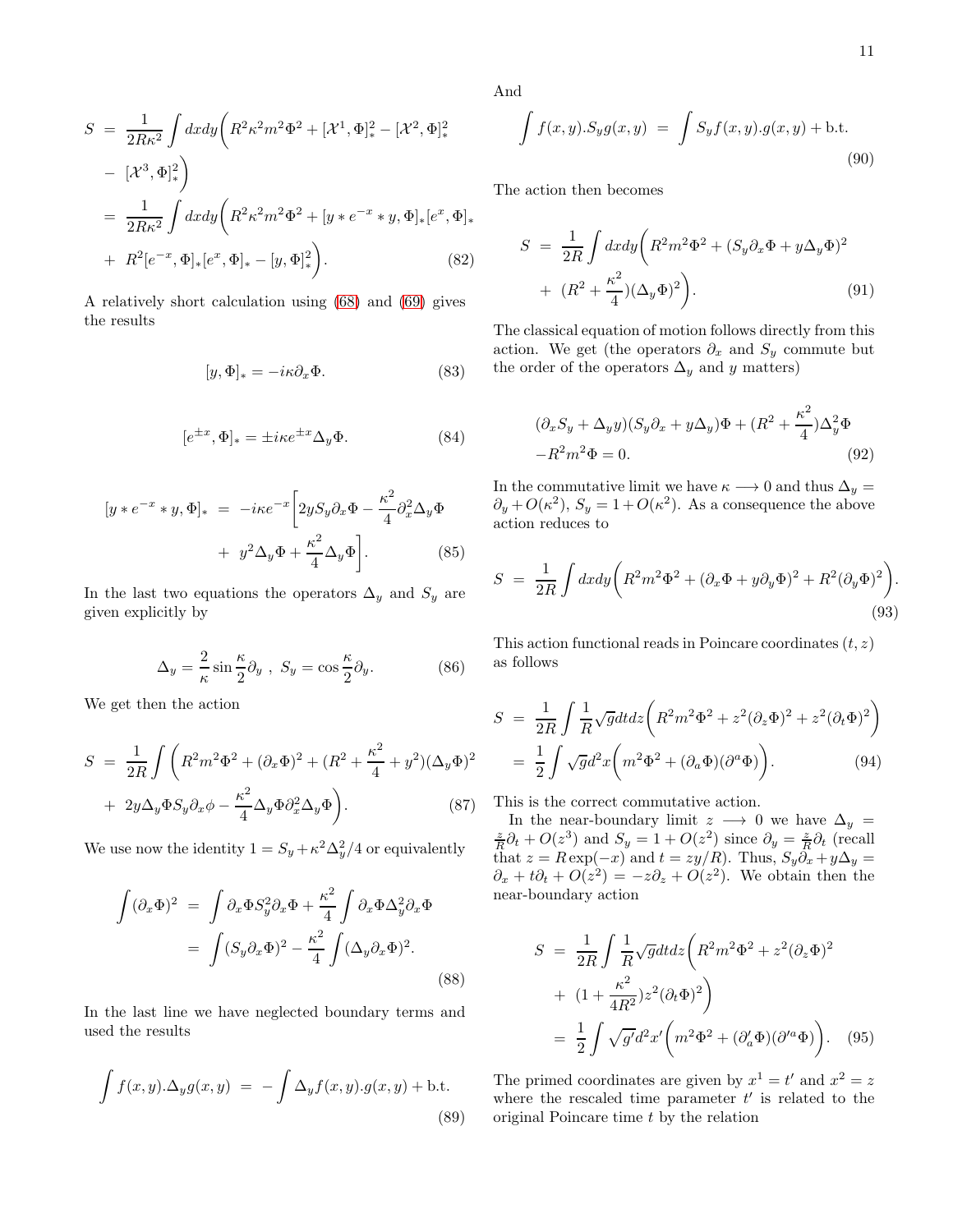<span id="page-11-6"></span>
$$
t' = (1 + \frac{\kappa^2}{4R^2})^{-1/2}t.
$$
\n(96)

In order to take into account the effect of boundary terms in the classical equation of motion we return to the original action [\(77\)](#page-9-1) and compute the variation

<span id="page-11-1"></span>
$$
\delta S = 2\pi R\kappa Tr \delta \hat{\Phi} \left( m^2 \hat{\Phi} + \frac{1}{R^2 \kappa^2} [\hat{X}^a, [\hat{X}_a, \hat{\Phi}]] \right) \n+ \pi R\kappa Tr \left( m^2 [\hat{\Phi}, \delta \hat{\Phi}] - \frac{2}{R^2 \kappa^2} [\hat{X}^a, \delta \hat{\Phi} [\hat{X}_a, \hat{\Phi}]] \right) \n- \frac{1}{R^2 \kappa^2} [ [\hat{X}^a, \hat{\Phi}], [\hat{X}_a, \delta \hat{\Phi}]] \right).
$$
\n(97)

The first line produces the equation of motion of bulk fields given by [\(92\)](#page-10-0) which can then also be put in the form

$$
m^{2}\hat{\Phi} + \frac{1}{R^{2}\kappa^{2}}[\hat{X}^{a}, [\hat{X}_{a}, \hat{\Phi}]] = 0.
$$
 (98)

The second line of [\(97\)](#page-11-1) represents boundary terms. These terms are all given by the trace of a commutator which should vanish identically if the trace were finite dimensional. It is straightforward to check that these boundary terms (at least up to the order of  $\kappa^2$ ) yields the commutative result [\[8\]](#page-21-7)

$$
-\int dt (\delta \Phi \partial_z \Phi)|_{z=0}.\tag{99}
$$

# <span id="page-11-0"></span>ON THE  $\text{AdS}_{\theta}^2/\text{CFT}_1$  CORRESPONDENCE

The near-boundary action [\(95\)](#page-10-1) can be equivalently interpreted as an action over a commutative  $AdS<sup>2</sup>$  with Poincare coordinates  $x^1 = t$  and  $x^2 = z$  and a rescaled field  $\Phi'$  given by

<span id="page-11-4"></span>
$$
\Phi' = (1 + \frac{\kappa^2}{4R^2})^{1/4}\Phi.
$$
 (100)

The action then reads

<span id="page-11-2"></span>
$$
S = \frac{1}{2} \int \sqrt{g} d^2 x \left( (\partial_a \Phi') (\partial^a \Phi') + m^2 \Phi'^2 \right). (101)
$$

The near-boundary action is therefore an ordinary free scalar field theory on commutative  $AdS<sup>2</sup>$  (with rescaled fields). This means in particular that noncommutative  $AdS^2_\theta$  is asymptotically a commutative  $AdS^2$  (since the bounadry limit  $z \rightarrow 0$  corresponds to  $x, y \rightarrow \infty$  keeping the time  $t = \exp(-x)y$  fixed).

Furthermore, it should be noted that the near-boundary action [\(101\)](#page-11-2) is in fact exact in  $\kappa$  and as such we will take it as our first approximation of the original free scalar field theory on noncommutative  $AdS^2_\theta$  given by the action [\(77\)](#page-9-1).

The equation of motion which follows from action [\(101\)](#page-11-2) is the commutative limit of the equation of motion [\(92\)](#page-10-0). This is given explicitly by

<span id="page-11-9"></span>
$$
z^{2}(\partial_{z}^{2} + \partial_{t}^{2})\Phi' - m^{2}R^{2}\Phi' = 0.
$$
 (102)

We will assume that the mass  $m^2$  satisfies the so-called Breitenlohner-Freedman bound  $m^2 > -1/4R^2$ . The solution near the boundary  $z = \epsilon$  is then given by [\[44\]](#page-22-34)

<span id="page-11-3"></span>
$$
\Phi'(t, z = \epsilon) = A(t)\epsilon^{1-\Delta}.
$$
\n(103)

The exponent  $\Delta$  is the so-called scaling dimension of the field and it is given by

$$
\Delta = \frac{1}{2} + \sqrt{\frac{1}{4} + m^2 R^2}.
$$
 (104)

For  $m^2 > 0$  the exponent  $1-\Delta$  is negative and hence the field [\(103\)](#page-11-3) is divergent. The quantum field theory source  $\varphi'(t)$ , i.e. the scalar field living on the boundary, is then identified with  $A(t)$ , viz

<span id="page-11-8"></span>
$$
\varphi'(t) = \lim_{\epsilon \to 0} \epsilon^{\Delta - 1} \Phi'(t, \epsilon).
$$
 (105)

The field  $\varphi'(t)$  is the scalar field representing the anti-de Sitter scalar field  $\Phi'(t, z)$  at the boundary  $z = 0$ , i.e. the boundary field  $\varphi'$  is the holographic dual of the bulk field  $\Phi'$ . The scaling dimension of the source  $\varphi'$  is given by  $1 - \Delta$ .

Let  $\mathcal{O}'(t,z)$  be the dual operator of the scalar field  $\Phi'(t, z)$ . Their coupling is a boundary term of the form (by using also equation [\(100\)](#page-11-4))

<span id="page-11-5"></span>
$$
S_{\text{bound}} = \int dt \sqrt{\gamma} \Phi'(t, \epsilon) \mathcal{O}'(t, \epsilon)
$$
  
= 
$$
(1 + \frac{\kappa^2}{4R^2})^{1/2} \int dt \sqrt{\gamma} \Phi(t, \epsilon) \mathcal{O}(t, \epsilon). (106)
$$

Obviously, we must have

<span id="page-11-7"></span>
$$
\mathcal{O}'(t,z) = (1 + \frac{\kappa^2}{4R^2})^{1/4}\mathcal{O}(t,z). \tag{107}
$$

It is clear that by rescaling the time coordinate in [\(101\)](#page-11-2) we obtain the bulk action [\(95\)](#page-10-1) whereas rescaling time in [\(106\)](#page-11-5) yields a canonically normalized boundary term. The time rescaling is naturally given by [\(96\)](#page-11-6).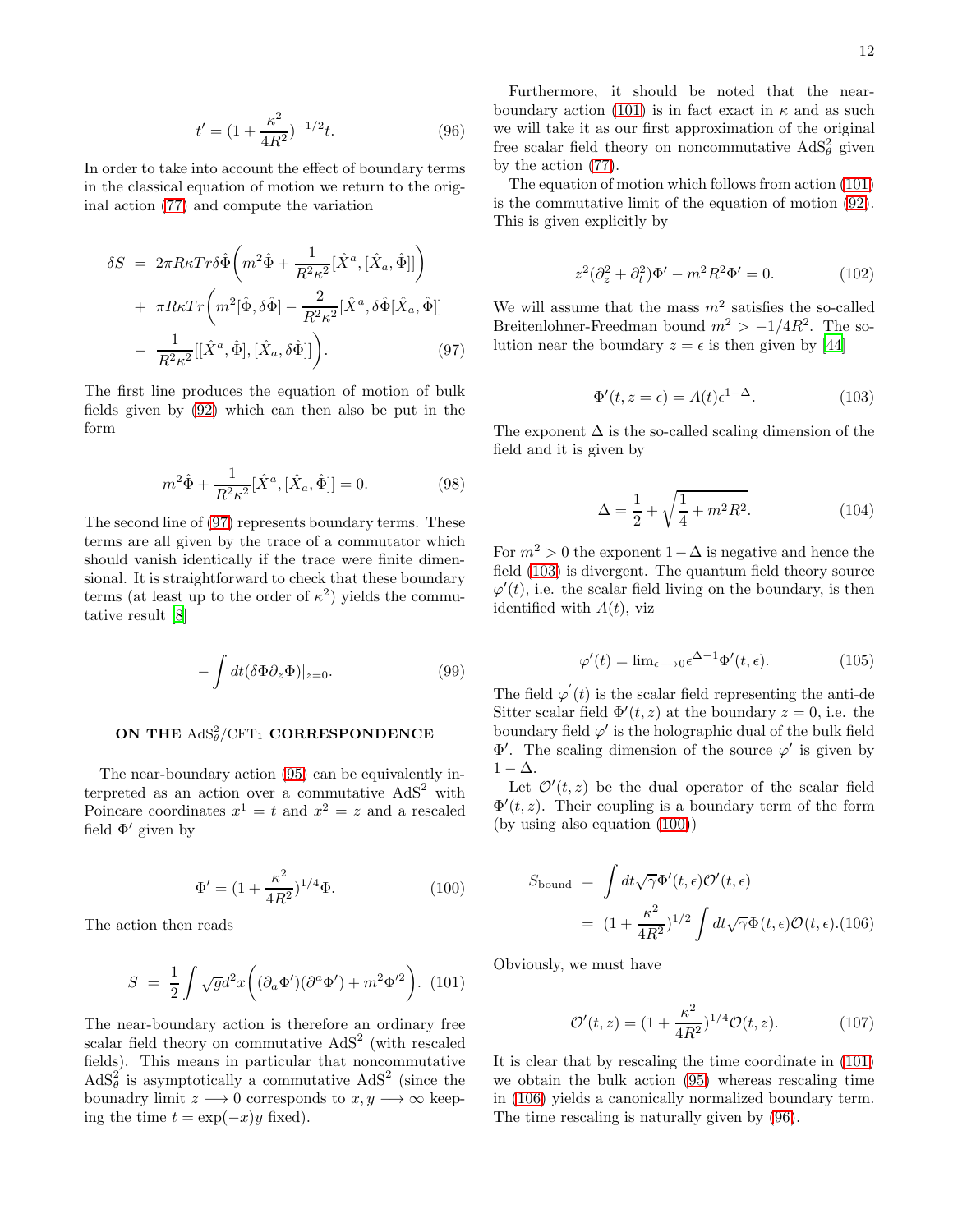The boundary term [\(106\)](#page-11-5) can also be rewritten in terms of the dual operator  $\mathcal{O}'(t)$  of the scalar field  $\varphi'(t)$ as

<span id="page-12-0"></span>
$$
S_{\text{bound}} = \int dt \frac{R}{\epsilon} \epsilon^{1-\Delta} \varphi'(t) \mathcal{O}'(t, \epsilon)
$$

$$
= R \int dt \varphi'(t) \mathcal{O}'(t). \qquad (108)
$$

Where

$$
\mathcal{O}'(t,\epsilon) = \epsilon^{\Delta} \mathcal{O}'(t). \tag{109}
$$

This is the wave function renormalization of the operator  $\mathcal{O}'$  as we move into the bulk. This also shows explicitly that  $\Delta$  is the scaling dimension of the dual operator  $\mathcal{O}'$ since going from  $z = 0$  to  $z = \epsilon$  is a dilatation operation in the quantum field theory.

The boundary term [\(108\)](#page-12-0) can be written in terms of the noncommutative scalar field  $\varphi(t)$  and its dual operator  $\mathcal{O}(t)$  as

$$
S_{\text{bound}} = R \int dt \varphi(t) \mathcal{O}(t). \tag{110}
$$

The noncommutative boundary scalar field  $\varphi(t)$  and its dual operator  $\mathcal{O}(t)$  are related to the boundary scalar field  $\varphi'(t)$  and its dual operator  $\mathcal{O}'(t)$  by equations [\(100\)](#page-11-4) and [\(107\)](#page-11-7) respectively.

The CFT living on the boundary is completely determined by the correlation functions

$$
\langle \mathcal{O}'(t_1)...\mathcal{O}'(t_n)\rangle. \tag{111}
$$

On the boundary with lagrangian  $\mathcal L$  the calculation of these correlation functions proceeds as usual by introducing the generating functional

$$
Z_{\text{CFT}}[J] = \int \exp(\mathcal{L} + \int dt J(t) \mathcal{O}'(t))
$$

$$
= \langle \exp(\int dt J(t) \mathcal{O}'(t)) \rangle. \tag{112}
$$

Then we have immediately

$$
\langle \mathcal{O}'(t_1)...\mathcal{O}'(t_n)\rangle = \frac{\delta^n \log Z_{CFT}[J]}{\delta J(t_1)...\delta J(t_n)}|_{J=0}.
$$
 (113)

The operator  $\mathcal{O}'(t)$  is sourced by the scalar field  $\varphi'(t)$ living on the boundary which is related to the boundary value of the bulk scalar field  $\Phi'(t, z)$  by the relation [\(105\)](#page-11-8). The boundary scalar field  $\Phi'_0(t)$  is actually divergent and it is simply defined by

$$
\Phi'_0(t) = \Phi'(t, 0). \tag{114}
$$

The  $AdS^2/CFT_1$  correspondence [\[28,](#page-22-11) [29](#page-22-12)] states that the CFT<sub>1</sub> generating functional with source  $J = \Phi'_0$  is equal to the path integral on the gravity side evaluated over a bulk field which has the value  $\Phi_0'$  at the boundary of AdS. We write

$$
Z_{\text{CFT}}[\Phi'_0] \equiv Z_{\text{grav}}[\Phi' \longrightarrow \Phi'_0]
$$
  
= 
$$
\int_{\Phi' \longrightarrow \Phi'_0} \mathcal{D}\Phi' \exp(S_{\text{grav}}[\Phi']). \quad (115)
$$

In the limit in which classical gravity is a good approximation the gravity path integral can be replaced by the classical amplitude given by the classical on-shell gravity action, i.e.

$$
Z_{\text{CFT}}[\Phi'_0] = \exp(S_{\text{grav}}^{\text{on-shell}}[\Phi' \longrightarrow \Phi'_0]). \quad (116)
$$

Typically the on-shell gravity action is divergent requiring holographic renormalization [\[45](#page-22-35)[–47\]](#page-22-36). The on-shell action gets renormalized and the above prescription becomes

$$
Z_{\text{CFT}}[\Phi'_0] = \exp(S_{\text{grav}}^{\text{renor}}[\Phi' \longrightarrow \Phi'_0]). \tag{117}
$$

The associated correlation functions are then renormalized as follows

$$
\langle \mathcal{O}'(t_1)...\mathcal{O}'(t_n)\rangle = \frac{\delta^n S_{\text{grav}}^{\text{renor}}[\Phi'\longrightarrow \Phi'_0]}{\delta \varphi'(t_1)...\delta \varphi'(t_n)}|_{\varphi'=0}.
$$
 (118)

In our case the bulk action  $S_{\text{grav}}$  is proportional (with a proportionality constant denoted by  $-\eta$ ) to the nearboundary action [\(101\)](#page-11-2) which is an approximation of the action [\(77\)](#page-9-1) of free scalar fields on the noncommutative  $AdS^2_{\theta}$  space.

The on-shell action  $S_{\text{grav}}^{\text{on-shell}}$  is a boundary term obtained from  $S_{\text{grav}}$  by substituting the solution of the classical equation of motion [\(102\)](#page-11-9) (which is also required to be a regular solution in the IR limit  $z \rightarrow \infty$ ).

The on-shell action is found to be divergent requiring the addition of a counter term in the form of a quadratic local term living on the boundary of AdS space given explicitly by [\[44\]](#page-22-34)

$$
S_{\rm ct} = \frac{\eta}{2} \eta_1 \int \sqrt{\gamma} dt \phi^2.
$$
 (119)

After some calculation we find that  $\eta_1 = -(1 - \Delta)/R$ and as a consequence the renormalized action reduces to the action

$$
S_{\text{grav}}^{\text{renor}} = -\frac{\eta}{2} (2\Delta - 1) \frac{\Gamma(1-\nu)}{\Gamma(1+\nu)} \int \frac{d\omega}{2\pi} \varphi'(\omega) (\frac{\omega}{2})^{2\nu} \varphi'(-\omega). \tag{120}
$$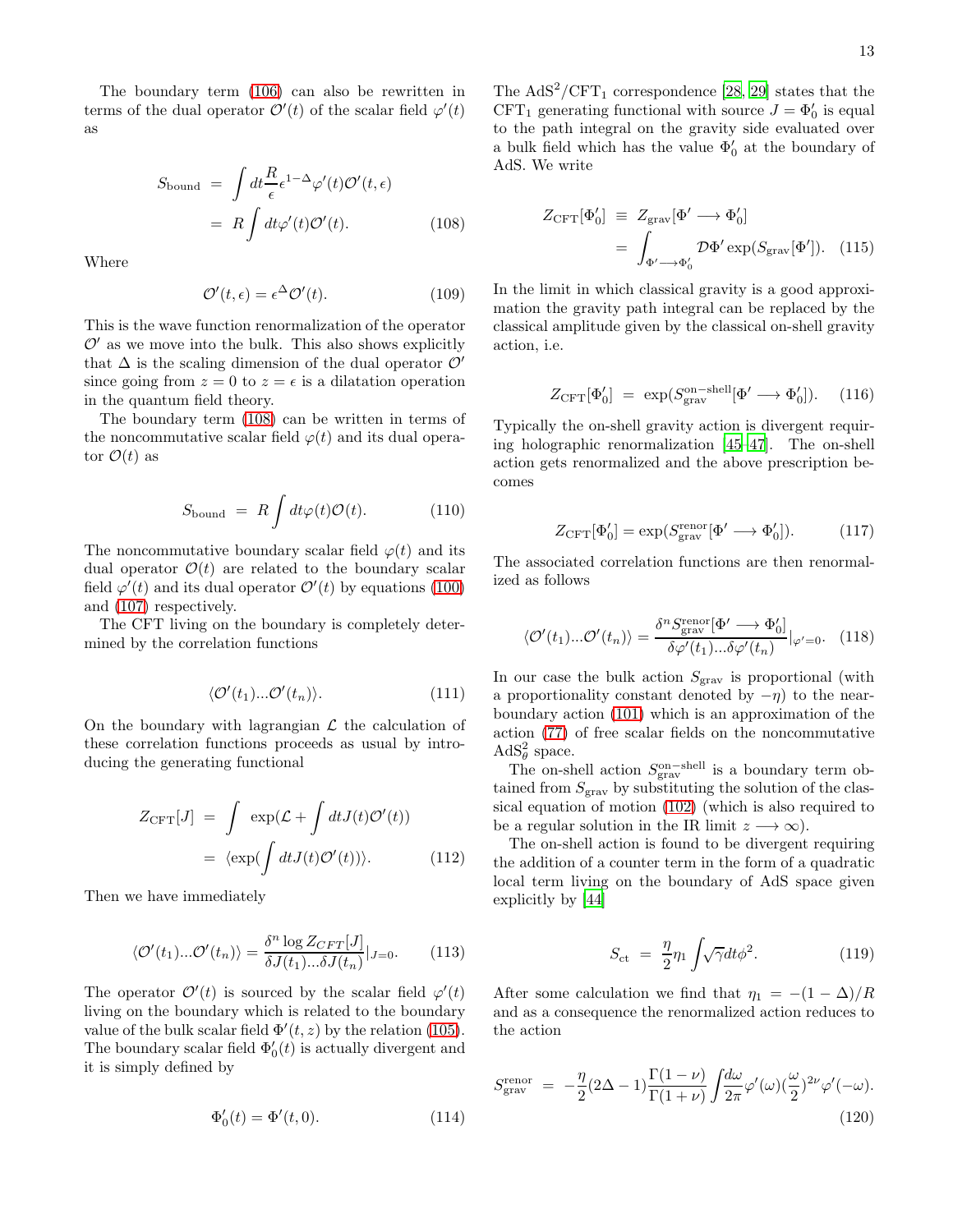The exponent  $\nu$  is given by

$$
\nu^2 = \frac{1}{4} + m^2 R^2 = (\Delta - \frac{1}{2})^2.
$$
 (121)

The two-point function is then given immediately by

$$
\langle \mathcal{O}'(t)\mathcal{O}'(0)\rangle = \frac{2\nu\eta}{\sqrt{\pi}} \frac{\Gamma(\frac{1}{2}+\nu)}{\Gamma(-\nu)} \frac{1}{|t|^{2\Delta}}.\tag{122}
$$

This is the correct behavior of a conformal field of scaling dimension  $\Delta$ , i.e. the exponent  $\Delta$  is indeed the scaling dimension of the boundary operator  $\mathcal{O}'(x)$ .

The final step is to substitute the operator rescaling [\(107\)](#page-11-7) to obtain the noncommutative two-point function

$$
\langle \mathcal{O}(t)\mathcal{O}(0)\rangle = (1 + \frac{\kappa^2}{4R^2})^{-1/2} \frac{2\nu\eta}{\sqrt{\pi}} \frac{\Gamma(\frac{1}{2} + \nu)}{\Gamma(-\nu)} \frac{1}{|t|^{2\Delta}}.(123)
$$

By exapnding in powers of  $\kappa^2$  and setting  $m^2 = 0$  we obtain the result of [\[8](#page-21-7)] which was directly computed from the noncommutative action [\(80\)](#page-9-2)  $\kappa$ −expanded up to the order of  $\kappa^2$ .

#### <span id="page-13-0"></span>THE DAFF CONFORMAL QUANTUM **MECHANICS**

It is a well known fact that the conformal group in two dimensions is an infinite dimensional symmetry group which is generated by two copies of the Virasoro algebra (corresponding to right movers and left movers on a closed string) and containing the group of isometries on AdS<sup>3</sup>, i.e. containing the group  $SL(2, R) \times SL(2, R) \sim$  $SO(2, 2)$  as a subgroup. There is a CFT<sub>2</sub>, i.e. a twodimensional conformal field theory realizing this infinite dimensional symmetry group which lives on the boundary of  $AdS<sup>3</sup>$ .

Similarly, the conformal group in  $d = 1$  dimension is an infinite dimensional symmetry group generated by a single copy of the Virasoro algebra which contains as a subgroup the group of isometries on  $AdS^2$  and which lives on the boundary of  $AdS^2$ .

Furthermore, noncommutative AdS<sup>2</sup> is characterized by the same boundary as commutative  $AdS<sup>2</sup>$ . And, thus the commutative CFT at the boundary corresponds to the commutative  $AdS^2$  gravity theory in the bulk. However, the commutative CFT theory at the boundary in the case of  $d = 1$  conformal quantum mechanics with conformal group  $SO(1, 2)$  is only quasi-conformal (as we will explain further shortly). Therefore, we conjecture that the noncommutative  $\text{AdS}_{\theta}^2$  gravity theory in the bulk must be quasi-AdS for all values of the noncommutativity parameter. This has been explicitly verified for small values of  $\theta$  in the previous two sections.

In this new proposal we are rather taking an inverted position, i.e. the usual position turned on its head. We are starting from the boundary and then we are moving towards the bulk and not the other way around which is the usual custom. We are thus insisting that on the boundary (of both commutative  $AdS<sup>2</sup>$  and noncommutative  $AdS<sup>2</sup><sub>\theta</sub>$  is really given by conformal quantum mechanics. However, this conformal quantum mechanics is only quasi-conformal in the sense that there is neither an  $SO(1, 2)$ −invariant quantum vacuum nor there are primary operators in the strict sense yet the bulk correlators are correctly reproduced by appropriately defined boundary correlators.

The fact that we insist that the boundary theory is given by this really quasi-conformal "conformal quantum mechanics" leads us to the conclusion that the bulk theory is not necessarily given by commutative  $AdS<sup>2</sup>$  which should strictly corresponds to conformal invariance. In fact, we will argue that noncommutative  $AdS^2_\theta$  is a much better candidate as it shares the same group structure as this quasi-conformal "conformal quantum mechanics" while it is quasi-AdS in the sense that it behaves more and more as commutative  $AdS^2$  only as we approach the boundary. We are thus led to the conjecture that the conformal quantum mechanics on the boundary is actually dual to noncommutative  $AdS^2_{\theta}$ .

At the boundary  $z = 0$  the isometry generators [\(32\)](#page-5-2) reduce to the  $SL(2, R) \sim SO(1, 2)$  generators (with the change of notation  $\mathcal{K}^i = K^i$ 

$$
iK^1 = \frac{1}{2R}(R^2 + t^2)\partial_t
$$
  
\n
$$
iK^2 = -t\partial_t
$$
  
\n
$$
iK^3 = \frac{1}{2R}(R^2 - t^2)\partial_t.
$$
\n(124)

We introduce the  $su(1, 1)$  generators P, K and D by the relations [\[12](#page-22-25), [13](#page-22-26)]

$$
K = K^{1} + \frac{1}{2}(K^{+} + K^{-}) = -i\frac{t^{2}\partial_{t}}{R}
$$

$$
P = K^{1} - \frac{1}{2}(K^{+} + K^{-}) = -iR\partial_{t}
$$

$$
D = -\frac{i}{2}(K^{+} - K^{-}) = +it\partial_{t}.
$$
(125)

The  $so(1, 2)$  Lie algebra [\(6\)](#page-3-1) becomes

<span id="page-13-1"></span>
$$
i[D, P] = P , i[D, K] = -K , i[K, P] = 2D. (126)
$$

This  $SL(2, R)$  structure can be extended to the infinite dimensional conformal group in one dimenions by the relation  $L_n = i\hat{t}^{n+1}\partial_{\hat{t}}$  where  $\hat{t} = -t/R$ . Of course,  $L_0 = D$ (scale transformations or dilatations),  $L_{+1} = K$  (special conformal transformations) and  $L_{-1} = P$  (translations). We have then the commutation relations

$$
[L_m, L_n] = -i(m - n)L_{m+n}.
$$
 (127)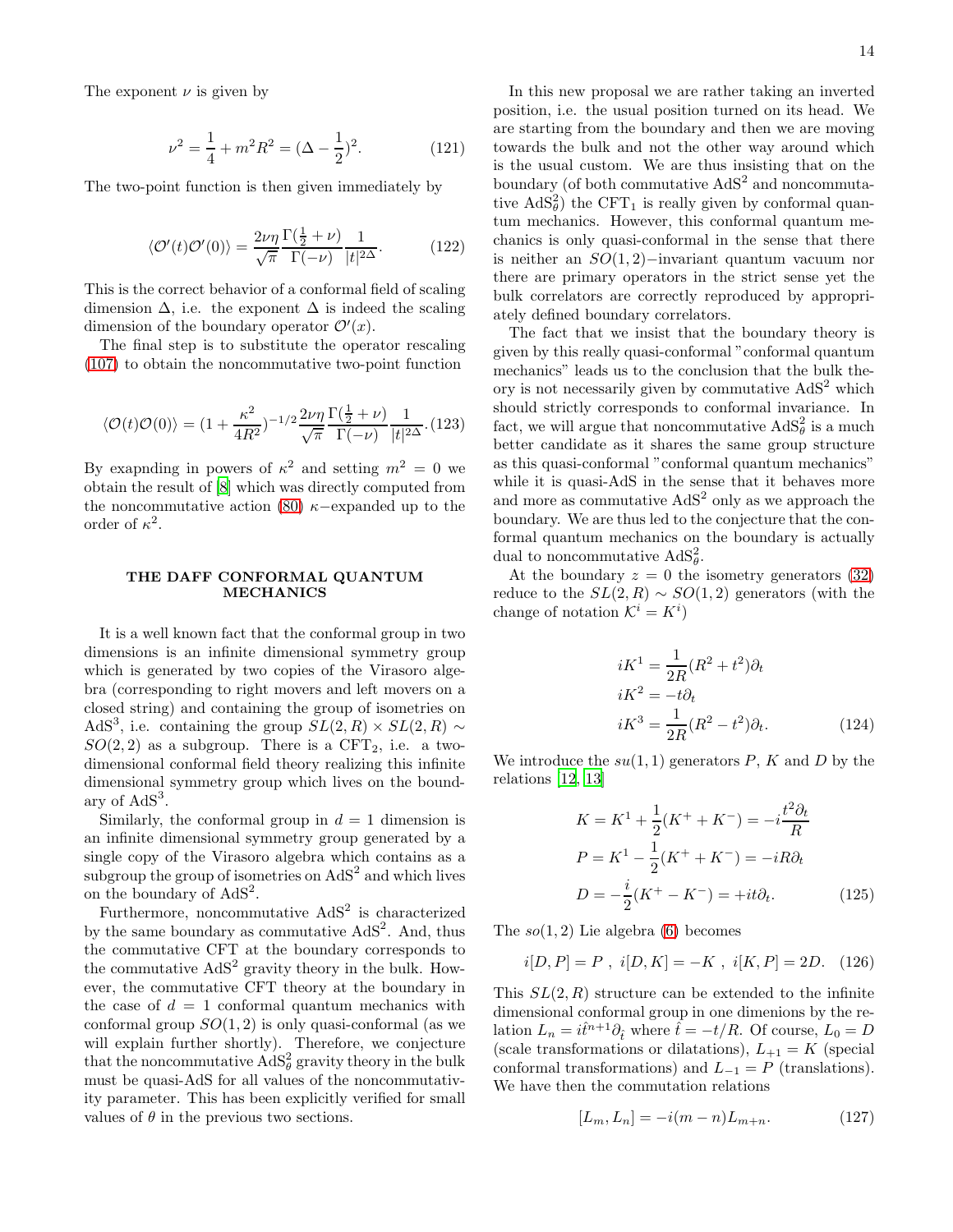This is the Lie algebra of the infinite dimensional conformal group in  $d = 1$  dimension. A careful derivation of this Lie algebra in the context of  $AdS^2$  and its theories can be found for example in [\[16](#page-22-23), [17](#page-22-24)]. Thus,  $P \equiv L_{-1}$ generates translations,  $D \equiv L_0$  generates scale transformations and  $K = L_{+1}$  generates special conformal transformations. A general  $SL(2, R)$  transformation is given by

$$
\hat{t} \longrightarrow \hat{t}' = \frac{\alpha \hat{t} + \beta}{\gamma \hat{t} + \delta} , \ \alpha \delta - \beta \gamma = 1.
$$
 (128)

The Casimir C of the  $SL(2, R)$  group takes then the form

$$
-C = (K^1)^2 - K^1 - K^+K^- = \frac{1}{2}(PK + KP) - D^2.
$$
\n(129)

The eigenstates and eigenvalues in the lowest weight representations  $D_k^+$  are alternatively denoted by

<span id="page-14-5"></span>
$$
|km\rangle \equiv |n\rangle \ , \ m \equiv r_0 + n \ , \ r_0 \equiv k > 0. \qquad (130)
$$

In the irreducible representation  $D_k^+$  the "magnetic" quantum number *n* takes the integer values  $n = 0, 1, 2, ...$ and the "negative" Casimir operator takes the value  $-C = r_0(r_0 - 1)$  where the "pseudo-spin" quantum number  $r_0$  is assumed to only take the integer values  $r_0 = 1, 2, \dots$ 

The dAFF conformal quantum mechanics, which is a quantum model covariant under the  $SL(2, R)$  algebra [\(126\)](#page-13-1), was constructed originally in 1976 by de Alfaro, Fubini and Furlan [\[12\]](#page-22-25).

The action of the generators  $D, P$  and  $K$  on a scalar field  $\Phi$  is given by the equations

<span id="page-14-1"></span>
$$
[D, \Phi(t)] = -i(t\partial_t \Phi(t) + \Delta\Phi(t)). \tag{131}
$$

<span id="page-14-2"></span>
$$
[P, \Phi(t)] = -i\partial_t \Phi(t). \tag{132}
$$

<span id="page-14-3"></span>
$$
[K, \Phi(t)] = -i(t^2 \partial_t + 2\Delta t)\Phi(t). \tag{133}
$$

The number  $\Delta$  is called the scaling dimension of the scalar field Φ. This scalar field furnishes therefore an irreducible representation of the conformal algebra [\(126\)](#page-13-1) which is characterized by the scaling dimension  $\Delta$ . The commutators [\(131\)](#page-14-1), [\(132\)](#page-14-2) and [\(133\)](#page-14-3) yield the transformation law under the scale transformations  $t \longrightarrow t' = \lambda t$ 

<span id="page-14-4"></span>
$$
\Phi(t) \longrightarrow \Phi'(t') = \lambda^{-\Delta} \Phi(t). \tag{134}
$$

In conformal field theory the scaling dimension (which is the eigenvalue of the dilatation operator) plays the role of the energy and as a consequence it is the dilatation operator D which plays the role of the (conformal) Hamiltonian with time parameter given by  $\tau = \ln t$ . This can be seen as follows.

In Euclidean spacetime with  $d \geq 2$  which is foliated using spheres  $\mathbb{S}^{d-1}$  it is observed that the action of the dilatation operator allows us to move from one sphere to another (radial quantization). The metric reads (with  $\Omega$ the solid angle on  $\mathbb{S}^{d-1}$  and  $\tau = \log r$ )

$$
ds2 = dr2 + r2d\Omega2
$$
  
=  $e^{2\tau}(d\tau^{2} + d\Omega^{2}).$  (135)

This metric is conformally equivalent to the metric on the cylinder. In other words, the transformation  $r \rightarrow$  $\tau = \log r$  maps  $\mathbb{R} \times \mathbb{S}^{d-1}$  to  $\mathbb{R}^d$ . The parameter  $\tau$  plays then the role of the time parameter. The lower base of the cylinder is at the infinite past  $\tau \longrightarrow -\infty$  ( $r = 0$ ) whereas the upper base of the cylinder is at the infinite future  $\tau \longrightarrow +\infty$  ( $r = +\infty$ ). Going around the cylinder is given by the solid angle  $\Omega$ . The evolution operator is then given by

$$
U|\Delta\rangle = \exp(i\tau D)|\Delta\rangle. \tag{136}
$$

In conformal quantum mechanics (our case) with  $d = 1$ this result remains valid with the identification  $\tau = \ln t$ and hence scale transformations  $t \longrightarrow t' = \lambda t$  are seen as (conformal) time translations  $\tau \longrightarrow \tau' = \tau + \ln \lambda$ . The transformation law [\(134\)](#page-14-4) takes then the quantum mechanical form

$$
\Phi'(t) = U_{\lambda}^{\dagger} \Phi(t) U_{\lambda} , U_{\lambda} = e^{i \ln \lambda D}.
$$
 (137)

For infinitesimal transformations we obtain

$$
\Phi'(t) = \Phi(t) - i \ln \lambda[D, \Phi(t)] + \dots.
$$
 (138)

However, the infinitesimal form of the transformation law [\(134\)](#page-14-4) is actually of the form

$$
\Phi'(t) = \Phi(t) - \ln \lambda \left( t \partial_t \Phi(t) + \Delta \Phi(t) \right) + \dots \tag{139}
$$

By comparing these two last equations we get the action of the dilatation operator D on fields  $\Phi$  with scaling dimensions  $\Delta$  given by equation [\(131\)](#page-14-1). Similar calculations yield the action of the momentum operator  $P$  and the action of the special conformal generator  $K$  on scalar fields Φ given by equations [\(132\)](#page-14-2) and [\(133\)](#page-14-3) respectively.

We also note that the momentum operator  $P$  generates translations and acts as a raising operator while the special conformal generator K generates special conformal transformations and acts as a lowering operator.

An operator annihilated by  $K$  is called a primary operator. By acting on this primary operator with  $P$  we obtain the so-called descendant operators. The primary operator and its descendant operators form a conformal family.

An irreducible representation of the conformal algebra [\(126\)](#page-13-1) characterized by the scaling dimension  $\Delta$  is therefore furnished by a primary operator  $\mathcal{O}_{\Delta}(0)$  satisfying

<span id="page-14-0"></span>
$$
[D, \mathcal{O}_{\Delta}(0)] = -i\Delta \mathcal{O}_{\Delta}(0). \qquad (140)
$$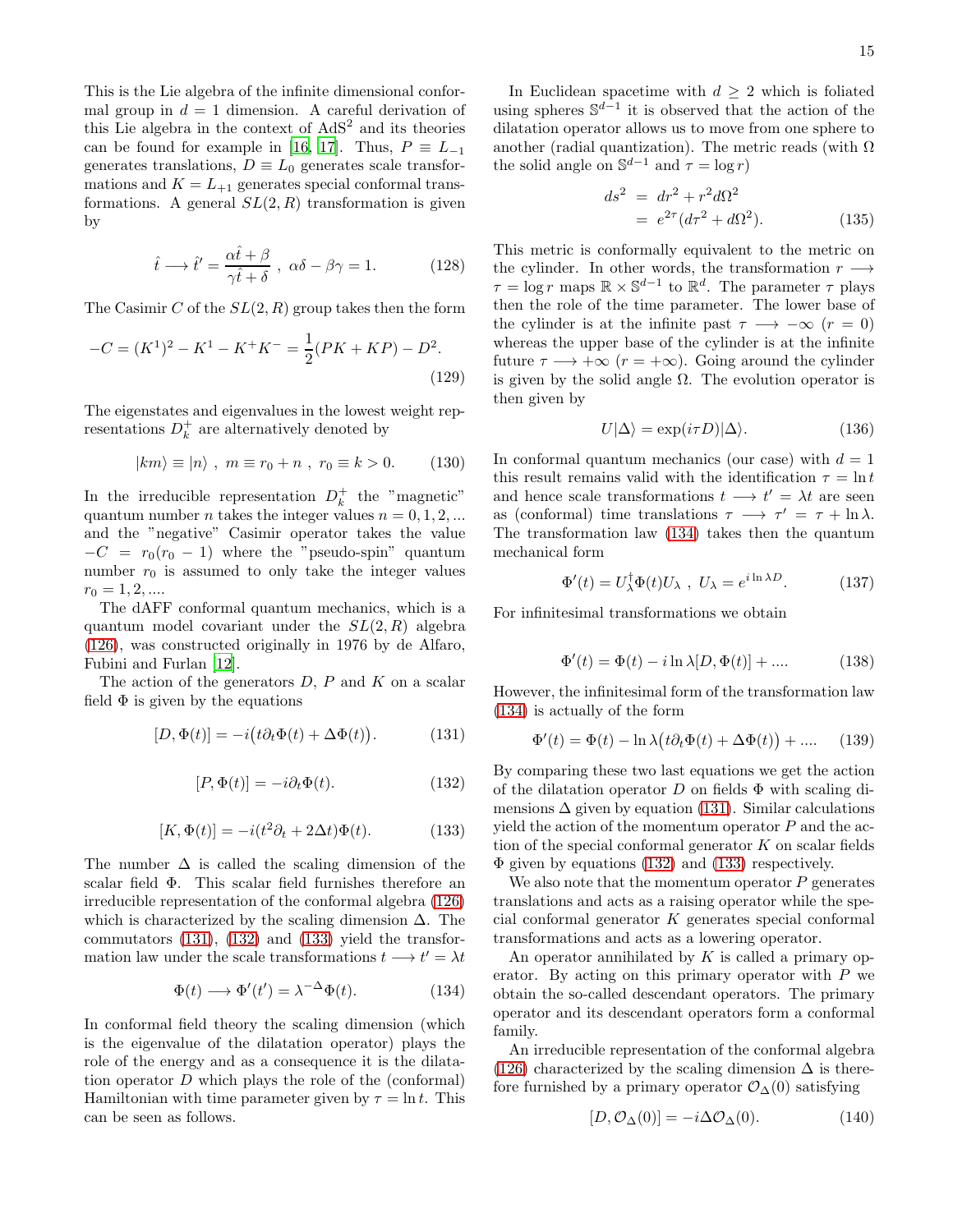<span id="page-15-1"></span><span id="page-15-0"></span>
$$
[K, \mathcal{O}_{\Delta}(0)] = 0. \tag{142}
$$

In conformal field theory with  $d \geq 2$  there is a unique vacuum state  $|\Omega\rangle$  which is invariant under the global conformal group  $SO(1, d)$ . We will assume for a moment that such a state exists also in  $d = 1$  dimensions, viz

<span id="page-15-2"></span>
$$
D|\Omega\rangle = P|\Omega\rangle = K|\Omega\rangle = 0.
$$
 (143)

Then it is not difficult to verify that the state  $|\Delta\rangle$  =  $\mathcal{O}_{\Delta}(0)|\Omega\rangle$  is a highest weight state, also called primary state, satisfying

$$
D|\Delta\rangle = -i\Delta|\Delta\rangle \ , \ K|\Delta\rangle = 0. \tag{144}
$$

This is the primary state at the origin  $t = 0$  corresponding to the primary operator  $\mathcal{O}_{\Delta}(0)$ . By inserting the operator  $\mathcal{O}_{\Delta}(t)$  at an arbitrary point t we will create the state  $|\chi\rangle = \mathcal{O}_{\Delta}(t)|\Omega\rangle$ . All other states (descendant states) can be obtained by acting successively with the raising operator P.

By using equations  $(140)$ ,  $(141)$ ,  $(142)$  which define primary operators and equations [\(143\)](#page-15-2) which defines the ground state  $|\Omega\rangle$  we can compute the boundary two-point and three-point functions and find them in full agreement with the bulk  $AdS^2$  two-point and three-point functions. This statement/fact is the central content of the  $AdS^2/CFT_1$  correspondence.

However the situation is much more involved in one dimension.

Let us first recall what happens in higher dimensions. In conformal field theory with  $d \geq 2$  there is a unique vacuum state  $|0\rangle$  which is invariant under the global conformal group  $SO(d, 2)$ . This corresponds to no operator insertion in the cylinder which would create a state at a given time  $\tau$  (corresponding to a given radius r). Let  $\mathcal{O}_{\Delta}(x)$  be some operator with scaling dimension  $\Delta$ . The insertion of this operator at the origin  $r = 0$  (or infinite past  $\tau = -\infty$ ) creates the state  $|\Delta\rangle = \mathcal{O}_{\Delta}(0)|0\rangle$  with scaling dimension  $\Delta$ . By inserting the operator  $\mathcal{O}_{\Delta}(x)$ at an arbitrary point  $x$  will create the state

$$
|\chi\rangle = \mathcal{O}_{\Delta}(x)|0\rangle = \exp(iPx)\mathcal{O}_{\Delta}(0)\exp(-iPx)|0\rangle
$$
  
=  $\exp(iPx)|\Delta\rangle$ . (145)

This is a linear superposition of states with different eigenvalues  $\Delta$  since the momentum operator  $P_\mu$  define raising operators with respect to the eigenvalues of the dilatation operator, i.e. it raises the scaling dimension ∆ by unity. From the other hand, the special conformal generator  $K_{\mu}$  defines lowering operators with respect to the eigenvalues of the dilatation operator, i.e. it lowers the scaling dimension  $\Delta$  by unity.

An operator annihilated by  $K_{\mu}$  is called a primary operator. By acting on this primary operator with  $P_\mu$  we obtain the so-called descendant operators. The primary operator and its descendant operators form a conformal family.

An infinite dimensional irreducible representation of the conformal group is determined by an irreducible representation of the Lorentz group with definite conformal dimension and annihilated by the special conformal generator  $K_{\mu}$ . The stability algebra at the origin consists of the generators  $D, K_{\mu}$  (and the Lorentz generators  $M_{\mu\nu}$ ). A primary conformal operator  $\mathcal{O}_{\Delta}$  (the lowest weight state) in a given representation of the Lorentz group is defined by

$$
[P_{\mu}, \mathcal{O}_{\Delta}(0)] = -i\partial_{\mu}\mathcal{O}_{\Delta}(0). \qquad (146)
$$

$$
[D, \mathcal{O}_{\Delta}(0)] = -i\Delta \mathcal{O}_{\Delta}(0). \qquad (147)
$$

$$
[K, \mathcal{O}_{\Delta}(0)] = 0. \tag{148}
$$

The descendants  $\partial...\partial\mathcal{O}(0)$  are obtained by the repeated action of the momentum operators  $P_\mu$ . The eigenvalues of the Lorentz operators  $M_{\mu\nu}$  on the primary operator  $\mathcal O$  are spin quantum numbers denoted for example by  $j_L$ and  $j_R$ . This defines an irreducible representation of the conformal group characterized by  $\Delta$ ,  $j_L$  and  $j_R$ .

In conformal quantum mechanics with  $d = 1$  and conformal group  $SO(1, 2)$  much of these results remain valid with few crucial exceptions. First, we note that the Lorentz generators  $M_{\mu\nu}$  and as a consequence the spin quantum numbers  $j_L$  and  $j_R$  are absent.

The most serious discrepancy between conformal quantum mechanics in  $d = 1$  with conformal group  $SO(1, 2)$ and between conformal field theory in  $d \geq 2$  with conformal group  $SO(1, d)$  is the absence in conformal quantum mechanics of a normalized  $SO(1, 2)$ −invariant vacuum state  $|\Omega\rangle$  which is annihilated by all the generators, i.e a vacuum state which satisfies [\(143\)](#page-15-2) does not or can not exist. The main reason behind this is the fact that quantum mechanics requires a single-particle Hilbert space whereas quantum field theory requires a Fock space which is the direct sum of tensor products of single-particle Hilbert spaces corresponding to different number of particles including a genuinely empty Hilbert space (the vacuum state) [\[13\]](#page-22-26).

The other difference between conformal quantum mechanics and conformal field theory is the absence of primary operators satisfying  $(140)$ ,  $(141)$  and  $(142)$ . However, by using these equations which define primary operators and equations [\(143\)](#page-15-2) which defines the ground state  $|\Omega\rangle$  we obtain the condition (for any real number x)

<span id="page-15-3"></span>
$$
(xK + iD)\mathcal{O}_{\Delta}(0)|\Omega\rangle = \Delta\mathcal{O}_{\Delta}(0)|\Omega\rangle.
$$
 (149)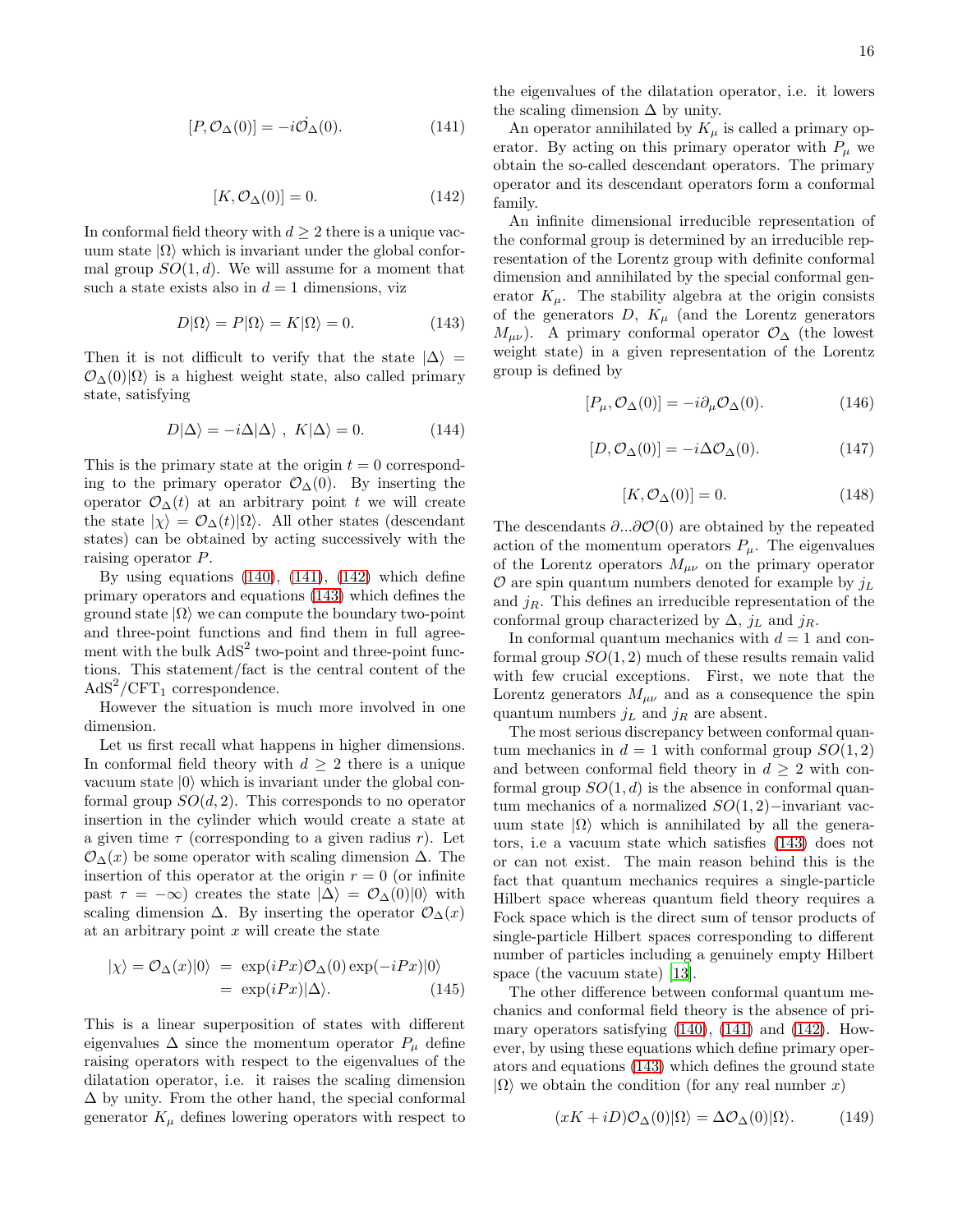This condition with  $x = 1/2$ , as we will show next, is sufficient to reproduce bulk  $AdS^2$  correlators by appropriate boundary operators which are not strictly speaking primary operators [\[13\]](#page-22-26).

First, we introduce a coherent-like state  $|t\rangle$  associated with the time variable t on the bondary by the Schrodinger equations of motion, associated with the Heisenberg equations of motion [\(131\)](#page-14-1), [\(132\)](#page-14-2) and [\(133\)](#page-14-3) respectibvely, given by

<span id="page-16-0"></span>
$$
D|t\rangle = -i\big(t\partial_t + \Delta\big)|t\rangle. \tag{150}
$$

<span id="page-16-1"></span>
$$
P|t\rangle = -i\partial_t|t\rangle. \tag{151}
$$

<span id="page-16-2"></span>
$$
K|t\rangle = -i(t^2\partial_t + 2\Delta t)|t\rangle.
$$
 (152)

We can check that the Casimir operator in this t−representation takes the value  $C = \Delta(\Delta - 1)$  which means that the scaling dimension of the state  $|t\rangle$  is  $\Delta = r_0$ . We expand the states  $|t\rangle$  in the states  $|n\rangle$ , given in equation [\(130\)](#page-14-5), then we solve the equations of motion  $(150)$ ,  $(151)$  and  $(152)$  for  $|t\rangle$ . Let us then start by writing

$$
|t\rangle = \sum_{n} \langle n|t\rangle |n\rangle = \sum_{n} \beta_{n}^{*}(t)|n\rangle. \tag{153}
$$

We compute the states  $|t\rangle$  explicitly by computing the function  $\beta_n(t)$ . We start from  $\langle t|K^1|n\rangle = r_n\langle t|n\rangle$  where we recall that  $|n\rangle = |km\rangle$  and  $r_n = r_0 + n = m$ . But  $2\langle t|K^1|n\rangle = \langle t|(K+P)|n\rangle = i(t^2\partial_t + 2r_0t + \partial_t)\langle t|n\rangle$  [\[57\]](#page-23-2). Thus, we obtain the differential equation

$$
\frac{i}{2}\left[ (t^2+1)\frac{d}{dt} + 2r_0t \right]\beta_n(t) = r_n\beta_n(t). \tag{154}
$$

The solution is of the form

$$
\beta_n(t) = \beta_n^{(1)}(t) \left( \frac{1 - it}{1 + it} \right)^{r_n}.
$$
 (155)

The remainder  $\beta_n^{(1)}(t)$  satisfies the homogeneous equation

$$
\frac{i}{2}\left[ (t^2+1)\frac{d}{dt} + 2r_0t \right] \beta_n^{(1)}(t) = 0.
$$
 (156)

This can be solved by  $\beta_n^{(1)}(t) = v_n/(1+t^2)^{r_0}$  with  $v_n$ being a constant and hence we obtain the solution

<span id="page-16-3"></span>
$$
\beta_n(t) = \frac{v_n}{(1+t^2)^{r_0}} \left(\frac{1-it}{1+it}\right)^{r_n}.
$$
 (157)

The normalization  $v_n$  is given by [\[13\]](#page-22-26)

<span id="page-16-4"></span>
$$
v_n = (-1)^n \sqrt{\frac{\Gamma(2r_0 + n - 1)}{n!}}.
$$
 (158)

This will be verified shortly. The states  $|n\rangle$  can<br>be computed in the usual way using  $K^{\pm} |n\rangle$  = be computed in the usual way using  $K^{\pm}|\eta\rangle$ 

 $\sqrt{r_n(r_n \pm 1) - r_0(r_0 - 1)}|n \pm 1\rangle$ . We should set  $|n\rangle =$  $\alpha_n(K^+)^n |0\rangle$ . We can then check for example using  $[K^1, (K^+)^n] = n(K^+)^n$  that  $K^1|n\rangle = r_n|n\rangle$  as it should be. From the normalization condition  $\langle n|n \rangle = 1$  and the repeated use of  $K^-|n\rangle = \sqrt{n(2r_0 + n - 1)}|n-1\rangle$  we compute

<span id="page-16-5"></span>
$$
1 = \alpha_n^* \langle 0 | (K^-)^n | n \rangle
$$
  
=  $\alpha_n^* \sqrt{n! \frac{\Gamma(2r_0 + n - 1)}{\Gamma(2r_0 - 1)}} \Rightarrow \alpha_n = \sqrt{\frac{\Gamma(2r_0 - 1)}{n! \Gamma(2r_0 + n - 1)}}.$   
(159)

We can now recheck directly the two relations  $K^-|n\rangle = \sqrt{n(2r_0 + n - 1)}|n - 1\rangle$  and  $K^+|n\rangle =$  $\sqrt{(n+1)(2r_0+n)}|n+1\rangle.$ 

By substituting  $\beta_n(t)$  given by [\(157\)](#page-16-3) in  $|t\rangle$  and using the explicit values of  $v_n$  and  $\alpha_n$  given by [\(158\)](#page-16-4) and [\(159\)](#page-16-5) we obtain the solution

$$
|t\rangle = \left(\frac{\omega+1}{2}\right)^{2r_0} \sqrt{\Gamma(2r_0-1)} \sum_{n=0} \frac{(-1)^n}{n!} (\omega K^+)^n |0\rangle
$$
  
=  $N(t) \exp(-\omega K^+)|0\rangle.$  (160)

The new variable  $\omega$  is given in terms of the time variable t by the relation  $\omega = (1 + it)/(1 - it)$  whereas the normalization  $N(t)$  is given by

$$
N(t) = \left(\frac{\omega + 1}{2}\right)^{2r_0} \sqrt{\Gamma(2r_0 - 1)}.
$$
 (161)

We can check explicitly that  $|t\rangle$  is the correct solution of say [\(150\)](#page-16-0) as follows. We start from the definition

$$
D|t\rangle = -\frac{i}{2}(K^+ - K^-)|t\rangle
$$
  
=  $-\frac{i}{2}N(t)\left(-\frac{d}{d\omega}e^{-\omega K^+} - [K^-, e^{-\omega K^+}]\right)|0\rangle.$  (162)

By using  $[K^-, (K^+)^n] = n(n - 1)(K^+)^{n-1}$  $2n(K^+)^{n-1}K^1$  we can show that  $[K^-, e^{-\omega K^+}]$  =  $e^{-\omega K^+}(\omega^2 K^+ - 2\omega K^1)$ . It is now straightforward to show that

$$
D|t\rangle = -ir_0\omega|t\rangle - \frac{i}{2}(1-\omega^2)\frac{d\ln N}{d\omega}|t\rangle + \frac{i}{2}(1-\omega^2)\frac{d}{d\omega}|t\rangle
$$

$$
= -ir_0\omega|t\rangle - \frac{i}{2}(1-\omega^2)\frac{d\ln N}{d\omega}|t\rangle - it\frac{d}{dt}|t\rangle. \quad (163)
$$

But from [\(150\)](#page-16-0) we must have

$$
D|t\rangle = -ir_0|t\rangle - it\frac{d}{dt}|t\rangle.
$$
 (164)

In other words, we must have  $d \ln N / d \ln(\omega + 1) = 2r_0$ . This confirms the normalization [\(166\)](#page-17-1) and as a consequence the normalization [\(158\)](#page-16-4).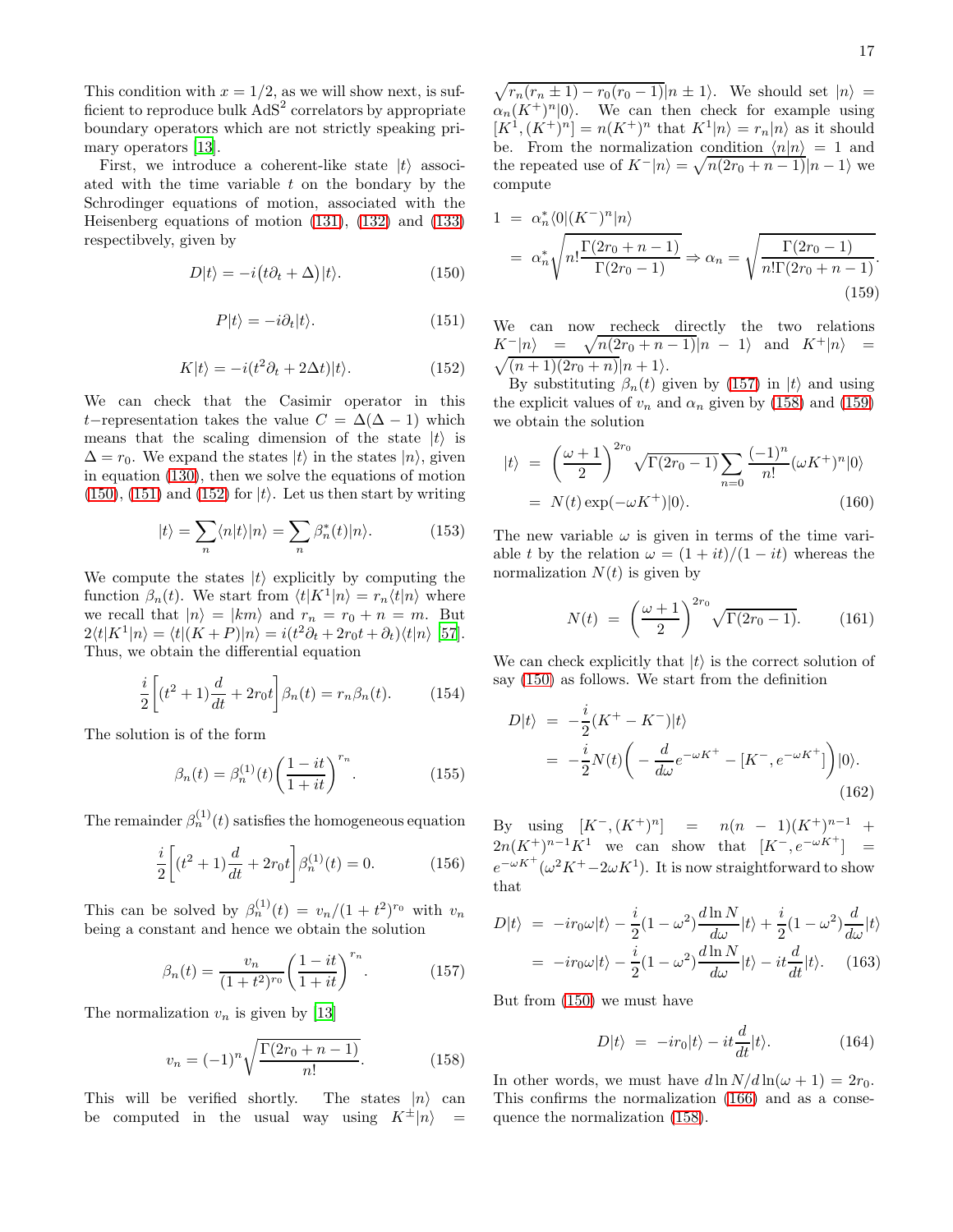In summary, we have obtained [\[13](#page-22-26)]

<span id="page-17-5"></span>
$$
\begin{aligned} |t\rangle &= O(t)|0\rangle \\ &= N(t)\exp(-\omega K^+)|0\rangle. \end{aligned} \tag{165}
$$

The new variable  $\omega$  and the normalization  $N(t)$  are given by

<span id="page-17-1"></span>
$$
\omega = \frac{1+it}{1-it}, \ N(t) = \left(\frac{\omega+1}{2}\right)^{2r_0} \sqrt{\Gamma(2r_0-1)}.
$$
\n(166)

The state  $|t\rangle$  is a coherent-like state in the sense that it is an eigenstate of  $K^- + \omega K^1$  with eigenvalue  $-r_0\omega$ . Indeed, we compute

<span id="page-17-6"></span>
$$
(K^- + \omega K^1)|t\rangle = -r_0\omega|t\rangle.
$$
 (167)

#### <span id="page-17-0"></span>THE OPERATOR-STATE CORRESPONDENCE

In order to construct the operator-state correspondence we need in principle to construct an invariant vacuum state together with primary states and primary operators. A primary operator  $\mathcal{O}_{\Delta}(t)$  with scaling dimension  $\Delta$  is defined by the conditions

$$
[P, \mathcal{O}_{\Delta}(0)] = -i\mathcal{O}_{\Delta}(0)
$$
  
\n
$$
[D, \mathcal{O}_{\Delta}(0)] = -i\Delta \mathcal{O}_{\Delta}(0)
$$
  
\n
$$
[K, \mathcal{O}_{\Delta}(0)] = 0.
$$
\n(168)

The corresponding primary state  $|O_{\Delta}(t)\rangle = O_{\Delta}(t)|\Omega\rangle$  is constructed from this primary operator  $\mathcal{O}_{\Delta}(t)$  and from a vacuum state  $|\Omega\rangle$  which is  $SO(2, 1)$ −invariant, i.e. it is annihilated by all the generators, viz

$$
D|\Omega\rangle = P|\Omega\rangle = K|\Omega\rangle = 0.
$$
 (169)

In this section we will extensively employ implicitly and explicitly the coherent-like/temporal-like basis  $\{|t\rangle\}$ . We can immediately compute

$$
\left(\frac{1}{2}K+iD\right)e^{-K^{+}} = \left(\frac{1}{2}K^{1} + \frac{3}{4}K^{+} - \frac{1}{4}K^{-}\right)e^{-K^{+}}
$$

$$
= e^{-K^{+}}\left(\frac{1}{2}K^{1} + \frac{3}{4}K^{+} - \frac{1}{4}K^{-}\right)
$$

$$
- \frac{1}{2}e^{-K^{+}}K^{+} - \frac{1}{4}e^{-K^{+}}\left(K^{+} - 2K^{1}\right)
$$

$$
= e^{-K^{+}}(K^{1} - \frac{1}{4}K^{-}). \tag{170}
$$

This means in particular that we must have

<span id="page-17-2"></span>
$$
\left(\frac{1}{2}K+iD\right)O(0)|0\rangle = r_0O(0)|0\rangle. \tag{171}
$$

We choose then  $|O_{\Delta}(0)\rangle = |t = 0\rangle = O(0)|0\rangle$ . Furthermore, we compute

$$
K^{1}e^{-P}|\mathcal{O}_{\Delta}(0)\rangle = e^{-P}\left(K^{1}+iD-\frac{1}{2}P\right)|\mathcal{O}_{\Delta}(0)\rangle
$$

$$
= e^{-P}\left(\frac{1}{2}K+iD\right)|\mathcal{O}_{\Delta}(0)\rangle
$$

$$
= r_{0}e^{-P}|\mathcal{O}_{\Delta}(0)\rangle. \tag{172}
$$

This last result shows explicitly that the state  $e^{-P}$  $\langle \mathcal{O}_{\Delta}(0) \rangle$  is an eigenstate of  $K^1$  with eigenvalue  $\Delta$ , e.g.  $e^{-P} |\mathcal{O}_{\Delta}(0)\rangle \propto |0\rangle$  with  $\Delta = r_0$ .

Thus, although the vacuum state  $|0\rangle$  is not an  $SO(1, 2)$ −invariant state (it does not satisfy the condi-tion [\(143\)](#page-15-2)) and the operators  $O(t)$  are not strictly speaking primary operators (they do not satisfy the conditions  $(140)$ ,  $(141)$ ,  $(142)$  we observe that equations  $(171)$  is precisely equation [\(149\)](#page-15-3) (with  $x = 1/2$  and  $\Delta = r_0$ ).

In other words, the operators  $O(t)$  and the corresponding states  $|t\rangle = O(t)|0\rangle$ , despite all shortcoming, behave effectively as the primary operators  $\mathcal{O}_{\Delta}(t)$  and the primary states  $|O_{\Delta}(t)\rangle = O_{\Delta}(t)|\Omega\rangle$  with scaling dimension  $\Delta = r_0$ . We have then in the dAFF conformal quantum mechanics the quasi-vacuum state, the quasi-primary operators and the quasi-primary states given respectively by

$$
|0\rangle \longrightarrow |\Omega\rangle
$$
  
\n
$$
O(t) = N(t)e^{-\omega K^{+}} \longrightarrow \mathcal{O}_{\Delta}(t), \ \Delta = r_{0}
$$
  
\n
$$
|t\rangle = O(t)|0\rangle \longrightarrow |\mathcal{O}_{\Delta}(t)\rangle = \mathcal{O}_{\Delta}(t)|\Omega\rangle. \tag{173}
$$

This conclusion can also be reached by calculating explicitly the two-point and three-point correlation functions following [\[12](#page-22-25), [13\]](#page-22-26). We find (with  $B(t)$  a primary operator with scaling dimension  $\Delta = \delta$ ) the results

<span id="page-17-3"></span>
$$
\langle 0|O^{\dagger}(t_1)O(t_2)|0\rangle = \frac{f_0}{(t_1 - t_2)^{2r_0}}.\tag{174}
$$

<span id="page-17-4"></span>
$$
\langle 0|O^{\dagger}(t_1)B(t)O(t_2)|0\rangle = \frac{f_0}{(t-t_1)^{\delta}(t-t_2)^{\delta}(t_1-t_2)^{2r_0-\delta}}.
$$
\n(175)

These boundary correlation functions are precisely the bulk correlation functions obtained in the commutative  $AdS<sup>2</sup>$ .

Let us give a brief demonstration of these two fundamental results [\(174\)](#page-17-3) and [\(175\)](#page-17-4). The two-point correlation function is defined by

$$
F_2(t_1, t_2) = \langle 0 | O^{\dagger}(t_1) O(t_2) | 0 \rangle
$$
  
=  $\langle t_1 | t_2 \rangle$   
=  $\sum_n \beta_n(t_1) \beta_n^*(t_2).$  (176)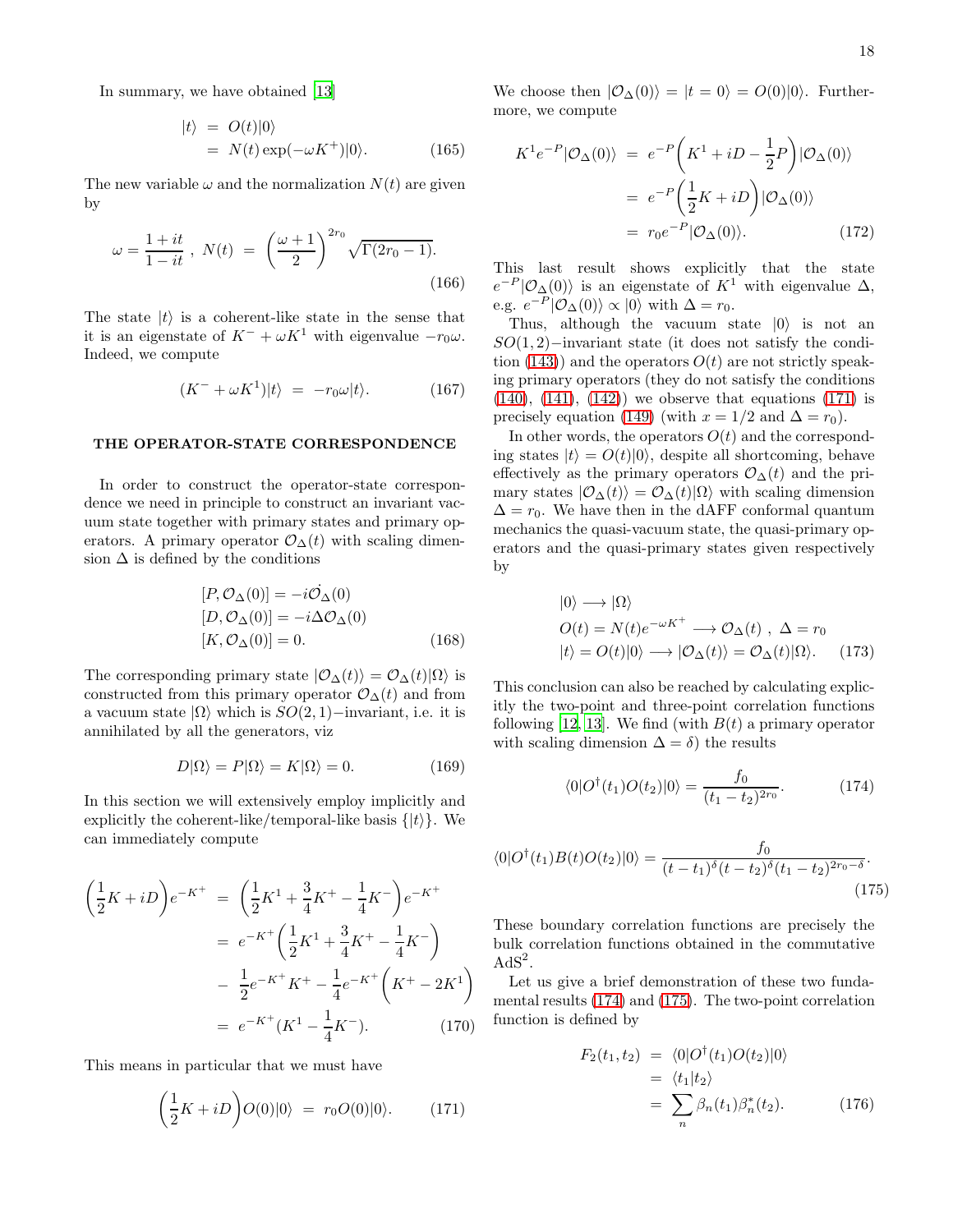This can be calculated indirectly, allowing us to show explicitly the underlying conformal symmetric origin of the result, as follows. From the action of the  $SO(2,1)$ −generators P, D and K on the coherent-like state  $|t\rangle$  given by equations [\(150\)](#page-16-0), [\(151\)](#page-16-1) and [\(152\)](#page-16-2) we can show that the correlation function  $F(t_1, t_2)$  must satisfy the differential equations

$$
(\partial_{t_1} + \partial_{t_2})F_2(t_1, t_2) = 0
$$
  
( $t_1\partial_{t_1} + t_2\partial_{t_2} + 2r_0$ ) $F_2(t_1, t_2) = 0$   
( $t_1^2\partial_{t_1} + t_2^2\partial_{t_2} + 2r_0t_1 + 2r_0t_2$ ) $F_2(t_1, t_2) = 0. (177)$ 

The first equation leads immediately the result  $F_2(t_1, t_2) = f(t)$  where  $t = t_1 - t_2$ . By replacing the ansatz  $f(t) = f_0 t^{\delta}$  in the second or third equation we obtain the exponent  $\delta = -2r_0$ . Hence the two-point function is given by

<span id="page-18-2"></span>
$$
F_2(t_1, t_2) = \frac{f_0}{(t_1 - t_2)^{2r_0}}.
$$
 (178)

Next, we compute the three-point function

$$
F_3(t_1, t, t_2) = \langle 0 | O^{\dagger}(t_1) B(t) O(t_2) | 0 \rangle
$$
  
=  $\langle t_1 | B(t) | t_2 \rangle$   
= 
$$
\sum_{n_1, n_2} \beta_{n_1}(t_1) \beta_{n_2}^*(t_2) \langle n_1 | B(t) | n_2 \rangle.
$$
 (179)

The operator  $B(t)$  is a primary operator with scaling dimension  $\Delta = \delta$ , viz

<span id="page-18-1"></span>
$$
[D, B(t)] = -i(t\partial_t B(t) + \delta B(t))
$$
  
\n
$$
[P, B(t)] = -i\partial_t B(t)
$$
  
\n
$$
[K, B(t)] = -i(t^2 \partial_t B(t) + 2\delta t B(t)).
$$
\n(180)

We compare  $\langle t_1|[X, B(t)]|t_2\rangle$  (computed using equations [\(180\)](#page-18-1)) with  $\langle t_1|XB(t)|t_2\rangle - \langle t_1|B(t)X|t_2\rangle$  (computed using equations  $(150)$ ,  $(151)$  and  $(152)$  to derive the differential equations

$$
(\partial_{t_1} + \partial_{t_2} + \partial_t)F_3 = 0
$$
  
\n
$$
(t_1\partial_{t_1} + t_2\partial_{t_2} + t\partial_t + 2r_0 + \delta)F_3 = 0
$$
  
\n
$$
(t_1^2\partial_{t_1} + t_2^2\partial_{t_2} + t^2\partial_t + 2r_0t_1 + 2r_0t_2 + 2\delta t)F_3 = 0.
$$
  
\n(181)

From the first equation we conclude that  $F_3$  must be of the form  $F_3 = f(t - t_1, t - t_2, t_1 - t_2)$ . We consider the ansatz  $f(t) = f_0(t-t_1)^{A_1}(t-t_2)^{A_2}(t_1-t_2)^{A_3}$ . The second equation gives the constraint  $A_1 + A_2 + A_3 + 2r_0 + \delta = 0$ . The third equation gives the constraints  $A_1+A_3 = -2r_0$ ,  $A_1 + A_2 = -2\delta$  and  $A_2 + A_3 = -2r_0$ . The solution is found to be given by  $A_1 = A_2 = -\delta$  and  $A_3 = \delta - 2r_0$ . The three-point function is then given by

<span id="page-18-3"></span>
$$
F_3(t_1, t, t_2) = \frac{f_0}{(t - t_1)^{\delta}(t - t_2)^{\delta}(t_1 - t_2)^{2r_0 - \delta}}.(182)
$$

The boundary correlation functions given by equations [\(178\)](#page-18-2) and [\(182\)](#page-18-3) are precisely the bulk correlation functions obtained in the commutative  $AdS^2$ . Since the same boundary is common to both commutative  $AdS<sup>2</sup>$  and noncommutative  $AdS^2_{\theta}$  this boundary result is expected to hold also for noncommutative  $AdS^2_{\theta}$ . This is another, more precise, meaning of the statement that noncommutative  $AdS^2_{\theta}$  is a quasi-AdS space in the same sense that the dAFF conformal quantum mechanics is really only a quasi-conformal theory.

## <span id="page-18-0"></span>THE NONCOMMUTATIVE GEOMETRY OF THE COMMUTATIVE BOUNDARY

In analogy with the "north pole of the sphere" we define the "north pole of AdS<sup>2</sup>" by  $(X_1, X_2, X_3) = (R, 0, 0)$ . Around this point (defined in terms of  $SO(1,2)$  coherent states) noncommutative  $AdS^2_{\theta}$  will appear as a noncommutative Moyal-Weyl plane  $\mathbb{R}^{2}_{\theta}$  (flattening limit and stereographic projection). The algebra of operators [\(29\)](#page-5-3) reduces then to the algebra of operators at the boundary given explicitly by

<span id="page-18-4"></span>
$$
T_{KM} = f_{KM}(\hat{X}^+)^M, \ M \ge 0
$$
  
\n
$$
T_{KM} = f_{KM}(\hat{X}^-)^{-M}, \ M \le 0.
$$
 (183)

 $f_{KM}$  are now constants. The algebra of quasi-primary operators  $O(0)$  at the boundary given by [\(165\)](#page-17-5) is precisely generated by the algebra of operators [\(183\)](#page-18-4). Indeed, it is seen that the operators  $O(0)$  given by [\(165\)](#page-17-5) can be expanded in terms of the polarization tensors  $T_{KM}$ with positive M evaluated at the north pole of  $AdS^2_{\theta}$ . The algebra [\(183\)](#page-18-4) defines actually the noncommutative geometry (spectral triple) of the commutative boundary.

The action of the Laplacian [\(19\)](#page-4-6) on the operators [\(183\)](#page-18-4) or equivalently on the quasi-primary operators  $O(0)$  reduces to the action of the outer derivation  $\mathcal{K}^1$  by virtue of the relation [\(167\)](#page-17-6) which when evaluated at  $t = 0$  reads  $K^- + K^1 = -r_0$ . We have then the one-dimensional Laplacian

<span id="page-18-5"></span>
$$
\mathcal{K}^2 = -\mathcal{K}_1^2 + \mathcal{K}_2^2 + \mathcal{K}_3^2 \n= -\mathcal{K}^1(\mathcal{K}^1 + 1) + \mathcal{K}^- \mathcal{K}^+ \n\equiv -\mathcal{K}^1(\mathcal{K}^1 + 1).
$$
\n(184)

In a similar vein the action of the conformal generators  $D, P$  and K on the quasi-primary operators  $O(0)$  reduce to the action of the outer derivation  $\mathcal{K}^1$ , viz

$$
[D, O(0)] = -\frac{i}{2}[K^1, O(0)]
$$
  
\n
$$
[P, O(0)] = \frac{3}{2}[K^1, O(0)]
$$
  
\n
$$
[K, O(0)] = \frac{1}{2}[K^1, O(0)].
$$
\n(185)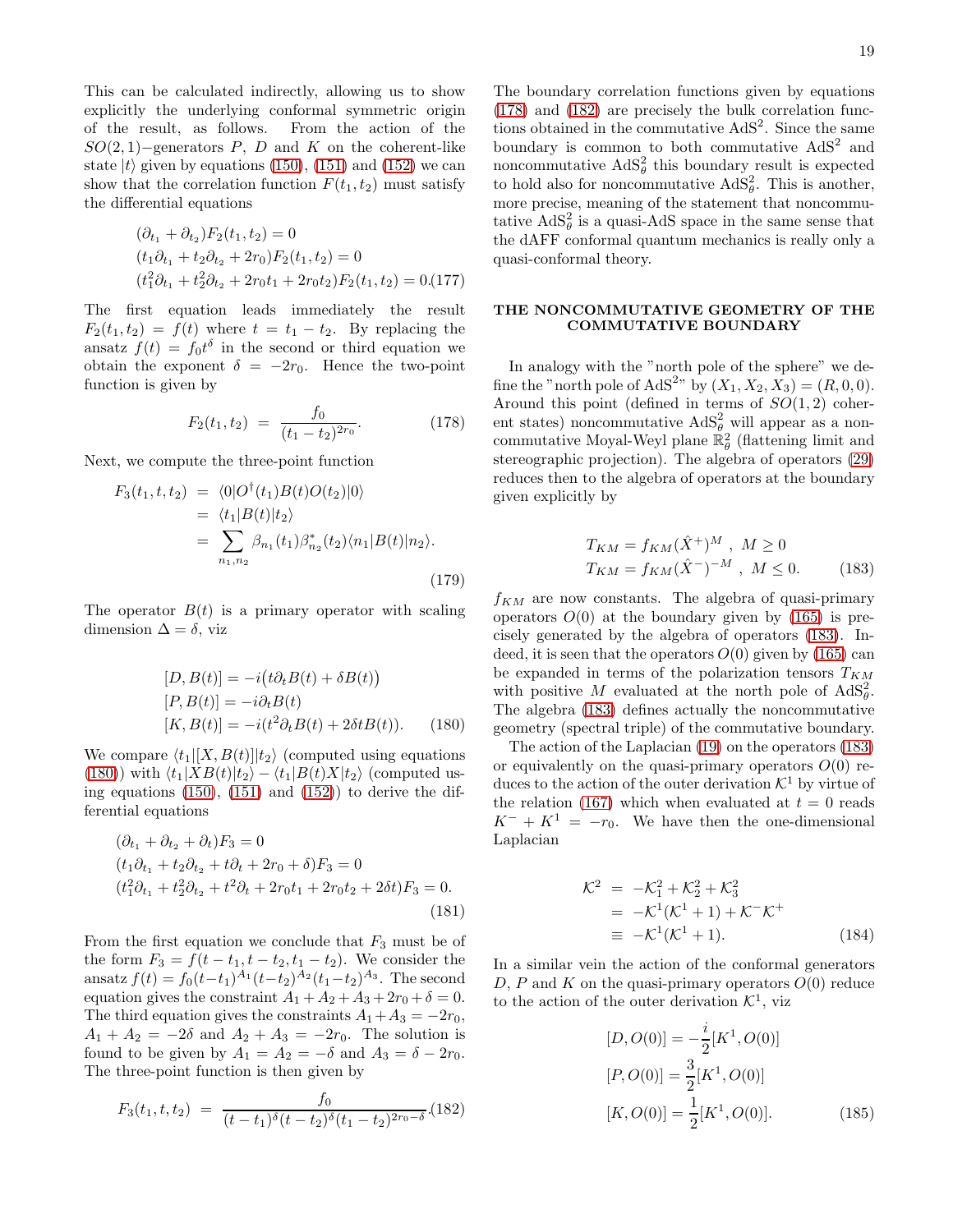And

$$
[K^1, O(0)] = (K^+ + 2K^1)O(0). \tag{186}
$$

This shows explicitly why the operators  $O(t)$  are quasiprimary operators. And also it shows that the outer derivation  $\mathcal{K}^1$  is effectively the only independent derivation on the boundary.

The spectral triple defining the one-dimensional boundary is then a subalgebra of the spectral triple defining noncommutative  $AdS^2_{\theta}$ . It consists of the algebra [\(183\)](#page-18-4) together with the Laplacian [\(184\)](#page-18-5) whereas the corresponding Hilbert space is implicitly defined by the Hilbert space  $\mathcal{H}_k^{\pm}$  of noncommutative  $AdS_\theta^2$ .

This construction of the boundary is reminiscent of the construction of the fuzzy circle  $\mathbb{S}^1_N$  from the spectral triple of the fuzzy sphere  $\mathbb{S}_N^2$  [\[20](#page-22-37)].

### <span id="page-19-0"></span>A MOYAL-WEYL BULK-BOUNDARY MAP

The  $SL(2, R)$  algebra [\(126\)](#page-13-1) satisfied by the  $so(2, 1) =$  $su(1, 1)$  Lie algebra generators P, D and K can also be realized in terms of a canonical pair  $(q, p)$  satisfying the canonical Heisenberg algebra

$$
[\hat{q}, \hat{p}] = i\hbar. \tag{187}
$$

As a consequence this pair  $(\hat{q}, \hat{p})$  which is defined on the boundary should be mapped to the canonical coordinate operators  $(\hat{x}, \hat{y})$  defined in the bulk of noncommutative  $AdS<sub>\theta</sub><sup>2</sup>$  and satisfy the Heisenberg algebra [\(63\)](#page-8-3). The operator map is an isomorphism between the two corresponding Hilbert spaces and it is given explicitly by

<span id="page-19-1"></span>
$$
\hat{q} \equiv \sqrt{\frac{\hbar}{\kappa}} \hat{x} = \sqrt{\frac{\hbar}{\kappa}} \ln \left( \frac{\hat{X}_1 - \hat{X}_3}{R} \right)
$$

$$
\hat{p} \equiv \sqrt{\frac{\hbar}{\kappa}} \hat{y} = \sqrt{\frac{\hbar}{\kappa}} \hat{X}_2.
$$
(188)

The commutative limit  $\kappa \longrightarrow 0$  of the noncommutative geometry of the bulk must then be correlated with the classical limit  $\hbar \longrightarrow 0$  of the quantum mechanics on the boundary in such a way that  $\kappa/\hbar$  is kept fixed while  $(\hat{q}, \hat{p})$ approaches the classical phase space  $(q, p)$  and  $(\hat{x}, \hat{y})$  approaches the commutative  $AdS<sup>2</sup>$ .

The noncommutative  $AdS^2_{\theta}$  is a quasi-AdS space, i.e. it looks more and more like a commutative  $AdS<sup>2</sup>$  as we approach the boundary. Thus, near the boundary the operators  $\hat{x}$  and  $\hat{y}$  approach the commutative coordinates  $x$  and  $y$  respectively. In fact, the two boundaries are approached when  $x \rightarrow \infty$  and  $y \rightarrow \pm \infty$  with  $z =$  $R \exp(-x) \longrightarrow 0$  and  $t = \exp(-x)y$  kept fixed.

Strictly speaking the two boundaries are approached at large and almost-common eigenvalues of the operators  $\hat{x}$  and  $\hat{y}$ . Hence from the above identification [\(188\)](#page-19-1) it is

seen that the quantum mechanical operators  $\hat{q}$  and  $\hat{p}$  living on the boundary contain information about both the bulk and the boundary of noncommutative  $AdS^2_{\theta}$ . The large and almost-common eigenvalues of  $\hat{q}$  and  $\hat{p}$  really captures the geometry of the boundary whereas the geometry of the bulk is captured by the eigenvalues located away from these limits.

An alternative interpretation goes as follows. By solving the Heisenberg equations of motion on the boundary the quantum mechanical operators  $\hat{q}$  and  $\hat{p}$  are found to be functions of the single coordinate operator  $\dot{t} =$  $\exp(-\hat{x})\hat{y}$  (recall that  $\hat{x}$  and  $\hat{y}$  almost-commute near the boundary). We define now the operators  $\hat{q}$  and  $\hat{p}$  in the bulk by means of the identification [\(188\)](#page-19-1). These two definitions together define the Moyal-Weyl bulk-boundary operator map between the canonical coordinate operators  $(\hat{x}, \hat{y})$  of noncommutative  $AdS^2_{\theta}$  and the quantum mechanical operators  $(\hat{q}, \hat{p})$  on the boundary.

In the dAFF conformal quantum mechanics the  $so(2, 1) = su(1, 1)$  Lie algebra generators P, D and K are realized in terms of a single degree of freedom  $q(t)$  with conjugate momentum  $p(t) = \dot{q}(t)$  satisfying the Heisenberg algebra

$$
[q, p] = i. \tag{189}
$$

We start from their  $SO(2,1)$  action given by the equations

$$
[P, q] = -i\dot{q} \Rightarrow P = \frac{p^2}{2} + V(q). \tag{190}
$$

And

$$
[D, q] = -it\dot{q} - i\Delta q
$$
  
=  $t[P, q] + \frac{\Delta}{2}[pq + qp, q]$   

$$
\Rightarrow D = tP + \frac{\Delta}{2}(qp + pq) + V_1(q). \quad (191)
$$

In this equation  $\Delta$  is the scaling dimension of the operator q. And the remaining  $SO(2,1)$  action is given by the equation

$$
[K, q] = -it^2\dot{q} - 2i\Delta tq
$$
  
=  $t^2[P, q] + 2t([D, q] + it\dot{q})$   
=  $-t^2[P, q] + 2t[D, q] \Rightarrow K = -t^2P + 2tD + V_2(q).$   
(192)

We must also have the Lie algebra

$$
[D, P] = -iP , [D, K] = iK , [K, P] = -2iD.
$$
\n(193)

From the first equation we compute the commutator

$$
[D, P] = i\Delta p^{2} - i\Delta q V'(q) + \frac{i}{2}(V'_{1}(q)p + pV'_{1}(q)).(194)
$$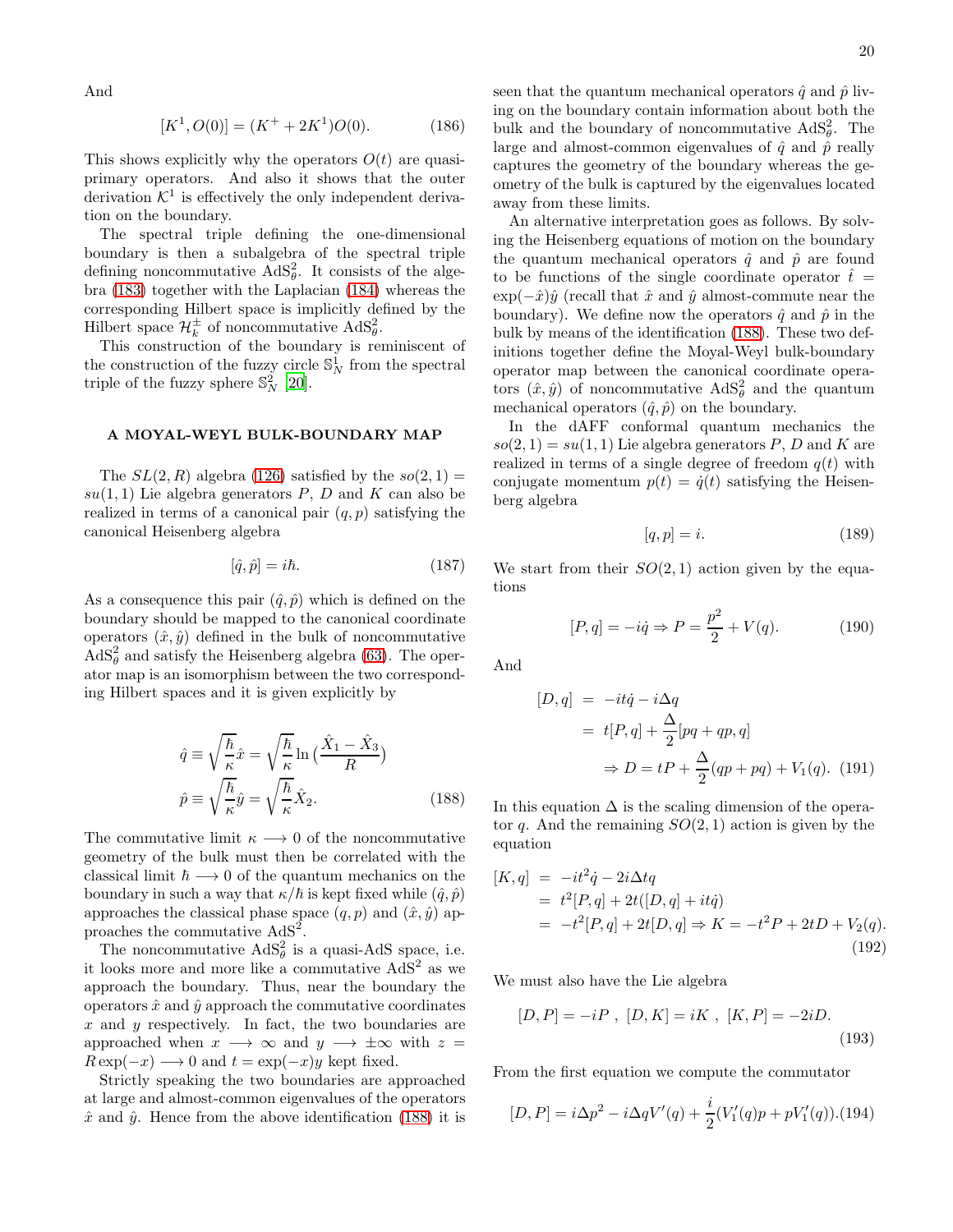But this must be equal to  $-iP$ , i.e.

$$
[D, P] = -i\frac{p^2}{2} - iV(q). \tag{195}
$$

By comparing we necessarily get (with  $q > 0$ )

$$
\Delta = -\frac{1}{2}, \ V(q) = \frac{g}{q^2}, \ V_1(q) = 0. \tag{196}
$$

Next we compute the commutator

$$
[D, K] = it^2 P - \frac{it}{2}(V_2'(q)p + pV_2'(q)) + \frac{i}{2}qV_2'(q)
$$
. (197)

But this must be equal to  $iK$ , i.e.

$$
[D, K] = it^2 P - \frac{it}{2}(qp + pq) + iV_2(q). \tag{198}
$$

By comparing we further get the requirement

$$
V_2(q) = \frac{1}{2}q^2.
$$
 (199)

The final commutator  $[K, P] = -2iD$  checks out trivially. By using now the results  $P = p^2/2 + g/q^2$ ,  $D = tP {q, p}/4$  and  $K = -t^2 P + 2tD + q^2/2$  we compute the Casimir operator

$$
-C = \frac{1}{2}(PK + KP) - D^2
$$
  
=  $\frac{1}{4}{P, q^2} - \frac{1}{16}{q, p}^2$   
=  $\frac{g}{2} + \frac{1}{8}{p^2, q^2} - \frac{1}{16}{q, p}^2$   
=  $\frac{g}{2} - \frac{3}{16}$   
\equiv  $r_0(r_0 - 1)$ . (200)

The degree of freedom  $q \equiv q(t)$  satisfies the Heisenberg equations of motion [\(131\)](#page-14-1), [\(132\)](#page-14-2) and [\(133\)](#page-14-3) with scaling dimension  $\Delta = -1/2$ , viz

$$
[D, q] = -i(t\dot{q} - \frac{1}{2}q). \tag{201}
$$

$$
[P, q] = -i\dot{q}.\tag{202}
$$

$$
[K, q] = -i(t^2 \dot{q} - tq). \tag{203}
$$

## <span id="page-20-0"></span>**CONCLUSION**

This article contains the first part of our study in which we attempt a coherent unification between the principles of noncommutative geometry (and their matrix models) from the one hand and the principles of the  $AdS<sup>2</sup>/CFT<sub>1</sub>$  correspondence from the other hand. In this part the main focus has been on constructing a consistent QM/NCG correspondence, i.e. a duality between:

- The dAFF conformal quantum mechanics (QM) on the boundary (which is really only "quasiconformal" in the sense of field theory) on the one hand.
- And from the other hand the noncommutative geometry of  $AdS^2_{\theta}$  (NCG) in the bulk (which is a "quasi-AdS" space in the sense of being only asymptotically  $AdS<sup>2</sup>$ ).

Noncommutative geometry is understood here as "first quantization" of geometry whereas the corresponding Yang-Mills matrix models provide "quantum gravity" or "second quantization" of the corresponding geometry. Thus, noncommutative  $AdS^2_{\theta}$  is the first quantization of commutative AdS<sup>2</sup> whereas quantumgravitational fluctuations around  $AdS^2_{\theta}$  are captured by the gauge/gravitational fluctuations of the Yang-Mills IKKT-type matrix models.

The symmetry structure given here by the Lorentz group  $SO(1, 2)$  is the starting point of the noncommutative geometry but it also the unifying structure underlying: 1) the AdS<sup>2</sup> spacetime, 2) the noncommutative  $AdS^2_\theta$ space, 3) the  $CFT_1$  theory on the boundary given by the dAFF conformal quantum mechanics, 4) the Yang-Mills IKKT-type matrix models, and 5) the geometry of the boundary (which is common to both commutative  $AdS<sup>2</sup>$ and noncommutative  $AdS^2_{\theta}$ ).

The logic followed in this article in constructing the QM/NCG goes as follows:

- In this novel proposal the customary understanding of the  $AdS^2/CFT_1$  correspondence is turned on its head. It is customary to assumed that the boundary theory in the case of  $AdS<sup>2</sup>$  is essentially unkown while the bulk theory is given by some gravity theory about commutative AdS<sup>2</sup> . Here instead we assume that the boundary theory is completely known given by the dAFF conformal quantum mechanics then we seek an appropriate gravity theory residing in the bulk.
- The intrinsic difficulty in the case of  $AdS<sup>2</sup>$  is then traced to the fact that  $CFT_1$  as given by conformal quantum mechanics is really only "quasiconformal" and as a consequence the gravity theory in the bulk is only required to be quasi-AdS.
- Thus, in this proposal we are turning our understanding of the  $\mathrm{AdS}^2/\mathrm{CFT}_1$  on its head since we are starting from the boundary and then we are moving towards the bulk and not the other way around. We are thus insisting that on the boundary the  $CFT<sub>1</sub>$  is really given by dAFF conformal quantum mechanics. However, this conformal quantum mechanics is only "quasi-conformal" in the sense that there is neither an SO(1, 2)−invariant quantum vacuum state nor there are primary operators in the strict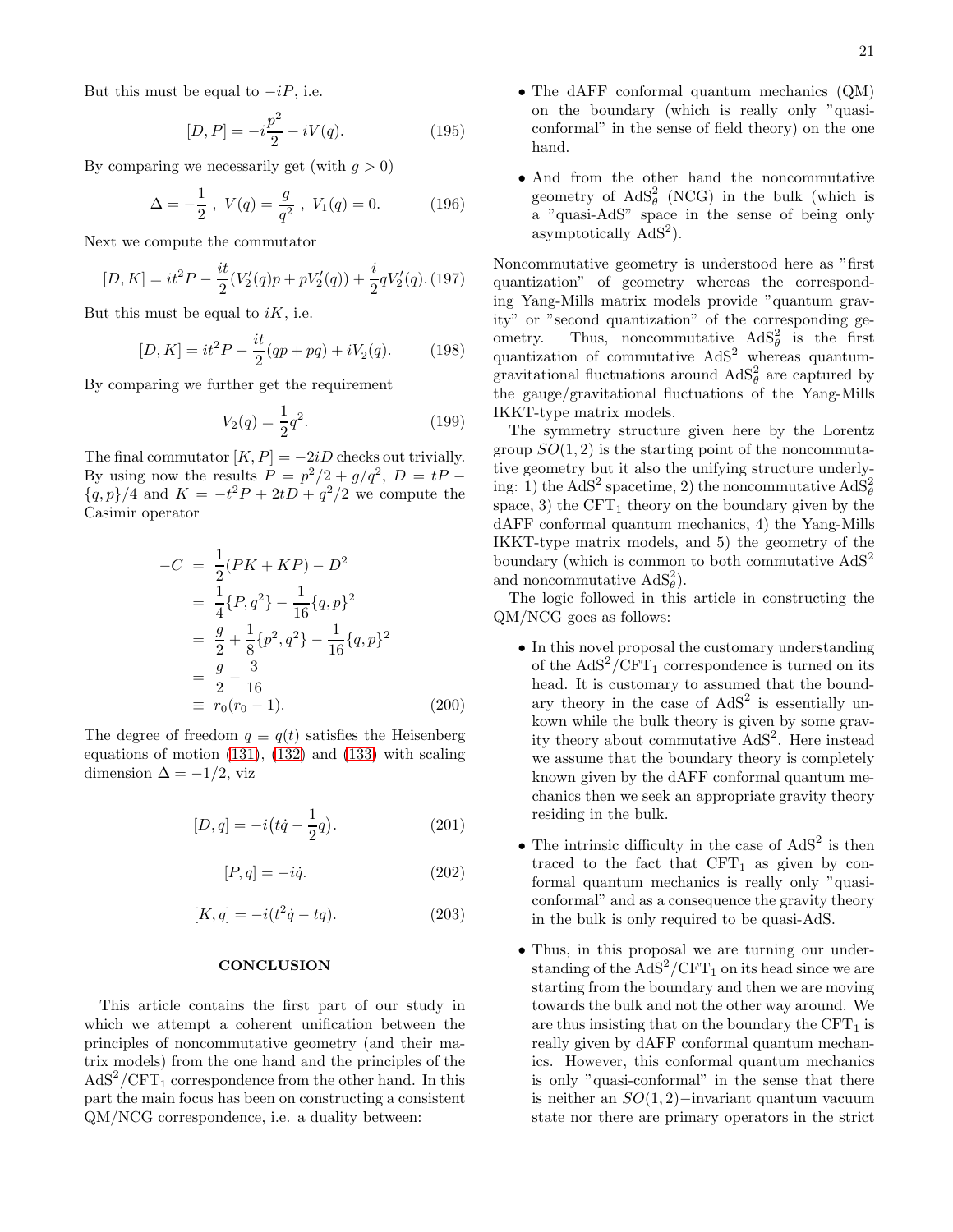sense yet the bulk correlators are correctly reproduced by appropriately defined boundary quantum fields.

- The fact that we insist that the boundary theory is given by this quasi-conformal "conformal quantum mechanics" leads us to the conclusion that the bulk theory is not necessarily given by commutative  $AdS<sup>2</sup>$  which strictly corresponds to conformal invariance. In fact, it is argued that noncommutative  $AdS^2_{\theta}$  is a much better candidate as it shares the same group structure as this quasi-conformal "conformal quantum mechanics" while it is quasi-AdS in the sense that it behaves more and more as commutative  $AdS^2$  as we approach the boundary.
- It is further observed that the Lorentz group  $SO(1, 2)$  is the fundamental unifying structure of the AdS<sup>2</sup> spacetime, the noncommutative  $AdS_\theta^2$ space and of the boundary quantum theory. In particular, the algebra of quasi-primary operators at the boundary is seen to be a subalgebra of the operator algebra of noncommutative  $AdS^2_{\theta}$ . This leads us to the conclusion/conjecture that the theory in the bulk must be given by noncommutative geometry and not by classical gravity, i.e. it is given by noncommutative  $AdS^2_\theta$  and not by commutative  $AdS<sup>2</sup>$ . Thus, the "quasi-conformal" dAFF conformal quantum mechanics on the boundary is actually dual to the "quasi-AdS" noncommutative  $\text{AdS}^2_\theta$ in the bulk.

# <span id="page-21-0"></span>Brief remark on Lorentzian  $\text{AdS}^2_\theta$

The quantization of Lorentzian  $AdS^2_\theta$  goes essentially through the same steps. The defining relations are

<span id="page-21-10"></span>
$$
-\hat{X}_1^2 - \hat{X}_2^2 + \hat{X}_3^2 = -R^2.
$$
 (204)

<span id="page-21-11"></span>
$$
[\hat{X}^a, \hat{X}^b] = -i\kappa \epsilon^{ab}{}_{c} \hat{X}^c. \tag{205}
$$

The coordinate operators  $\hat{X}^a$  which solve [\(204\)](#page-21-10) and [\(205\)](#page-21-11) are still given by [\(17\)](#page-4-3) but now  $K^a$  are the generators of the Lie group  $SO(2, 1)$  in the irreducible representations of the Lie algebra  $[K^a, K^b] = -i\epsilon^{ab}{}_cK^c$  given by the continuous series  $C_k^{\frac{1}{2}}$ . Indeed, for Lorentzian  $AdS_\theta^2$  the Casimir in the discrete and finite representations is positive whereas in the continuous and complementary series the Casimir is negative. This selects the continuous and complementary representations but the complementary is not admissible since there is no large  $k$  limit.

Thus, the relation between the deformation parameter  $\kappa$  and the su(1, 1) spin quantum number  $j \equiv k - 1$  is still given by [\(26\)](#page-5-1) and as a consequence the commutative limit is again given by [\(27\)](#page-5-4).

However, the space of operators (noncommutative functions) on the Lorentzian  $AdS^2_{\theta}$  is quite different from the algebra [\(140\)](#page-14-0) of operators on Euclidean AdS<sub> $\hat{\theta}$ </sub>. Indeed, noncommutative functions on the Lorentzian  $\text{AdS}_{\theta}^2$ are given by the following tensor product

$$
C_{k}^{\epsilon} \otimes C_{k'}^{\epsilon'} = \bigoplus_{K=K_{\min}}^{\infty} D_{K}^{+} \oplus \bigoplus_{K=K_{\min}}^{\infty} D_{K}^{-} \oplus 2 \int_{\mathbb{R}_{+}}^{\oplus} C_{\frac{1}{2}+is}^{E} ds.
$$
\n(206)

If  $\epsilon + \epsilon^{'}$  is an integer than  $K_{\min} = E = 0$  whereas if  $\epsilon + \epsilon^{'}$ is half-integer then  $K_{\text{min}} = E = 1/2$ . In the current case  $k=k$  ,  $\epsilon=\epsilon\ = 1/2,\,K_{\rm min}=E=0.$ 

These noncommutative functions form an orthonormal basis with the scalar product [\(22\)](#page-4-4) and they are in fact  $SU(1, 1)$  polarization tensors  $T_{KM}$  satisfying

$$
\mathcal{K}^2 T_{KM} = K(K-1) T_{KM} , \ \mathcal{K}^3 T_{KM} = MT_{KM} . (207)
$$

It is not difficult to verify again the behavior [\[5](#page-21-6)[–7](#page-21-9)]

<span id="page-21-1"></span>
$$
T_{KM} = f_{KM}(\hat{X}^3)(\hat{X}^+)^M, \ M \ge 0
$$
  
\n
$$
T_{KM} = f_{KM}(\hat{X}^3)(\hat{X}^-)^{-M}, \ M \le 0.
$$
 (208)

This is precisely the correct behavior of commutative functions on the commutative Lorentzian AdS<sup>2</sup>.

- <span id="page-21-2"></span>[1] I. Bengtsson, "ANTI-DE SITTER SPACE," author's website.
- <span id="page-21-3"></span>[2] V. Bargmann, "Irreducible unitary representations of the Lorentz group," Ann. Math.48 (1947) 568.
- <span id="page-21-4"></span>[3] L.C. Biedenharn, J. Nuyts, N. Straumann, "On the unitary representations of  $SU(1,1)$  and  $SU(2,1)$ ," Ann. Inst. Henri Poincare, Vol.III, Number 1, 1965.
- <span id="page-21-8"></span>[4] A. Connes, "Gravity coupled with matter and foundation of noncommutative geometry," Commun. Math. Phys. 182, 155 (1996).
- <span id="page-21-6"></span>[5] P. M. Ho and M. Li, "Large N expansion from fuzzy AdS(2)," Nucl. Phys. B 590, 198 (2000) [\[hep-th/0005268\]](http://arxiv.org/abs/hep-th/0005268).
- [6] P. M. Ho and M. Li, "Fuzzy spheres in AdS / CFT correspondence and holography from noncommutativity," Nucl. Phys. B 596, 259 (2001) [\[hep-th/0004072\]](http://arxiv.org/abs/hep-th/0004072).
- <span id="page-21-9"></span>[7] D. Jurman and H. Steinacker, "2D fuzzy Anti-de Sitter space from matrix models," JHEP 1401, 100 (2014) [\[arXiv:1309.1598](http://arxiv.org/abs/1309.1598) [hep-th]].
- <span id="page-21-7"></span>[8] A. Pinzul and A. Stern, "Non-commutative  $AdS_2/CFT_1$ duality: the case of massless scalar fields," Phys. Rev. D 96, no. 6, 066019 (2017) [\[arXiv:1707.04816](http://arxiv.org/abs/1707.04816) [hep-th]].
- <span id="page-21-5"></span>[9] N. Mukunda and B. Radhakrishnan, "Clebsch-gordan problem and coefficients for the three-dimensional lorentz group in a continuous basis. 1.," J. Math. Phys. 15, 1320- 1331 (1974) doi:10.1063/1.1666814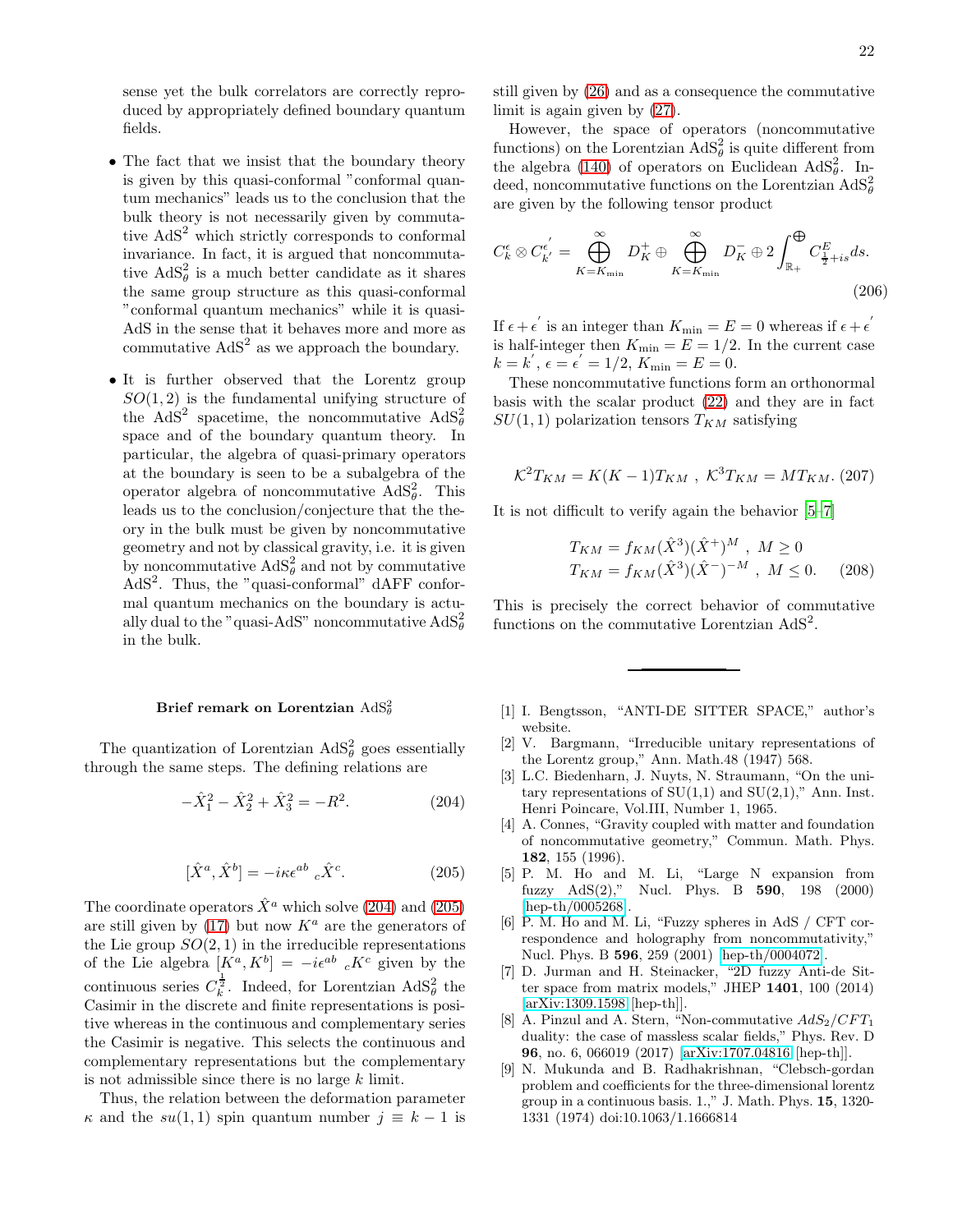- [10] F. Girelli and G. Sellaroli, "3d Lorentzian loop quantum gravity and the spinor approach," Phys. Rev. D 92, no.12, 124035 (2015) [\[arXiv:1506.07759](http://arxiv.org/abs/1506.07759) [gr-qc]].
- <span id="page-22-2"></span>[11] D. Basu and K. B. Wolf, "The Clebsch-gordan Coefficients of the Three-dimensional Lorentz Algebra in the Parabolic Basis," J. Math. Phys. 24, 478 (1983)
- <span id="page-22-25"></span>[12] V. de Alfaro, S. Fubini and G. Furlan, "Conformal Invariance in Quantum Mechanics," Nuovo Cim. A 34, 569 (1976)
- <span id="page-22-26"></span>[13] C. Chamon, R. Jackiw, S. Y. Pi and L. Santos, "Conformal quantum mechanics as the CFT<sub>1</sub> dual to  $AdS_2$ , Phys. Lett. B 701, 503-507 (2011) [\[arXiv:1106.0726](http://arxiv.org/abs/1106.0726) [hepth]].
- <span id="page-22-21"></span>[14] A. Strominger, "AdS(2) quantum gravity and string theory," JHEP 01, 007 (1999) [\[arXiv:hep-th/9809027](http://arxiv.org/abs/hep-th/9809027) [hepth]].
- <span id="page-22-22"></span>[15] M. Spradlin and A. Strominger, "Vacuum states for AdS(2) black holes," JHEP 11, 021 (1999) [\[arXiv:hep-th/9904143](http://arxiv.org/abs/hep-th/9904143) [hep-th]].
- <span id="page-22-23"></span>[16] M. Cadoni and S. Mignemi, "Entropy of 2-D black holes from counting microstates," Phys. Rev. D 59, 081501 (1999) [\[arXiv:hep-th/9810251](http://arxiv.org/abs/hep-th/9810251) [hep-th]].
- <span id="page-22-24"></span>[17] M. Cadoni and S. Mignemi, "Asymptotic symmetries of AdS(2) and conformal group in  $d = 1$ ," Nucl. Phys. B 557, 165-180 (1999) [\[arXiv:hep-th/9902040](http://arxiv.org/abs/hep-th/9902040) [hep-th]].
- <span id="page-22-3"></span>[18] J. Hoppe, MIT Ph.D. Thesis, (1982).
- <span id="page-22-4"></span>[19] J. Madore, "The Fuzzy sphere," Class. Quant. Grav. 9, 69 (1992).
- <span id="page-22-37"></span>[20] B. P. Dolan and D. O'Connor, "A Fuzzy three sphere and fuzzy tori," JHEP 10, 060 (2003) [\[arXiv:hep-th/0306231](http://arxiv.org/abs/hep-th/0306231) [hep-th]].
- <span id="page-22-28"></span>[21] J. Lee and H. S. Yang, "Quantum Gravity from Noncommutative Spacetime," J. Korean Phys. Soc. 65, 1754 (2014) [\[arXiv:1004.0745](http://arxiv.org/abs/1004.0745) [hep-th]].
- <span id="page-22-29"></span>[22] D. N. Blaschke and H. Steinacker, "Schwarzschild Geometry Emerging from Matrix Models," Class. Quant. Grav. 27, 185020 (2010) [\[arXiv:1005.0499](http://arxiv.org/abs/1005.0499) [hep-th]].
- <span id="page-22-30"></span>[23] F. R. de Almeida, A. Pinzul and A. Stern, "Noncommutative  $AdS_2/CFT_1$  duality: The case of massive and interacting scalar fields," Phys. Rev. D 100, no.8, 086005 (2019) [\[arXiv:1907.07298](http://arxiv.org/abs/1907.07298) [hep-th]].
- <span id="page-22-31"></span>[24] H. Weyl, "The Theory of Groups and Quantum Mechanics," Dover, New York (1931).
- <span id="page-22-32"></span>[25] J. E. Moyal, "Quantum mechanics as a statistical theory," Proc. Cambridge Phil. Soc. 45, 99 (1949).
- <span id="page-22-33"></span>[26] H. J. Groenewold, "On the Principles of elementary quantum mechanics," Physica 12, 405 (1946).
- <span id="page-22-7"></span>[27] J. M. Maldacena, "The Large N limit of superconformal field theories and supergravity," Int. J. Theor. Phys. 38, 1113 (1999), [Adv. Theor. Math. Phys. 2, 231 (1998)], [\[hep-th/9711200\]](http://arxiv.org/abs/hep-th/9711200).
- <span id="page-22-11"></span>[28] S. S. Gubser, I. R. Klebanov and A. M. Polyakov, "Gauge theory correlators from noncritical string theory," Phys. Lett. B 428, 105 (1998) doi:10.1016/S0370- 2693(98)00377-3 [\[hep-th/9802109\]](http://arxiv.org/abs/hep-th/9802109).
- <span id="page-22-12"></span>[29] E. Witten, "Anti-de Sitter space and holography," Adv. Theor. Math. Phys. 2, 253 (1998) doi:10.4310/ATMP.1998.v2.n2.a2 [\[hep-th/9802150\]](http://arxiv.org/abs/hep-th/9802150).
- <span id="page-22-18"></span>[30] K. G. Wilson, "Confinement of Quarks," Phys. Rev. D 10, 2445 (1974).
- <span id="page-22-17"></span>[31] G. 't Hooft, "A Planar Diagram Theory for Strong Interactions," Nucl. Phys. B 72, 461 (1974).
- <span id="page-22-16"></span>[32] S. Weinberg and E. Witten, "Limits on Massless Particles," Phys. Lett. 96B, 59 (1980).
- <span id="page-22-14"></span>[33] G. 't Hooft, "Dimensional reduction in quantum gravity," Salamfest 1993:0284-296 [\[gr-qc/9310026\]](http://arxiv.org/abs/gr-qc/9310026).
- <span id="page-22-15"></span>[34] L. Susskind, "The World as a hologram," J. Math. Phys. 36, 6377 (1995), [\[hep-th/9409089\]](http://arxiv.org/abs/hep-th/9409089).
- <span id="page-22-13"></span>[35] G. T. Horowitz and J. Polchinski, "Gauge/gravity duality," In \*Oriti, D. (ed.): Approaches to quantum gravity\* 169-186 [\[gr-qc/0602037\]](http://arxiv.org/abs/gr-qc/0602037).
- <span id="page-22-9"></span>[36] E. Witten, "Bound states of strings and p-branes," Nucl. Phys. B 460, 335 (1996) [\[hep-th/9510135\]](http://arxiv.org/abs/hep-th/9510135).
- <span id="page-22-10"></span>[37] J. Dai, R. G. Leigh and J. Polchinski, "New Connections Between String Theories," Mod. Phys. Lett. A 4, 2073 (1989).
- <span id="page-22-8"></span>[38] J. Polchinski, "Dirichlet Branes and Ramond-Ramond charges," Phys. Rev. Lett. 75, 4724 (1995) [\[hep-th/9510017\]](http://arxiv.org/abs/hep-th/9510017).
- <span id="page-22-19"></span>[39] D. O'Connor and V. G. Filev, "Membrane Matrix models and non-perturbative checks of gauge/gravity duality," PoS CORFU 2015, 111 (2016) [\[arXiv:1605.01611](http://arxiv.org/abs/1605.01611) [hepth]].
- <span id="page-22-20"></span>[40] M. Hanada, "What lattice theorists can do for superstring/M-theory," Int. J. Mod. Phys. A 31, no. 22, 1643006 (2016), [\[arXiv:1604.05421](http://arxiv.org/abs/1604.05421) [hep-lat]].
- <span id="page-22-5"></span>[41] N. Itzhaki, J. M. Maldacena, J. Sonnenschein and S. Yankielowicz, "Supergravity and the large N limit of theories with sixteen supercharges," Phys. Rev. D 58, 046004 (1998), [\[hep-th/9802042\]](http://arxiv.org/abs/hep-th/9802042).
- [42] G. W. Gibbons and K. i. Maeda, "Black Holes and Membranes in Higher Dimensional Theories with Dilaton Fields," Nucl. Phys. B 298, 741 (1988).
- <span id="page-22-6"></span>[43] G. T. Horowitz and A. Strominger, "Black strings and P-branes," Nucl. Phys. B 360, 197 (1991).
- <span id="page-22-34"></span>[44] A. V. Ramallo, "Introduction to the AdS/CFT correspondence," Springer Proc. Phys. 161, 411 (2015) [\[arXiv:1310.4319](http://arxiv.org/abs/1310.4319) [hep-th]].
- <span id="page-22-35"></span>[45] M. Henningson and K. Skenderis, "The Holographic Weyl anomaly," JHEP 9807, 023 (1998) [\[hep-th/9806087\]](http://arxiv.org/abs/hep-th/9806087).
- [46] S. de Haro, S. N. Solodukhin and K. Skenderis, "Holographic reconstruction of space-time and renormalization in the AdS / CFT correspondence," Commun. Math. Phys. 217, 595 (2001) [\[hep-th/0002230\]](http://arxiv.org/abs/hep-th/0002230).
- <span id="page-22-36"></span>[47] K. Skenderis, "Lecture notes on holographic renormalization," Class. Quant. Grav. 19, 5849 (2002) [\[hep-th/0209067\]](http://arxiv.org/abs/hep-th/0209067).
- <span id="page-22-0"></span>[48] B. Ydri, "Fuzzy physics," [\[arXiv:hep-th/0110006](http://arxiv.org/abs/hep-th/0110006) [hepth]].
- <span id="page-22-1"></span>[49] M. Hanada, "What lattice theorists can do for superstring/M-theory," Int. J. Mod. Phys. A 31, no.22, 1643006 (2016) [\[arXiv:1604.05421](http://arxiv.org/abs/1604.05421) [hep-lat]].
- <span id="page-22-27"></span>[50] T. Okazaki, "Whittaker vector, Wheeler-DeWitt equation, and the gravity dual of conformal quantum mechanics," Phys. Rev. D 92, no.12, 126010 (2015) [\[arXiv:1510.04759](http://arxiv.org/abs/1510.04759) [hep-th]].
- [51] T. Okazaki, "Implications of Conformal Symmetry in Quantum Mechanics," Phys. Rev. D 96, no.6, 066030 (2017) [\[arXiv:1704.00286](http://arxiv.org/abs/1704.00286) [hep-th]].
- [52] K. S. Gupta, T. Jurić, A. Samsarov and I. Smolić, "Noncommutativity and the Weak Cosmic Censorship," JHEP 10, 170 (2019) [\[arXiv:1908.07402](http://arxiv.org/abs/1908.07402) [hep-th]].
- [53] K. S. Gupta, T. Jurić and A. Samsarov, "Noncommutative duality and fermionic quasinormal modes of the BTZ black hole," JHEP 06, 107 (2017) [\[arXiv:1703.00514](http://arxiv.org/abs/1703.00514) [hep-th]].
- [54] K. S. Gupta, E. Harikumar, T. Jurić, S. Meljanac and A. Samsarov, "Noncommutative scalar quasinormal